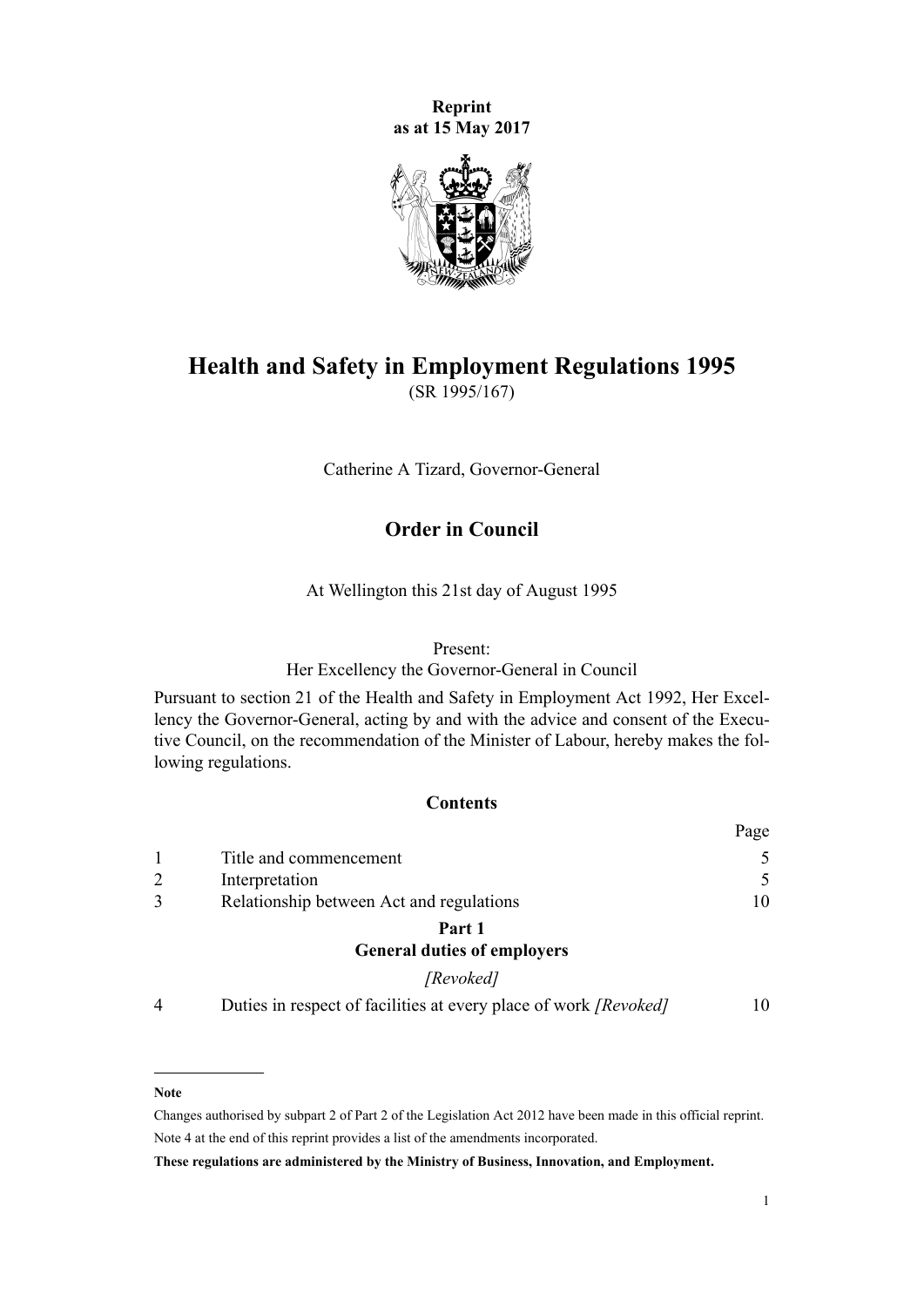|    | Health and Safety in Employment Regulations 1995                                       | Reprinted as at<br>15 May 2017 |
|----|----------------------------------------------------------------------------------------|--------------------------------|
| 5  | Duties in respect of facilities at certain places of work [Revoked]                    | 10                             |
| 6  | Duty in respect of indisposed employees [Revoked]                                      | 10                             |
| 7  | Tests for suitability and sufficiency of facilities [Revoked]                          | 10                             |
| 8  | Duty in respect of drinking water [Revoked]                                            | 10                             |
| 9  | Duty in respect of cleanliness of place of work [Revoked]                              | 11                             |
|    | Part 2                                                                                 |                                |
|    | Duties in relation to management of particular hazards                                 |                                |
|    | Duties of all employers in relation to noise at any workplace                          |                                |
| 10 | Application of regulation 11                                                           | 11                             |
| 11 | Noise                                                                                  | 11                             |
|    | Duties of all employers in relation to some hazards at any<br>workplace                |                                |
| 12 | Application of regulations 13 to 21                                                    | 12                             |
| 13 | Overcrowding [Revoked]                                                                 | 13                             |
| 14 | Containers of liquids [Revoked]                                                        | 13                             |
| 15 | Loose but enclosed materials [Revoked]                                                 | 13                             |
| 16 | Raised objects [Revoked]                                                               | 13                             |
| 17 | Cleaning, maintenance, or repair of machinery                                          | 13                             |
| 18 | Woodworking and abrasive grinding machinery                                            | 14                             |
| 19 | Application of regulation 20                                                           | 14                             |
| 20 | Self-propelled mobile mechanical plant                                                 | 15                             |
|    | Duty in relation to heights at some workplaces                                         |                                |
| 21 | Heights of more than 3 metres                                                          | 16                             |
|    | Duty in relation to scaffolding in construction work                                   |                                |
| 22 | Scaffolding                                                                            | 17                             |
|    | Duties in relation to excavations in construction work                                 |                                |
| 23 | Application of regulations 24 and 25                                                   | 17                             |
| 24 | Excavations with face more than 1.5 metres high                                        | 18                             |
| 25 | Excavations of hazardous depth                                                         | 18                             |
|    | Notification of particular hazardous work                                              |                                |
| 26 | Notification                                                                           | 19                             |
|    | Part 3                                                                                 |                                |
|    | <b>Certificates of competence</b>                                                      |                                |
| 27 | Certificates of competence                                                             | 20                             |
|    | Application, issue, renewal, cancellation, and suspension                              |                                |
| 28 | WorkSafe may recognise organisations                                                   | 20                             |
| 29 | Application for certificate of competence to be made to chief<br>executive or WorkSafe | 21                             |
| 30 | Application to contain evidence                                                        | 21                             |
| 31 | Requirements of applicants                                                             | 21                             |
|    |                                                                                        |                                |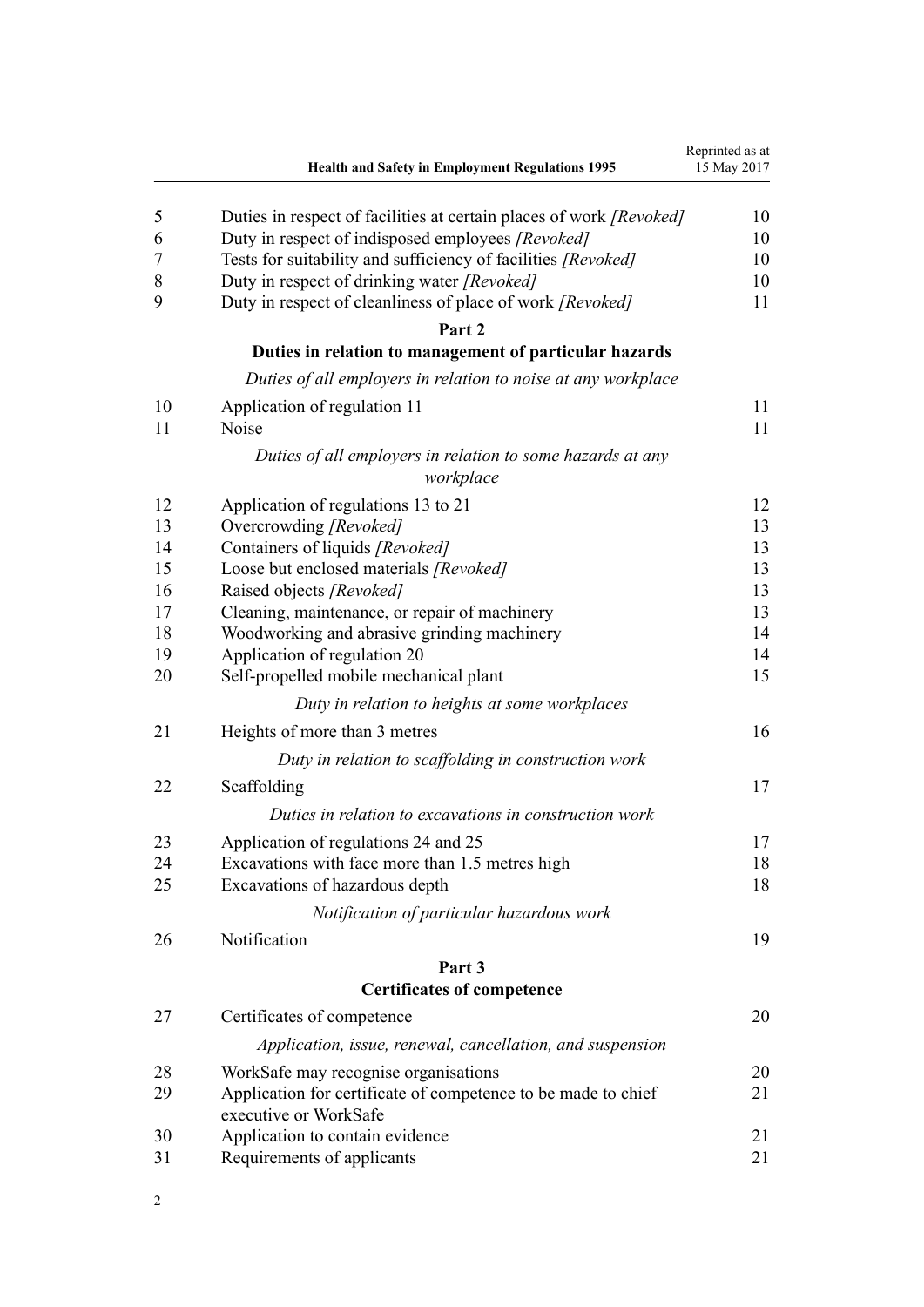|             | Reprinted as at                                                                                  |    |
|-------------|--------------------------------------------------------------------------------------------------|----|
| 15 May 2017 | <b>Health and Safety in Employment Regulations 1995</b>                                          |    |
| 32          | Requirements of diver                                                                            | 22 |
| 33          | Requirements of construction blaster [Revoked]                                                   | 22 |
| 34          | Requirements of powder-actuated tool operator                                                    | 22 |
| 35          | Requirements of scaffolder                                                                       | 22 |
| 36          |                                                                                                  | 23 |
| 37          | Investigations by chief executive or WorkSafe<br>Use of information                              | 23 |
| 38          |                                                                                                  | 24 |
| 39          | Chief executive or WorkSafe to issue certificate of competence<br>WorkSafe to determine duration | 24 |
| 40          |                                                                                                  |    |
| 41          | Renewal of certificate of competence                                                             | 24 |
|             | Cancellation or suspension of certificate of competence                                          | 25 |
| 42          | Replacement of certificate of competence                                                         | 26 |
| 43          | Register                                                                                         | 27 |
| 44          | Appeal to District Court                                                                         | 27 |
| 45          | Fees inclusive of goods and services tax                                                         | 27 |
| 46          | Transitional provisions relating to certificates of competence                                   | 27 |
|             | Part 4                                                                                           |    |
|             | Duties in relation to certificates of competence                                                 |    |
|             | Duties of employers in relation to divers                                                        |    |
| 47          | Application of regulations 48 and 49                                                             | 28 |
| 48          | Diver                                                                                            | 29 |
| 49          | Duty in respect of medical fitness of diver                                                      | 29 |
|             | Duties of employers in relation to construction work                                             |    |
| 50          | Application of regulations 52 and 53                                                             | 29 |
| 51          | Construction blaster [Revoked]                                                                   | 30 |
| 52          | Powder-actuated tool operator                                                                    | 30 |
| 53          | Scaffolder                                                                                       | 30 |

## **[Part 5](#page-30-0)**

# **[Duties in relation to young persons](#page-30-0)**

# *[Revoked]*

*[Duties of employers to young persons](#page-30-0)*

# *[Revoked]*

| 54              | Employment of young persons [Revoked]                         | 31 |
|-----------------|---------------------------------------------------------------|----|
| 55              | Injurious tasks [Revoked]                                     | 31 |
| 56              | Machinery [Revoked]                                           | 31 |
| 57              | Tractors and self-propelled mobile mechanical plant [Revoked] | 31 |
| 58              | Night employment [Revoked]                                    | 31 |
|                 | Duties of principals to young persons                         |    |
|                 | [Revoked]                                                     |    |
| 58A             | Application of regulations 58B to 58F [Revoked]               | 32 |
| 58 <sub>B</sub> | Engaging young persons as contractors [Revoked]               | 32 |
| 58C             | Injurious tasks [Revoked]                                     | 32 |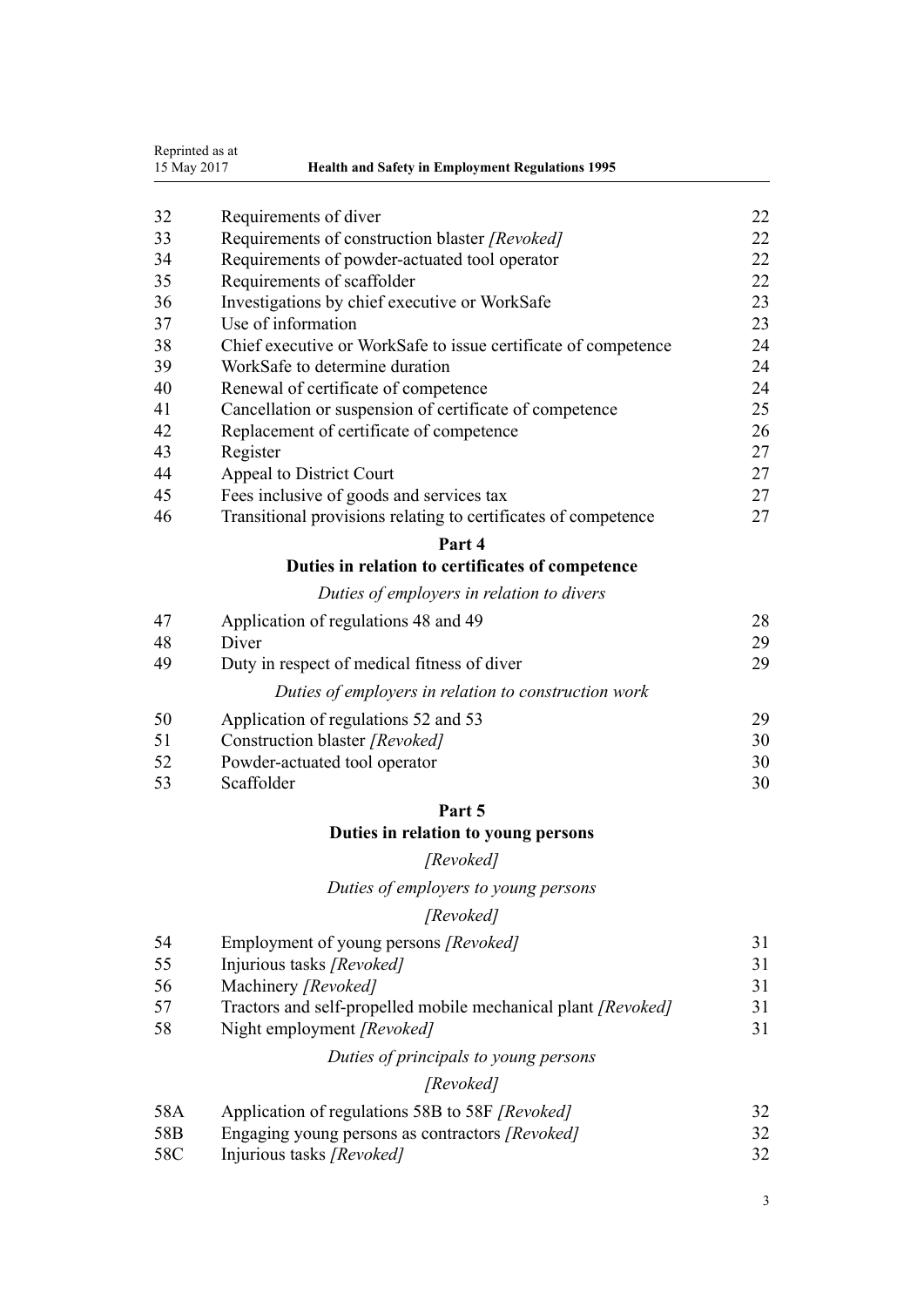|                   | <b>Health and Safety in Employment Regulations 1995</b>                                                            | Reprinted as at<br>15 May 2017 |
|-------------------|--------------------------------------------------------------------------------------------------------------------|--------------------------------|
| 58D<br>58E<br>58F | Machinery [Revoked]<br>Tractors and self-propelled mobile mechanical plant [Revoked]<br>Night work [Revoked]       | 32<br>32<br>32                 |
|                   | Duties of other persons to young persons                                                                           |                                |
|                   | [Revoked]                                                                                                          |                                |
| 59<br>60          | Presence of young persons [Revoked]<br>Tractors and self-propelled mobile mechanical plant [Revoked]               | 32<br>33                       |
|                   | Exception from certain duties relating to tractors                                                                 |                                |
|                   | [Revoked]                                                                                                          |                                |
| 61                | Exception for tractors [Revoked]                                                                                   | 33                             |
|                   | Part 6                                                                                                             |                                |
|                   | Duties in relation to agricultural employees' accommodation                                                        |                                |
|                   | [Revoked]                                                                                                          |                                |
| 62<br>63          | Application of this Part [Revoked]<br>Accommodation and general facilities for agricultural employees<br>[Revoked] | 33<br>33                       |
| 64                | Cooking facilities or meals for agricultural employees [Revoked]                                                   | 33                             |
|                   | Part 7                                                                                                             |                                |
|                   | Duties of designers, manufacturers, and suppliers                                                                  |                                |
|                   | [Revoked]                                                                                                          |                                |
| 65                | Sufficient compliance with certain duties in this Part [Revoked]<br>Plant                                          | 34                             |
|                   | [Revoked]                                                                                                          |                                |
| 66<br>67          | Duties of designers of plant [Revoked]<br>Duties of manufacturers and suppliers of plant [Revoked]                 | 34<br>34                       |
|                   | Protective clothing and protective equipment                                                                       |                                |
|                   | [Revoked]                                                                                                          |                                |
| 68                | Duties of designers of protective clothing and protective<br>equipment [Revoked]                                   | 34                             |
| 69                | Duties of manufacturers and suppliers of protective clothing and<br>protective equipment [Revoked]                 | 34                             |
|                   | Part 8                                                                                                             |                                |
|                   | <b>Offences</b>                                                                                                    |                                |
|                   | [Revoked]                                                                                                          |                                |
| 70                | Offences [Revoked]                                                                                                 | 35                             |
|                   | <b>Schedule 1</b><br>Protective devices or apparatus for woodworking or abrasive<br>grinding machinery             | 36                             |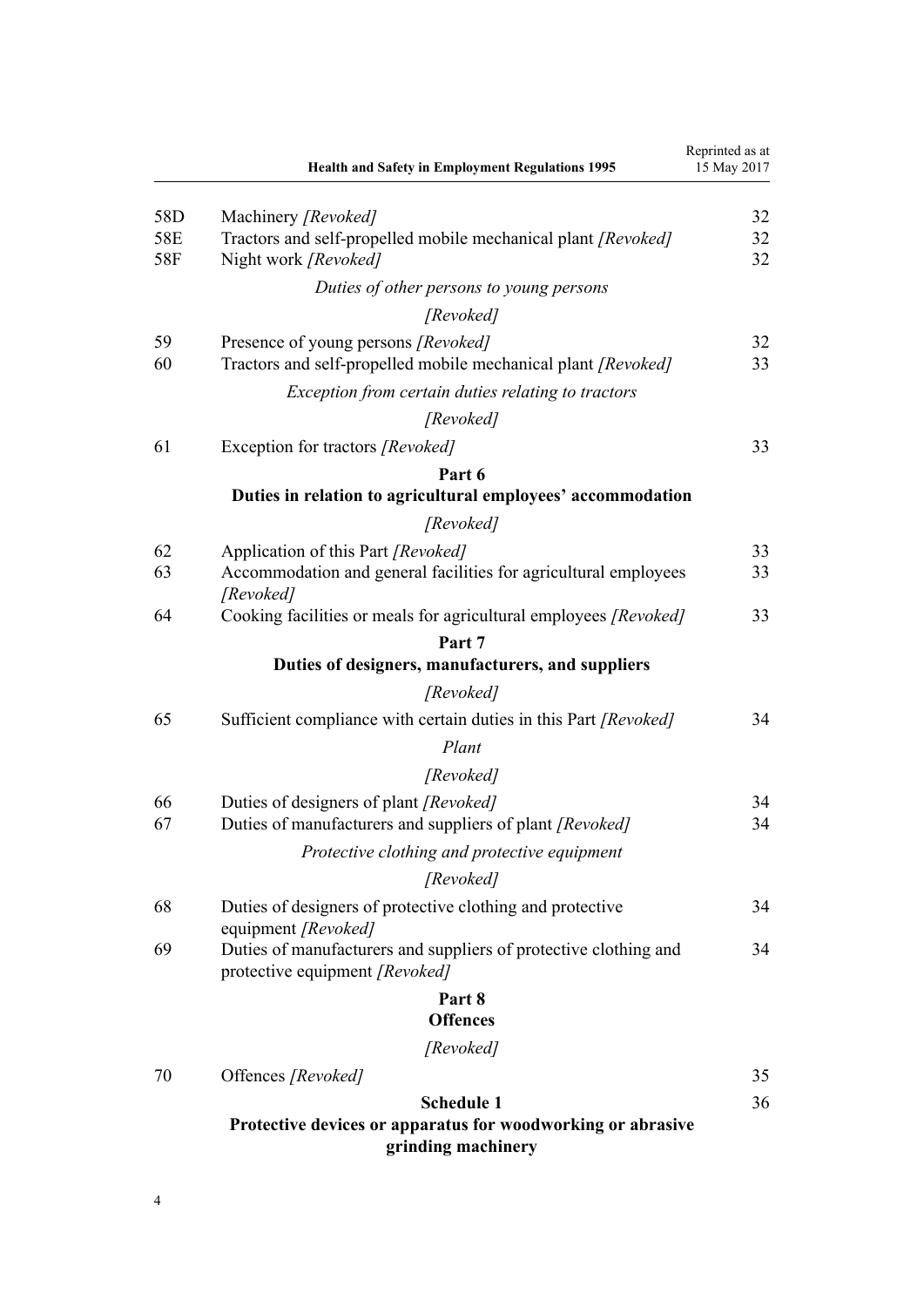## <span id="page-4-0"></span>**[Schedule 2](#page-36-0) [Fees for issue, renewal, and replacement of certificates of](#page-36-0) [competence](#page-36-0)**

## **Regulations**

## **1 Title and commencement**

- (1) These regulations may be cited as the Health and Safety in Employment Regulations 1995.
- (2) These regulations shall come into force on 2 October 1995.

## **2 Interpretation**

In these regulations, unless the context otherwise requires,—

**Act** means the [Health and Safety at Work Act 2015](http://prd-lgnz-nlb.prd.pco.net.nz/pdflink.aspx?id=DLM5976602)

## **advanced scaffolding** includes—

- (a) basic scaffolding:
- (b) suspended scaffolding:
- (c) a barrow ramp:
- (d) a bracket scaffold for tank work and formwork:
- (e) a cantilevered scaffold:
- (f) a catch net:
- (g) a hoist that is cantilevered from a scaffold, has a load limit not exceeding 250 kilograms, and is used for no purpose other than the support of material:
- (h) hung scaffolding, including scaffolding hung from a chain, tube, or wire rope:
- (i) a load platform cantilevered from a scaffold:
- (j) a mast climber:
- (k) a safety net for public protection:
- (l) scaffolding associated with a perimeter safety screen or shutter:
- (m) a sloping platform:
- (n) a spurred scaffold:
- (o) tube and coupler scaffolding, including a covered way or gantry made of tube and coupler scaffolding

#### **agricultural work**—

(a) means work on any farm, being work directly related to the operation of the farm; and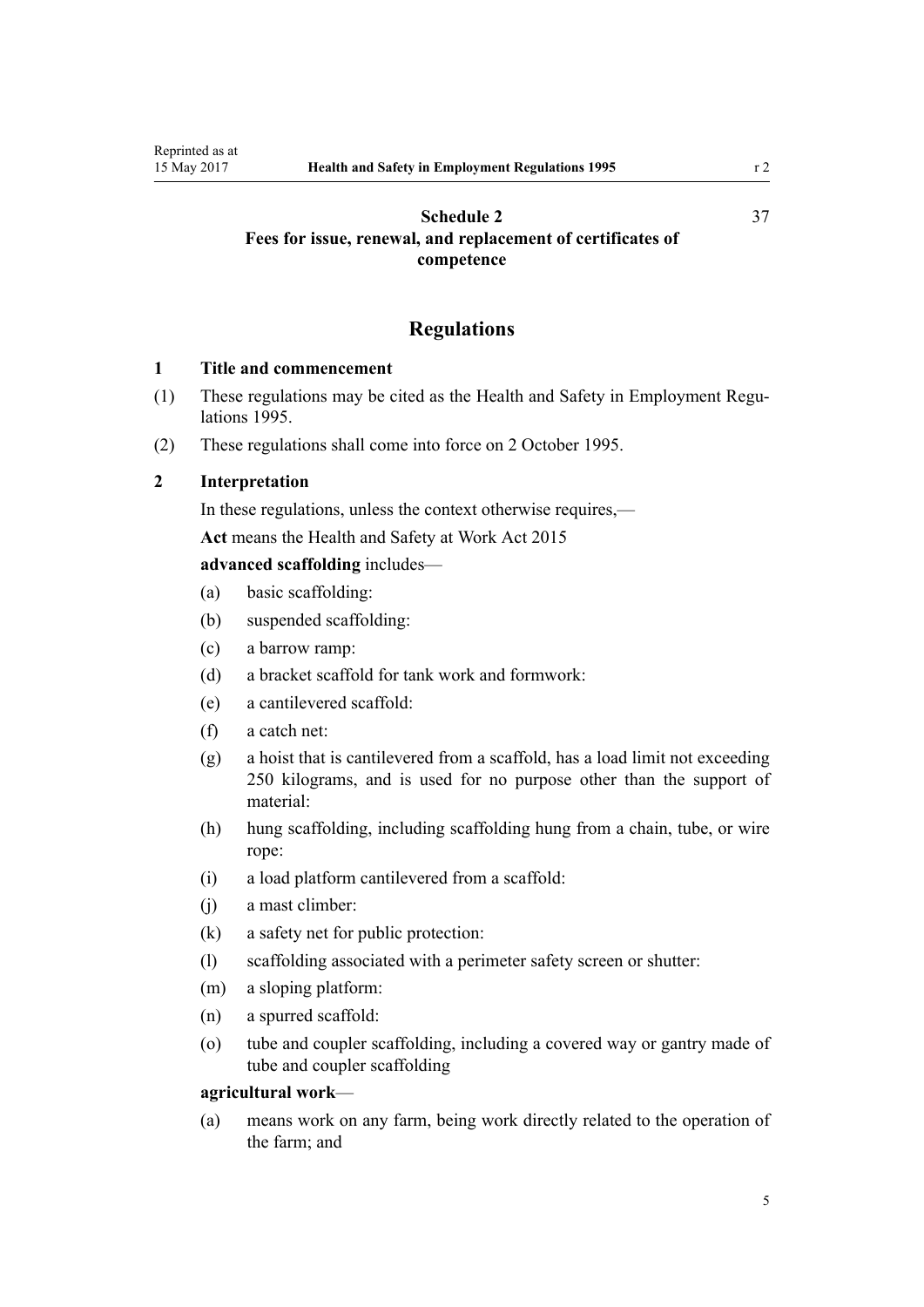- (b) includes—
	- (i) horticultural work; and
	- (ii) shearing work; and
- (c) includes cooking for any person carrying out any agricultural work; but
- (d) does not include any work on any marine or freshwater farm

**alluvial mining operation** has the meaning given to it in the Act

**basic scaffolding** includes—

- (a) a fall arrest system:
- (b) a free-standing modular scaffolding system:
- (c) a gin wheel:
- (d) a rope:
- (e) a static line

**breast bench** means a machine that is—

- (a) fitted with a circular saw; and
- (b) used to reduce flitches from the log breakdown to smaller dimension timber when the flitches are fed manually past the saw with or without the assistance of horizontal live feed and return rollers

**certificate of competence** means a certificate of one of the kinds referred to in [regulation 27](#page-19-0)

**chief executive** means the chief executive of an organisation recognised under [regulation 28](#page-19-0)

## **construction work**—

- (a) means any work in connection with the alteration, cleaning, construction, demolition, dismantling, erection, installation, maintenance, painting, removal, renewal, or repair, of—
	- (i) any building, chimney, edifice, erection, fence, structure, or wall, whether constructed wholly above or below, or partly above and partly below, ground level:
	- (ii) any aerodrome, cableway, canal, harbour works, motorway, railway, road, or tramway:
	- (iii) any thing having the purpose of drainage, flood control, irrigation, or river control:
	- (iv) any distribution system or network having the purpose of carrying electricity, gas, telecommunications, or water:
	- (v) any aqueduct, bridge, culvert, dam, earthwork, pipeline, reclamation, reservoir, or viaduct:
	- (vi) any scaffolding; and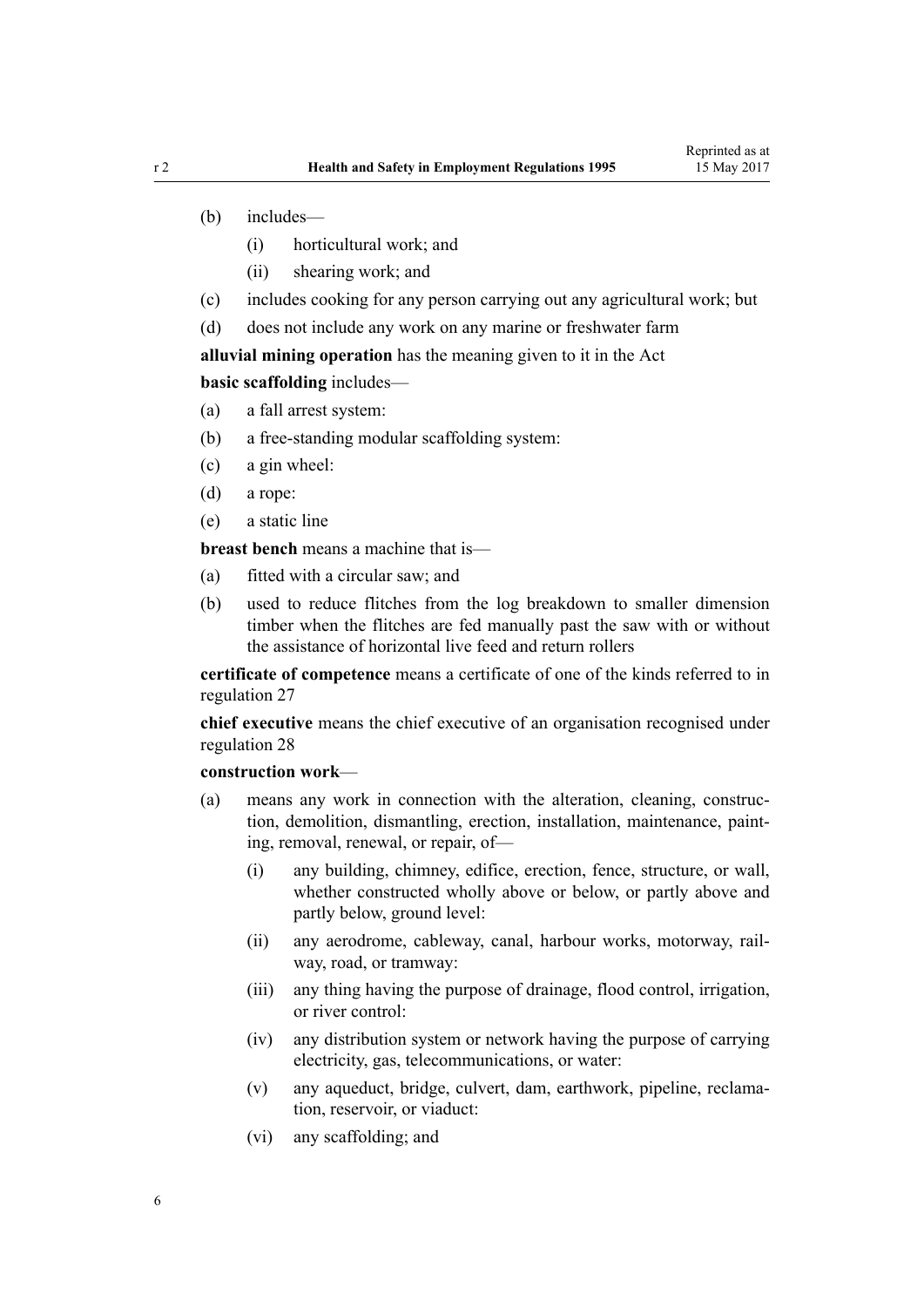- (b) includes any work in connection with any excavation, preparatory work, or site preparation carried out for the purposes of any work referred to in paragraph (a); and
- (c) includes any work referred to in paragraph (a) or paragraph (b) carried out underwater, including work on buoys, obstructions to navigation, rafts, ships, and wrecks; and
- (d) includes the use of any materials or plant for the purposes of any work referred to in any of paragraphs (a) to (c); and
- (e) includes any inspection or other work carried out for the purposes of ascertaining whether any work referred to in any of paragraphs (a) to (c) should be carried out; but
- (f) does not include any work in any mine, quarry, or tunnel

**current**, in relation to a certificate of competence, means a certificate of competence that has been issued under [regulation 38](#page-23-0) and has not expired or been cancelled or suspended under [regulation 41](#page-24-0)

**diving** means diving under water where the diver breathes gases at greater than atmospheric pressure; and **diver** has a corresponding meaning

## **logging**—

- (a) means felling trees by manual or mechanical means for the purpose of extracting logs, poles, and posts; and
- (b) includes extracting logs to an area within a forest for processing and loading out

**mining operation** has the meaning given to it in the Act

**noise** includes sound energy of any frequency, whether or not capable of being perceived by the unaided human ear

## **notifiable work** means—

- (a) any restricted work, as that term is defined in [regulation 2](http://prd-lgnz-nlb.prd.pco.net.nz/pdflink.aspx?id=DLM269523) of the Health and Safety in Employment (Asbestos) Regulations 1998:
- (b) any logging operation or tree-felling operation, being an operation that is undertaken for commercial purposes:
- (c) any construction work of 1 or more of the following kinds:
	- (i) work in which a risk arises that any person may fall 5 metres or more, other than—
		- (A) work in connection with a residential building up to and including 2 full storeys:
		- (B) work on overhead telecommunications lines and overhead electric power lines:
		- (C) work carried out from a ladder only:
		- (D) maintenance and repair work of a minor or routine nature: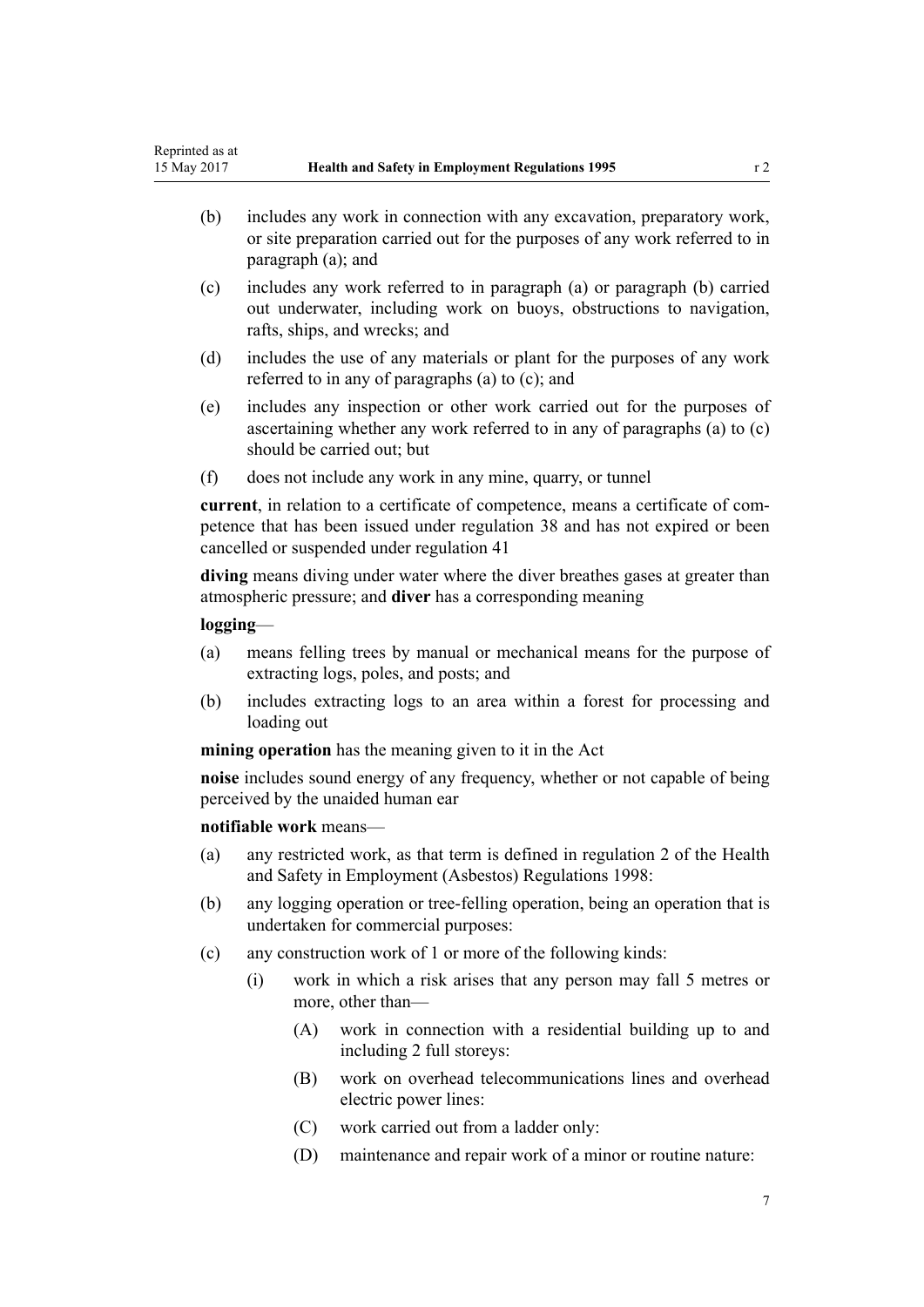- (ii) the erection or dismantling of scaffolding from which any person may fall 5 metres or more:
- (iii) work using a lifting appliance where the appliance has to lift a mass of 500 kilograms or more a vertical distance of 5 metres or more, other than work using an excavator, a fork-lift, or a self-propelled mobile crane:
- (iv) work in any pit, shaft, trench, or other excavation in which any person is required to work in a space more than 1.5 metres deep and having a depth greater than the horizontal width at the top:
- (v) work in any drive, excavation, or heading in which any person is required to work with a ground cover overhead:
- (vi) work in any excavation in which any face has a vertical height of more than 5 metres and an average slope steeper than a ratio of 1 horizontal to 2 vertical:
- (vii) work in which any explosive is used or in which any explosive is kept on the site for the purpose of being used:
- (viii) work in which any person breathes air that is or has been compressed or a respiratory medium other than air

**overhand planing machine** means a machine for planing or smoothing the surface of material by passing it over cutters

**plant** means plant that is to be used or is used in a workplace

**quarrying operation** has the meaning given to it in the Act

#### **scaffolding**—

- (a) means any advanced scaffolding, basic scaffolding, or suspended scaffolding or any framework or structure, of a temporary nature, used or intended to be used—
	- (i) for the support or protection of persons carrying out construction work or work connected with construction work, for the purpose of carrying out that work; or
	- (ii) for the support of materials used in connection with any such work; and
- (b) includes any scaffolding constructed as such and not dismantled, whether or not it is being used as scaffolding; and
- (c) includes any coupling, device, fastening, fitting, or plank used in connection with the construction, erection, or use of scaffolding

**shoring** means any material that is or can be used to provide effective support for the exposed face of an excavation; and **shored** has a corresponding meaning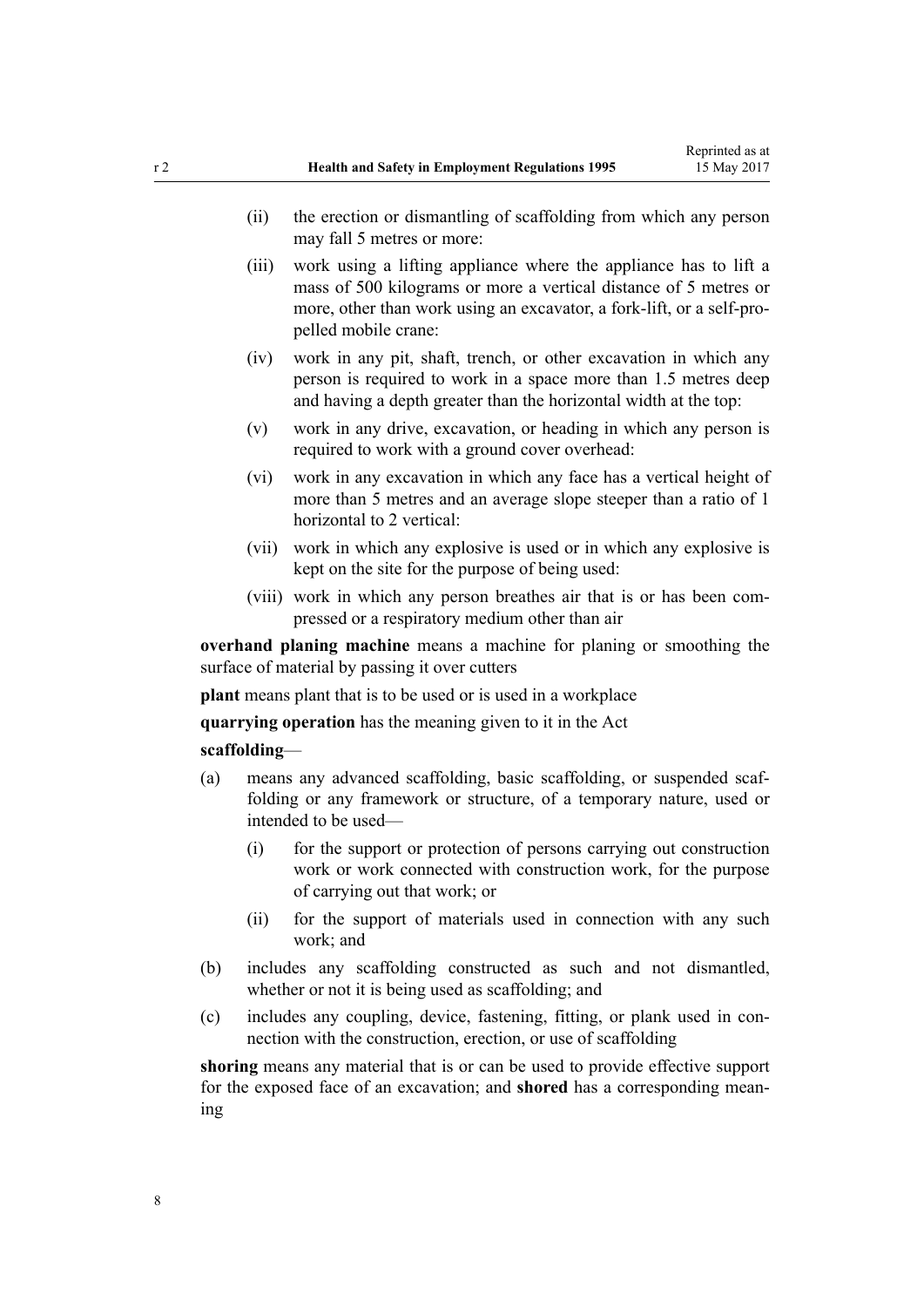#### **suspended scaffolding** includes—

- (a) a boatswain's chair, whether hand-hauled or mechanical:
- (b) a swinging stage, whether hand-hauled or mechanical

**tree-felling** means felling trees by manual or mechanical means for any purpose—

- (a) other than extracting logs, poles, and posts; but
- (b) including the purposes of—
	- (i) harvesting firewood commercially:
	- (ii) land clearance:
	- (iii) maintaining shelter belts for horticulture:
	- (iv) maintaining or removing trees in the vicinity of overhead power lines:
	- (v) managing and caring for trees in the general community:
	- (vi) silviculture:
	- (vii) willow layering and any other work in catchment or soil erosion operations

Regulation 2 **Act**: replaced, on 4 April 2016, by [section 232](http://prd-lgnz-nlb.prd.pco.net.nz/pdflink.aspx?id=DLM5977236) of the Health and Safety at Work Act 2015 (2015 No 70).

Regulation 2 **alluvial mining operation**: inserted, on 16 December 2013, by [regulation 235\(2\)](http://prd-lgnz-nlb.prd.pco.net.nz/pdflink.aspx?id=DLM5796955) of the Health and Safety in Employment (Mining Operations and Quarrying Operations) Regulations 2013 (SR 2013/483).

Regulation 2 **mine**: revoked, on 16 December 2013, by [regulation 235\(3\)](http://prd-lgnz-nlb.prd.pco.net.nz/pdflink.aspx?id=DLM5796955) of the Health and Safety in Employment (Mining Operations and Quarrying Operations) Regulations 2013 (SR 2013/483).

Regulation 2 **mining operation**: inserted, on 16 December 2013, by [regulation 235\(3\)](http://prd-lgnz-nlb.prd.pco.net.nz/pdflink.aspx?id=DLM5796955) of the Health and Safety in Employment (Mining Operations and Quarrying Operations) Regulations 2013 (SR 2013/483).

Regulation 2 **notifiable work** paragraph (a): amended, on 14 January 1999, by [regulation 37](http://prd-lgnz-nlb.prd.pco.net.nz/pdflink.aspx?id=DLM269578) of the Health and Safety in Employment (Asbestos) Regulations 1998 (SR 1998/443).

Regulation 2 **plant**: amended, on 4 April 2016, by [section 232](http://prd-lgnz-nlb.prd.pco.net.nz/pdflink.aspx?id=DLM5977236) of the Health and Safety at Work Act 2015 (2015 No 70).

Regulation 2 **protective clothing**: revoked, on 15 May 2017, by [regulation 4](http://prd-lgnz-nlb.prd.pco.net.nz/pdflink.aspx?id=DLM7193508) of the Health and Safety in Employment Amendment Regulations 2017 (LI 2017/64).

Regulation 2 **protective equipment**: revoked, on 15 May 2017, by [regulation 4](http://prd-lgnz-nlb.prd.pco.net.nz/pdflink.aspx?id=DLM7193508) of the Health and Safety in Employment Amendment Regulations 2017 (LI 2017/64).

Regulation 2 **quarry**: revoked, on 16 December 2013, by [regulation 235\(4\)](http://prd-lgnz-nlb.prd.pco.net.nz/pdflink.aspx?id=DLM5796955) of the Health and Safety in Employment (Mining Operations and Quarrying Operations) Regulations 2013 (SR 2013/483).

Regulation 2 **quarrying operation**: inserted, on 16 December 2013, by [regulation 235\(4\)](http://prd-lgnz-nlb.prd.pco.net.nz/pdflink.aspx?id=DLM5796955) of the Health and Safety in Employment (Mining Operations and Quarrying Operations) Regulations 2013 (SR 2013/483).

Regulation 2 **registered engineer**: revoked, on 1 January 2004, by [section 76](http://prd-lgnz-nlb.prd.pco.net.nz/pdflink.aspx?id=DLM145126) of the Chartered Professional Engineers of New Zealand Act 2002 (2002 No 17).

Regulation 2 **supplier**: revoked, on 15 May 2017, by [regulation 4](http://prd-lgnz-nlb.prd.pco.net.nz/pdflink.aspx?id=DLM7193508) of the Health and Safety in Employment Amendment Regulations 2017 (LI 2017/64).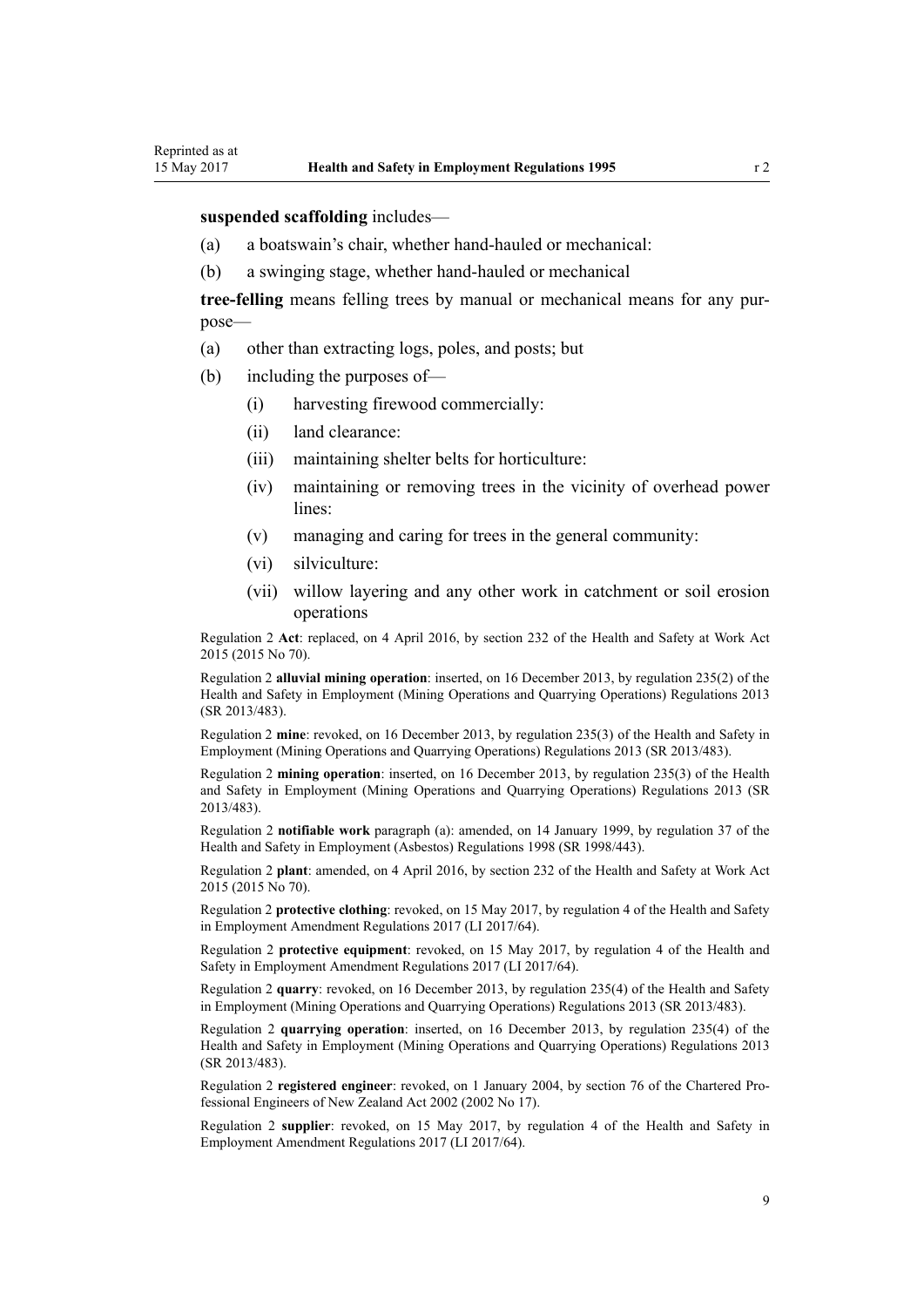<span id="page-9-0"></span>Regulation 2 **tunnel**: revoked, on 16 December 2013, by [regulation 235\(5\)](http://prd-lgnz-nlb.prd.pco.net.nz/pdflink.aspx?id=DLM5796955) of the Health and Safety in Employment (Mining Operations and Quarrying Operations) Regulations 2013 (SR 2013/483).

Regulation 2 **wholesome**: revoked, on 15 May 2017, by [regulation 4](http://prd-lgnz-nlb.prd.pco.net.nz/pdflink.aspx?id=DLM7193508) of the Health and Safety in Employment Amendment Regulations 2017 (LI 2017/64).

### **3 Relationship between Act and regulations**

A person on whom a duty is imposed by these regulations in relation to a particular set of circumstances shall, on the occurrence of those circumstances, comply with that duty, notwithstanding that the Act may impose the same, a similar, or an additional duty on that person in relation to that set of circumstances.

## **Part 1**

## **General duties of employers**

## *[Revoked]*

Part 1: revoked, on 15 May 2017, by [regulation 5](http://prd-lgnz-nlb.prd.pco.net.nz/pdflink.aspx?id=DLM7193513) of the Health and Safety in Employment Amendment Regulations 2017 (LI 2017/64).

### **4 Duties in respect of facilities at every place of work**

#### *[Revoked]*

Regulation 4: revoked, on 15 May 2017, by [regulation 5](http://prd-lgnz-nlb.prd.pco.net.nz/pdflink.aspx?id=DLM7193513) of the Health and Safety in Employment Amendment Regulations 2017 (LI 2017/64).

#### **5 Duties in respect of facilities at certain places of work**

#### *[Revoked]*

Regulation 5: revoked, on 4 April 2016, by [regulation 54](http://prd-lgnz-nlb.prd.pco.net.nz/pdflink.aspx?id=DLM6727617) of the Health and Safety at Work (General Risk and Workplace Management) Regulations 2016 (LI 2016/13).

## **6 Duty in respect of indisposed employees**

#### *[Revoked]*

Regulation 6: revoked, on 4 April 2016, by [regulation 54](http://prd-lgnz-nlb.prd.pco.net.nz/pdflink.aspx?id=DLM6727617) of the Health and Safety at Work (General Risk and Workplace Management) Regulations 2016 (LI 2016/13).

## **7 Tests for suitability and sufficiency of facilities**

#### *[Revoked]*

Regulation 7: revoked, on 15 May 2017, by [regulation 5](http://prd-lgnz-nlb.prd.pco.net.nz/pdflink.aspx?id=DLM7193513) of the Health and Safety in Employment Amendment Regulations 2017 (LI 2017/64).

## **8 Duty in respect of drinking water**

#### *[Revoked]*

Regulation 8: revoked, on 15 May 2017, by [regulation 5](http://prd-lgnz-nlb.prd.pco.net.nz/pdflink.aspx?id=DLM7193513) of the Health and Safety in Employment Amendment Regulations 2017 (LI 2017/64).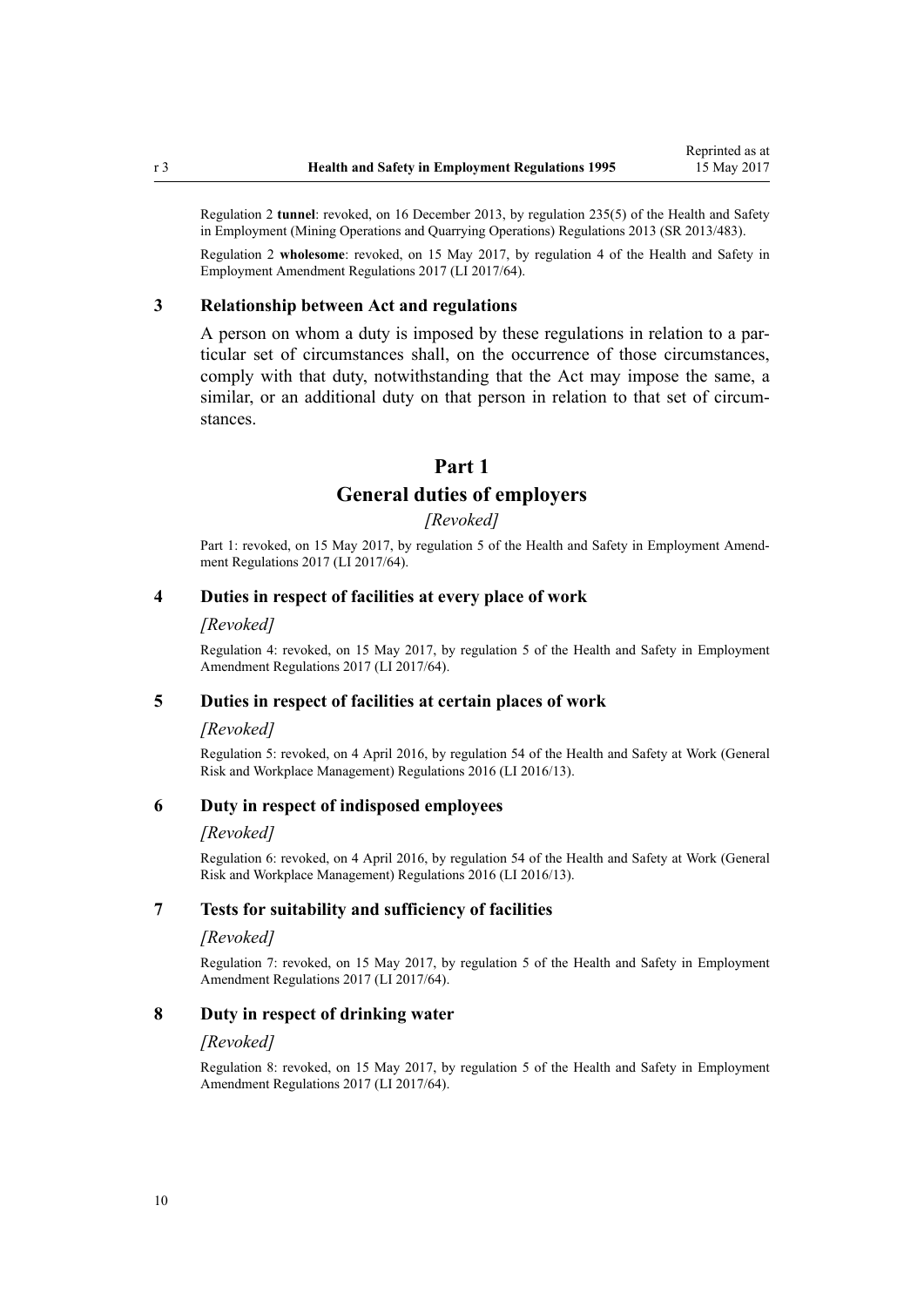<span id="page-10-0"></span>Reprinted as at

## **9 Duty in respect of cleanliness of place of work**

## *[Revoked]*

Regulation 9: revoked, on 15 May 2017, by [regulation 5](http://prd-lgnz-nlb.prd.pco.net.nz/pdflink.aspx?id=DLM7193513) of the Health and Safety in Employment Amendment Regulations 2017 (LI 2017/64).

## **Part 2**

## **Duties in relation to management of particular hazards**

*Duties of all employers in relation to noise at any workplace*

## **10 Application of regulation 11**

- (1) In regulation 11, the term **employer** includes—
	- (a) a person who controls a workplace; and
	- (b) a principal who controls the workplace at which a contractor or subcontractor works.

## (2) In regulation 11, the term **employee**,—

- (a) in relation to a person who controls a workplace, means a person working in the workplace; and
- (b) in relation to a principal, means an employee of a contractor or subcontractor or, if a contractor or subcontractor is an individual, the contractor or subcontractor, being an employee, contractor, or subcontractor doing any work (other than residential work) that the contractor was engaged to do.

Regulation 10(1)(a): amended, on 4 April 2016, by [section 232](http://prd-lgnz-nlb.prd.pco.net.nz/pdflink.aspx?id=DLM5977236) of the Health and Safety at Work Act 2015 (2015 No 70).

Regulation 10(1)(b): amended, on 4 April 2016, by [section 232](http://prd-lgnz-nlb.prd.pco.net.nz/pdflink.aspx?id=DLM5977236) of the Health and Safety at Work Act 2015 (2015 No 70).

Regulation 10(2)(a): amended, on 4 April 2016, by [section 232](http://prd-lgnz-nlb.prd.pco.net.nz/pdflink.aspx?id=DLM5977236) of the Health and Safety at Work Act 2015 (2015 No 70).

#### **11 Noise**

- (1) Every employer must, so far as is reasonably practicable, ensure, in relation to every workplace under the control of that employer, that no employee is exposed to noise above the following levels:
	- (a) a noise exposure level,  $L_{\text{Aea 8h}}$ , of 85 dB(A); and
	- (b) a peak noise level,  $L_{\text{peak}}$ , of 140 dB,—

whether or not the employee is wearing a personal hearing protection device.

- (2) For the purposes of subclause  $(1)$ ,—
	- (a) the noise exposure level,  $L_{Aeq,8h}$ , is the level of the daily noise exposure normalised to a nominal 8-hour day, in dB(A) referenced to 20 micropascals; that is to say, it is the steady noise level that would, in the course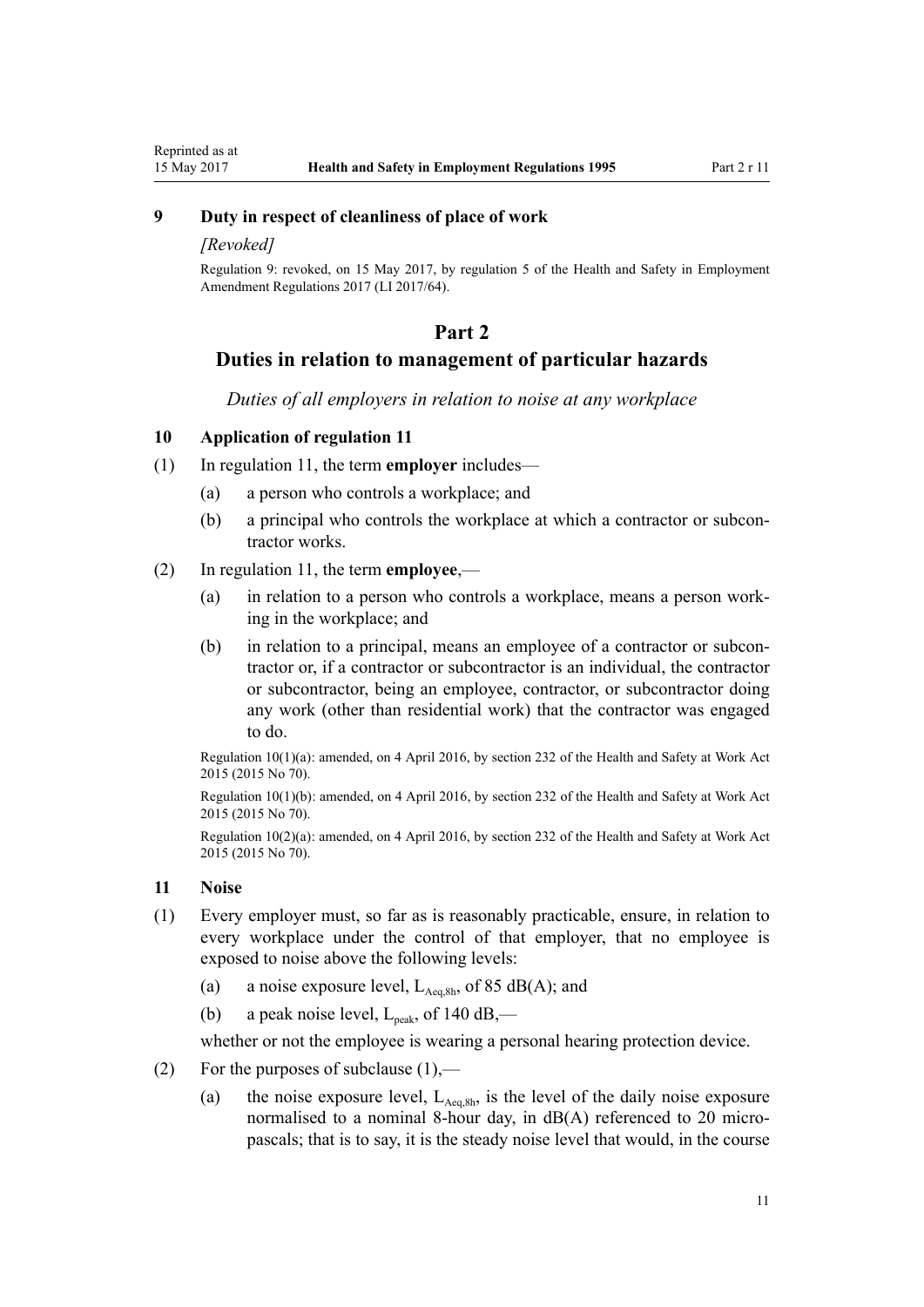<span id="page-11-0"></span>of an 8-hour period, cause the same A-frequency-weighted sound energy as that due to the actual noise over the actual working day; and

- (b) the peak noise level,  $L_{\text{neak}}$ , is the highest frequency-unweighted peak sound pressure level in the workplace in decibels referenced to 20 micropascals, measured using sound measuring equipment with "P" time-weighting, as specified in the Australian Standard numbered AS 1259.1–1990 and entitled "Sound level meters Part 1: Non-integrating"; and
- (c) the levels of noise referred to in subclause (1) shall be measured and assessed in accordance with the Australian Standard numbered AS 1269–1989 and entitled "Acoustics—Hearing conservation".
- (3) Where an employer has, so far as is reasonably practicable, taken steps to ensure that no employee at any workplace under the control of that employer is exposed to noise above the levels specified in subclause (1) but has not eliminated the risk that any employee may be exposed to noise above those levels, the employer shall communicate clearly, by way of signs, labelling of machinery, or other appropriate means—
	- (a) the fact that noise levels at the workplace are or are likely to be hazardous; and
	- (b) the sort of personal hearing protection device that is suitable to protect against the noise levels; and
	- (c) where such a device may be obtained.

Regulation 11(1): amended, on 4 April 2016, by [section 232](http://prd-lgnz-nlb.prd.pco.net.nz/pdflink.aspx?id=DLM5977236) of the Health and Safety at Work Act 2015 (2015 No 70).

Regulation 11(2)(b): amended, on 4 April 2016, by [section 232](http://prd-lgnz-nlb.prd.pco.net.nz/pdflink.aspx?id=DLM5977236) of the Health and Safety at Work Act 2015 (2015 No 70).

Regulation 11(3): amended, on 4 April 2016, by [section 232](http://prd-lgnz-nlb.prd.pco.net.nz/pdflink.aspx?id=DLM5977236) of the Health and Safety at Work Act 2015 (2015 No 70).

Regulation 11(3)(a): amended, on 4 April 2016, by [section 232](http://prd-lgnz-nlb.prd.pco.net.nz/pdflink.aspx?id=DLM5977236) of the Health and Safety at Work Act 2015 (2015 No 70).

*Duties of all employers in relation to some hazards at any workplace*

#### **12 Application of regulations 13 to 21**

- (1) In [regulations 13 to 21,](#page-12-0) the term **employer** includes a person who controls a workplace.
- (2) In [regulations 13 to 17](#page-12-0) and [19 to 21](#page-13-0), the term **employee**, in relation to a person who controls a workplace, means a person working in the workplace.

Regulation 12(1): amended, on 4 April 2016, by [section 232](http://prd-lgnz-nlb.prd.pco.net.nz/pdflink.aspx?id=DLM5977236) of the Health and Safety at Work Act 2015 (2015 No 70).

Regulation 12(2): amended, on 4 April 2016, by [section 232](http://prd-lgnz-nlb.prd.pco.net.nz/pdflink.aspx?id=DLM5977236) of the Health and Safety at Work Act 2015 (2015 No 70).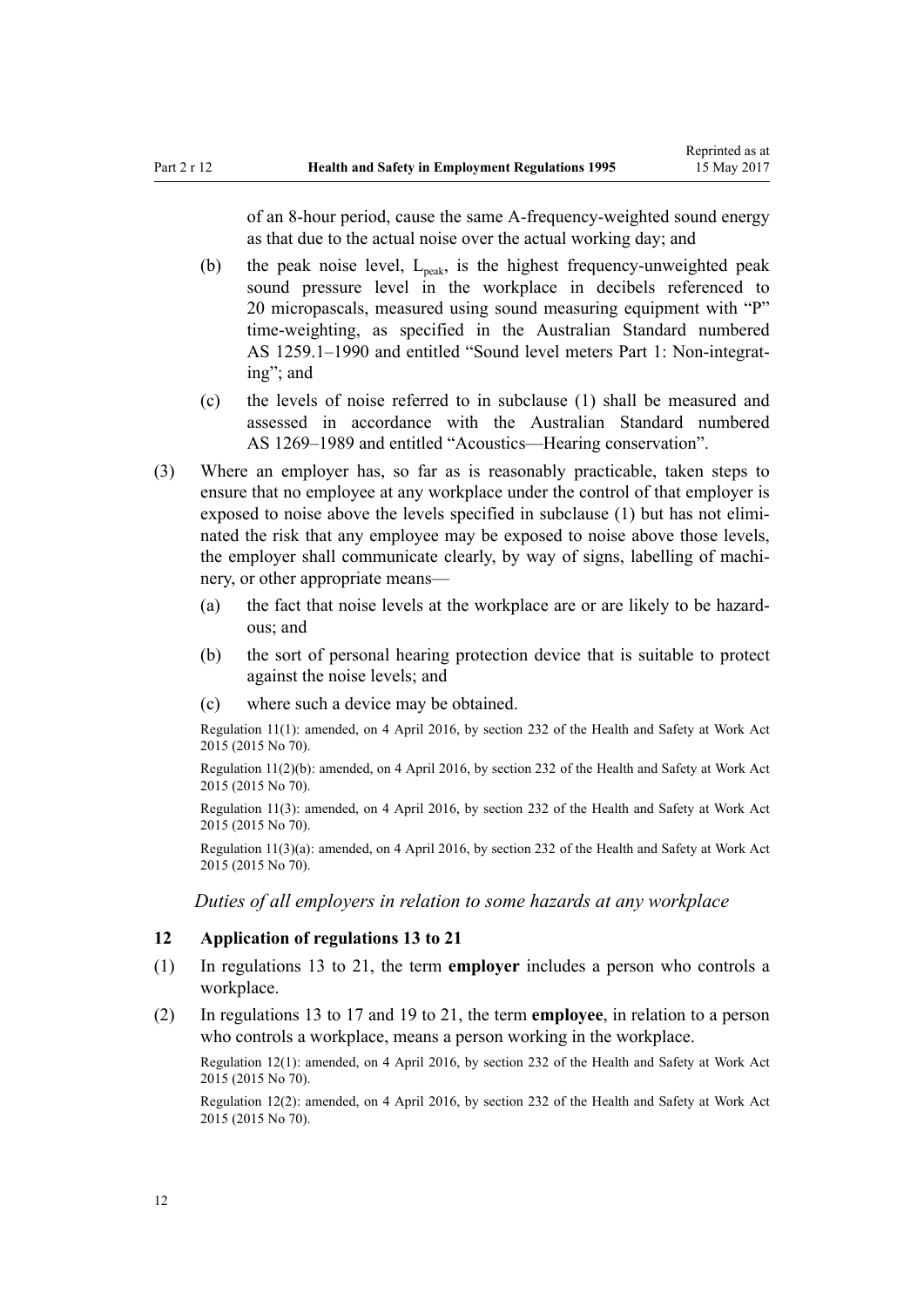## <span id="page-12-0"></span>**13 Overcrowding**

#### *[Revoked]*

Regulation 13: revoked, on 15 May 2017, by [regulation 6](http://prd-lgnz-nlb.prd.pco.net.nz/pdflink.aspx?id=DLM7193514) of the Health and Safety in Employment Amendment Regulations 2017 (LI 2017/64).

## **14 Containers of liquids**

#### *[Revoked]*

Regulation 14: revoked, on 4 April 2016, by [regulation 55](http://prd-lgnz-nlb.prd.pco.net.nz/pdflink.aspx?id=DLM6727618) of the Health and Safety at Work (General Risk and Workplace Management) Regulations 2016 (LI 2016/13).

## **15 Loose but enclosed materials**

#### *[Revoked]*

Regulation 15: revoked, on 4 April 2016, by [regulation 55](http://prd-lgnz-nlb.prd.pco.net.nz/pdflink.aspx?id=DLM6727618) of the Health and Safety at Work (General Risk and Workplace Management) Regulations 2016 (LI 2016/13).

## **16 Raised objects**

#### *[Revoked]*

Regulation 16: revoked, on 15 May 2017, by [regulation 6](http://prd-lgnz-nlb.prd.pco.net.nz/pdflink.aspx?id=DLM7193514) of the Health and Safety in Employment Amendment Regulations 2017 (LI 2017/64).

## **17 Cleaning, maintenance, or repair of machinery**

- (1) Subject to subclause (2), every employer must, so far as is reasonably practicable, ensure, in relation to every workplace under the control of that employer, that, where the cleaning, maintenance, or repair of any machinery while the whole or a part of the machinery is moving may cause harm to any employee. the machinery is not cleaned, maintained, or repaired—
	- (a) until every part of the machinery, including any extension or attachment, has been secured against movement, including inadvertent movement; and
	- (b) until every control device has been secured in the inoperative position by the use of locks or lock-out procedures or other equally effective means.
- (2) Every employer must, so far as is reasonably practicable, ensure, in relation to any machinery to which subclause (1) applies, that, where it is essential to the process that the machinery performs, or to the procedure for cleaning, maintaining, or repairing the machinery, that the whole or a part of the machinery remains in motion during cleaning, maintenance, or repair,—
	- (a) a procedure is established for the carrying out of the cleaning, maintenance, or repair in a safe manner; and
	- (b) the procedure contains at least the following features:
		- (i) no employee who has not been adequately trained for the purpose shall carry out the cleaning, maintenance, or repair:
		- (ii) where it is essential that a part of the machinery remains moving, only that part shall be set in motion; and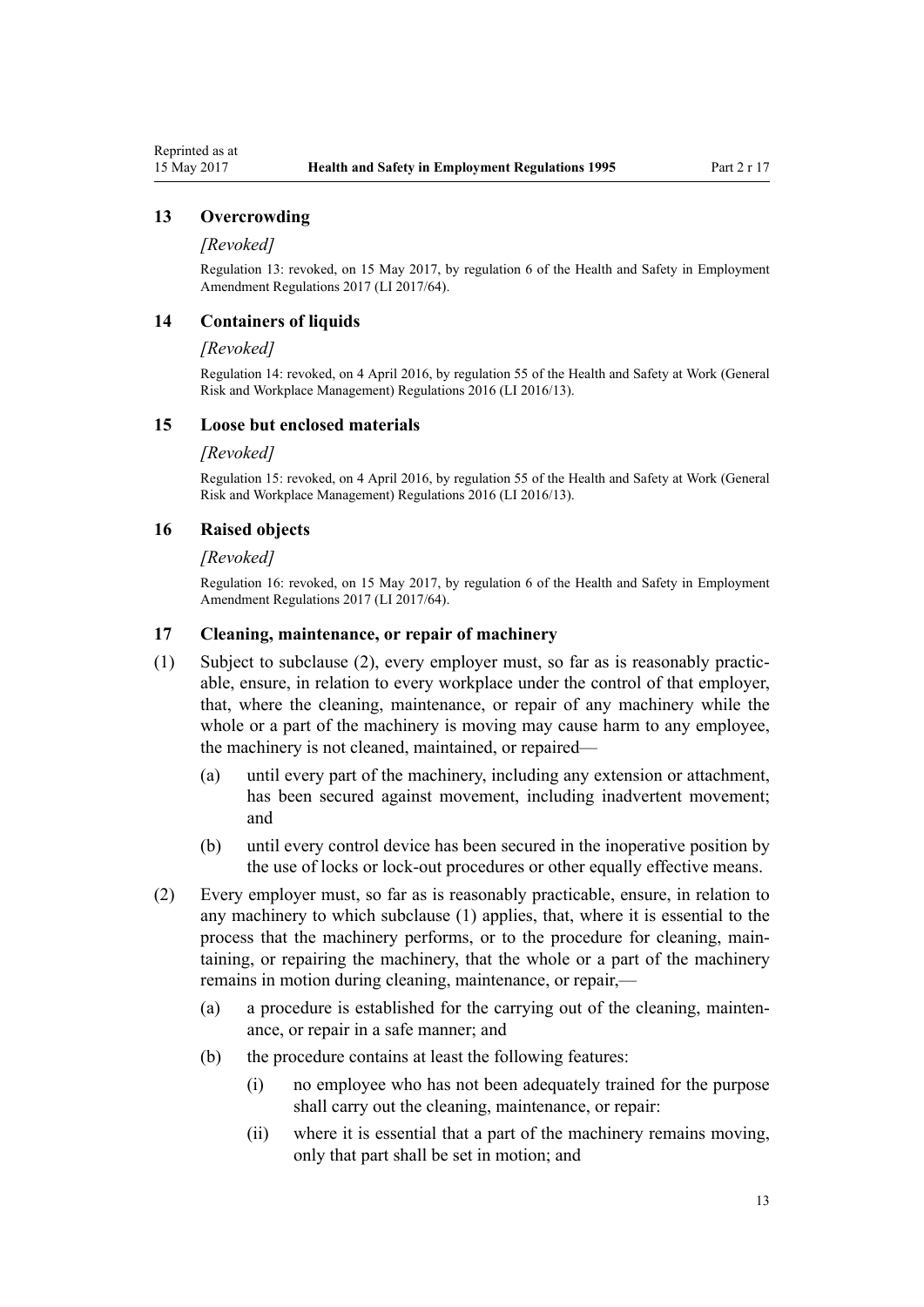#### <span id="page-13-0"></span>(c) the procedure is followed on every occasion to which it applies.

Regulation 17(1): amended, on 4 April 2016, by [section 232](http://prd-lgnz-nlb.prd.pco.net.nz/pdflink.aspx?id=DLM5977236) of the Health and Safety at Work Act 2015 (2015 No 70).

Regulation 17(2): amended, on 4 April 2016, by [section 232](http://prd-lgnz-nlb.prd.pco.net.nz/pdflink.aspx?id=DLM5977236) of the Health and Safety at Work Act 2015 (2015 No 70).

## **18 Woodworking and abrasive grinding machinery**

Where any machinery of a kind listed in column 1 of [Schedule 1](#page-35-0) is used in a workplace under the control of any employer, that employer must, so far as is reasonably practicable, ensure that the machinery is provided with a protective device or apparatus—

- (a) of the kind or kinds listed, opposite the name of that machinery, in column 2 of that schedule; and
- (b) that is suitable for the purpose for which it is to be used.

Regulation 18: amended, on 4 April 2016, by [section 232](http://prd-lgnz-nlb.prd.pco.net.nz/pdflink.aspx?id=DLM5977236) of the Health and Safety at Work Act 2015 (2015 No 70).

## **19 Application of regulation 20**

- (1) Subject to subclauses (2) to (6), [regulation 20](#page-14-0) applies to every self-propelled mobile mechanical plant—
	- (a) upon which any employee rides at a workplace under the control of an employer; and
	- (b) that is provided by that employer.
- (2) [Regulation 20](#page-14-0) does not apply to the following:
	- (a) any agricultural harvester:
	- (b) any bus:
	- (c) any car:
	- (d) any crane:
	- (e) any drag line:
	- (f) any fork-lift with a telescopic boom:
	- (g) any log hauler:
	- (h) any paving machinery:
	- (i) any power operated elevated work platform:
	- (j) any tractor used in agricultural work:
	- (k) any truck:
	- (l) any van:
	- (m) any machinery that has a mass of 700 kilograms or less:
	- (n) any machinery used in an alluvial mining operation, a mining operation, or a quarrying operation.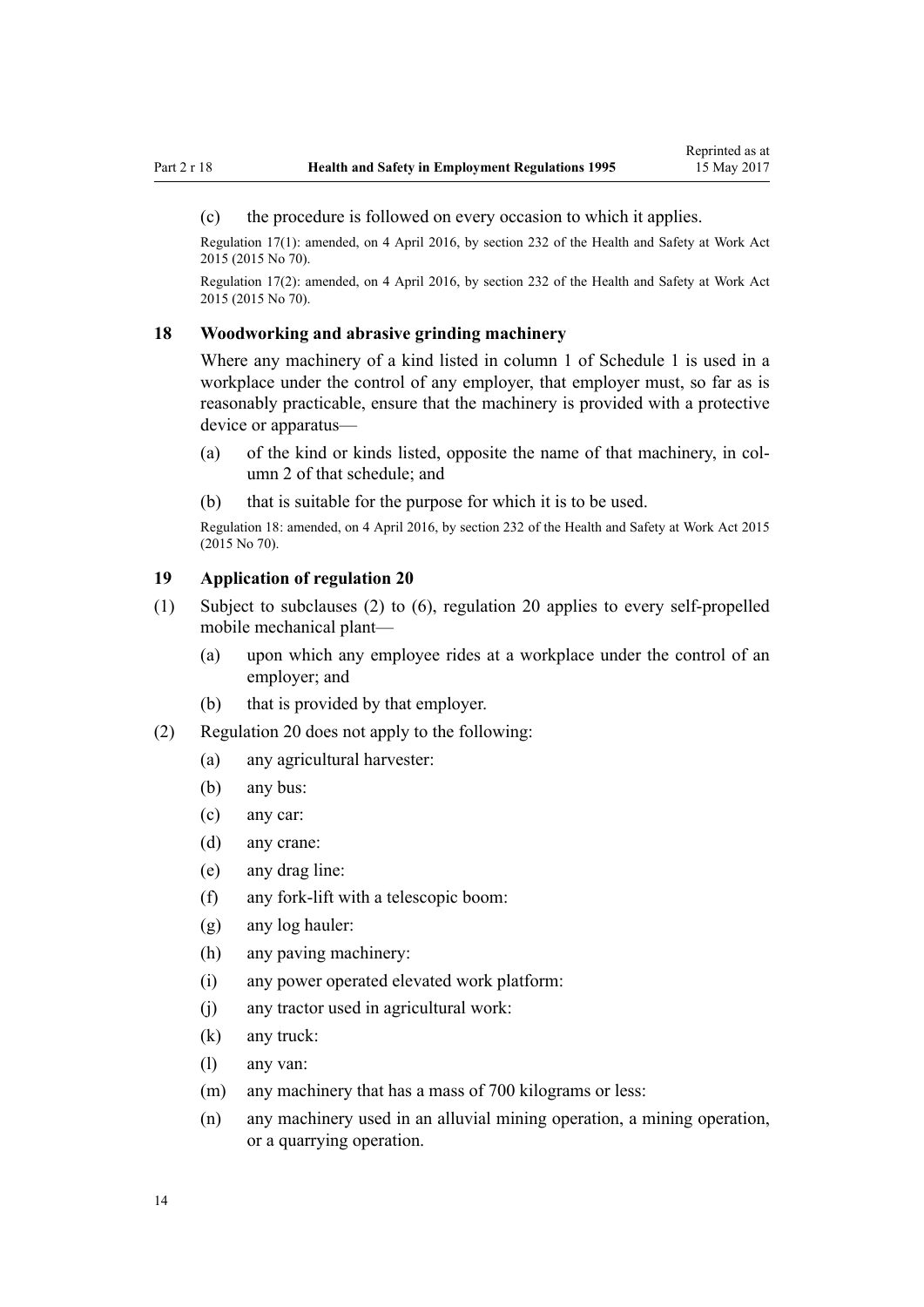- <span id="page-14-0"></span>(3) Regulation 20 does not apply to any self-propelled mobile mechanical plant that has been designed to be used on level ground at all times, if the employer has, so far as is reasonably practicable, taken steps to ensure that every employee at every workplace under the control of that employer so uses the self-propelled mobile mechanical plant.
- (4) WorkSafe may, by certificate in writing, subject to such conditions, if any, as may be specified in the certificate, exempt from any or all of the provisions of regulation 20—
	- (a) any particular kind of machinery; or
	- (b) any machinery or kind of machinery when used in any particular work or in any particular kind of work,—

if satisfied that, having regard to any conditions imposed, the provision or provisions in respect of which the exemption is granted are not reasonably practicable or are not reasonably necessary for the protection of employees using the machinery or, as the case may require, carrying out the work.

- (5) WorkSafe may at any time cancel a certificate by which an exemption is granted under subclause (4), if satisfied that it is proper to do so.
- (6) Where WorkSafe cancels a certificate under subclause (5), WorkSafe shall—
	- (a) determine a date, being a date allowing a reasonable period after the date of the cancellation, after which the certificate shall cease to have effect:
	- (b) where any such certificate has been issued to any particular person, notify that person of the date of the cancellation and the date after which the certificate shall cease to have effect:
	- (c) where any such certificate has not been issued to any particular person, publish by way of a notice in the *Gazette* the date of the cancellation and the date after which the certificate shall cease to have effect.

Regulation 19(1)(a): amended, on 4 April 2016, by [section 232](http://prd-lgnz-nlb.prd.pco.net.nz/pdflink.aspx?id=DLM5977236) of the Health and Safety at Work Act 2015 (2015 No 70).

Regulation  $19(2)(n)$ : replaced, on 16 December 2013, by [regulation 235\(6\)](http://prd-lgnz-nlb.prd.pco.net.nz/pdflink.aspx?id=DLM5796955) of the Health and Safety in Employment (Mining Operations and Quarrying Operations) Regulations 2013 (SR 2013/483).

Regulation 19(3): amended, on 4 April 2016, by [section 232](http://prd-lgnz-nlb.prd.pco.net.nz/pdflink.aspx?id=DLM5977236) of the Health and Safety at Work Act 2015 (2015 No 70).

Regulation 19(4): amended, on 16 December 2013, by [section 22](http://prd-lgnz-nlb.prd.pco.net.nz/pdflink.aspx?id=DLM5302071) of the WorkSafe New Zealand Act 2013 (2013 No 94).

Regulation 19(5): amended, on 16 December 2013, by [section 22](http://prd-lgnz-nlb.prd.pco.net.nz/pdflink.aspx?id=DLM5302071) of the WorkSafe New Zealand Act 2013 (2013 No 94).

Regulation 19(6): amended, on 16 December 2013, by [section 22](http://prd-lgnz-nlb.prd.pco.net.nz/pdflink.aspx?id=DLM5302071) of the WorkSafe New Zealand Act 2013 (2013 No 94).

## **20 Self-propelled mobile mechanical plant**

(1) Every employer must, so far as is reasonably practicable, ensure that every self-propelled mobile mechanical plant to which this regulation applies is fitted with a roll-over protective structure and a seat belt.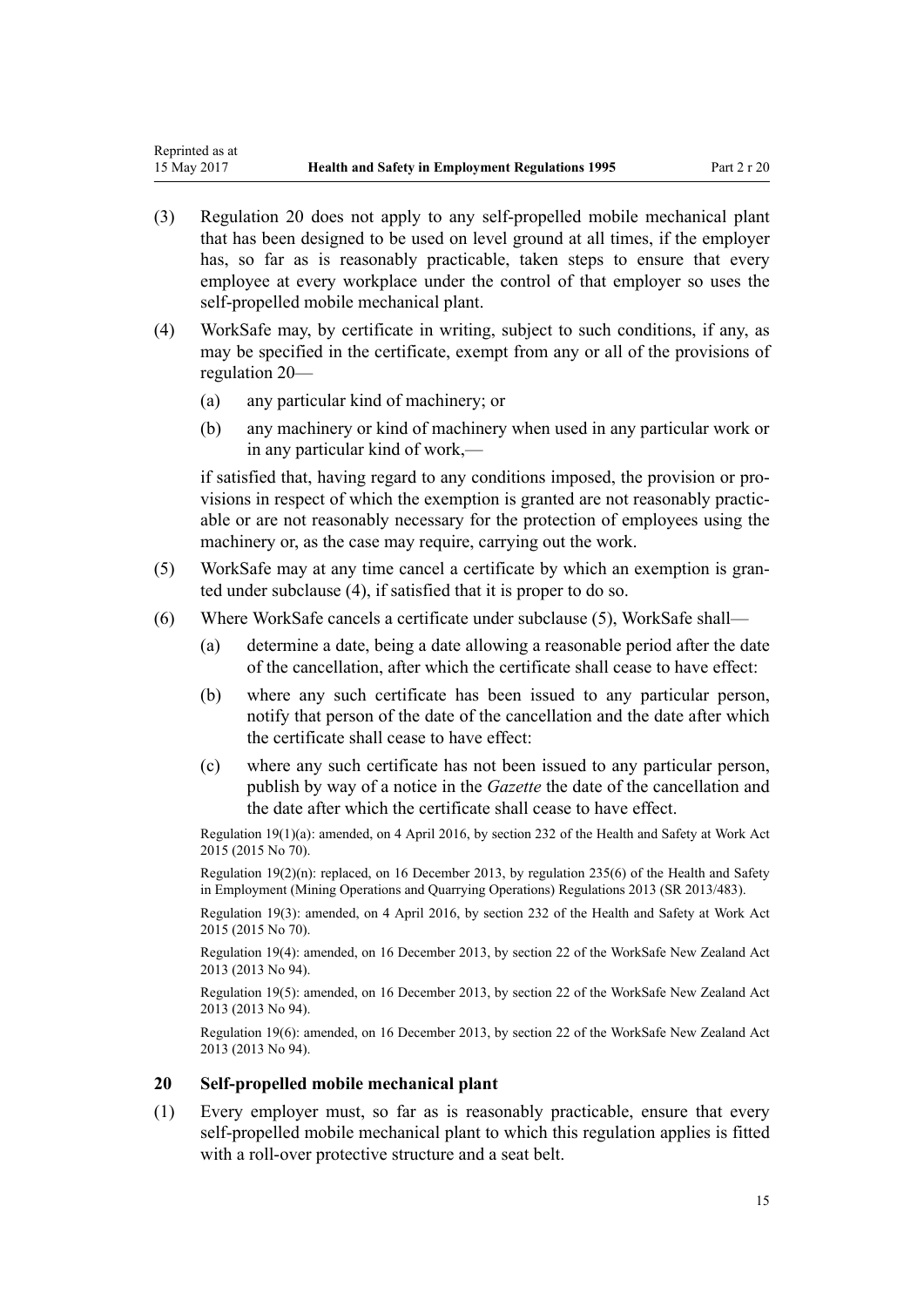- <span id="page-15-0"></span>(2) Every employer must, so far as is reasonably practicable, ensure—
	- (a) that every roll-over protective structure fitted to a self-propelled mobile mechanical plant pursuant to subclause (1) is suitable for the purpose for which it is to be used; and
	- (b) that every seat belt fitted to a self-propelled mobile mechanical plant pursuant to subclause (1) is of a kind, and fitted in a manner, that is suitable for the purpose for which it is to be used; and
	- (c) where the roll-over protective structure fitted to any self-propelled mobile mechanical plant pursuant to subclause (1) is damaged so that its effectiveness is substantially reduced, no employee uses the plant until the structure has been either—
		- (i) replaced; or
		- (ii) restored to a condition approved by the manufacturer or the manufacturer's principal agent in New Zealand, or by a chartered professional engineer (as defined in [section 6](http://prd-lgnz-nlb.prd.pco.net.nz/pdflink.aspx?id=DLM144826) of the Chartered Professional Engineers of New Zealand Act 2002) with a qualification in mechanical engineering, as equal in strength and effectiveness to the structure as originally fitted.

Regulation 20(1): amended, on 4 April 2016, by [section 232](http://prd-lgnz-nlb.prd.pco.net.nz/pdflink.aspx?id=DLM5977236) of the Health and Safety at Work Act 2015 (2015 No 70).

Regulation 20(2): amended, on 4 April 2016, by [section 232](http://prd-lgnz-nlb.prd.pco.net.nz/pdflink.aspx?id=DLM5977236) of the Health and Safety at Work Act 2015 (2015 No 70).

Regulation 20(2)(c)(ii): amended, on 1 January 2004, by [section 76](http://prd-lgnz-nlb.prd.pco.net.nz/pdflink.aspx?id=DLM145126) of the Chartered Professional Engineers of New Zealand Act 2002 (2002 No 17).

*Duty in relation to heights at some workplaces*

## **21 Heights of more than 3 metres**

- (1) In this regulation, the term **employer** does not include any employer who employs any employee to carry out any agricultural work in a workplace under the control of that employer.
- (2) Every employer must, so far as is reasonably practicable, ensure, in relation to every workplace under the control of that employer, that, where any employee may fall more than 3 metres,—
	- (a) means are provided to prevent the employee from falling; and
	- (b) any means so provided are suitable for the purpose for which they are to be used.

Regulation 21(1): amended, on 4 April 2016, by [section 232](http://prd-lgnz-nlb.prd.pco.net.nz/pdflink.aspx?id=DLM5977236) of the Health and Safety at Work Act 2015 (2015 No 70).

Regulation 21(2): amended, on 4 April 2016, by [section 232](http://prd-lgnz-nlb.prd.pco.net.nz/pdflink.aspx?id=DLM5977236) of the Health and Safety at Work Act 2015 (2015 No 70).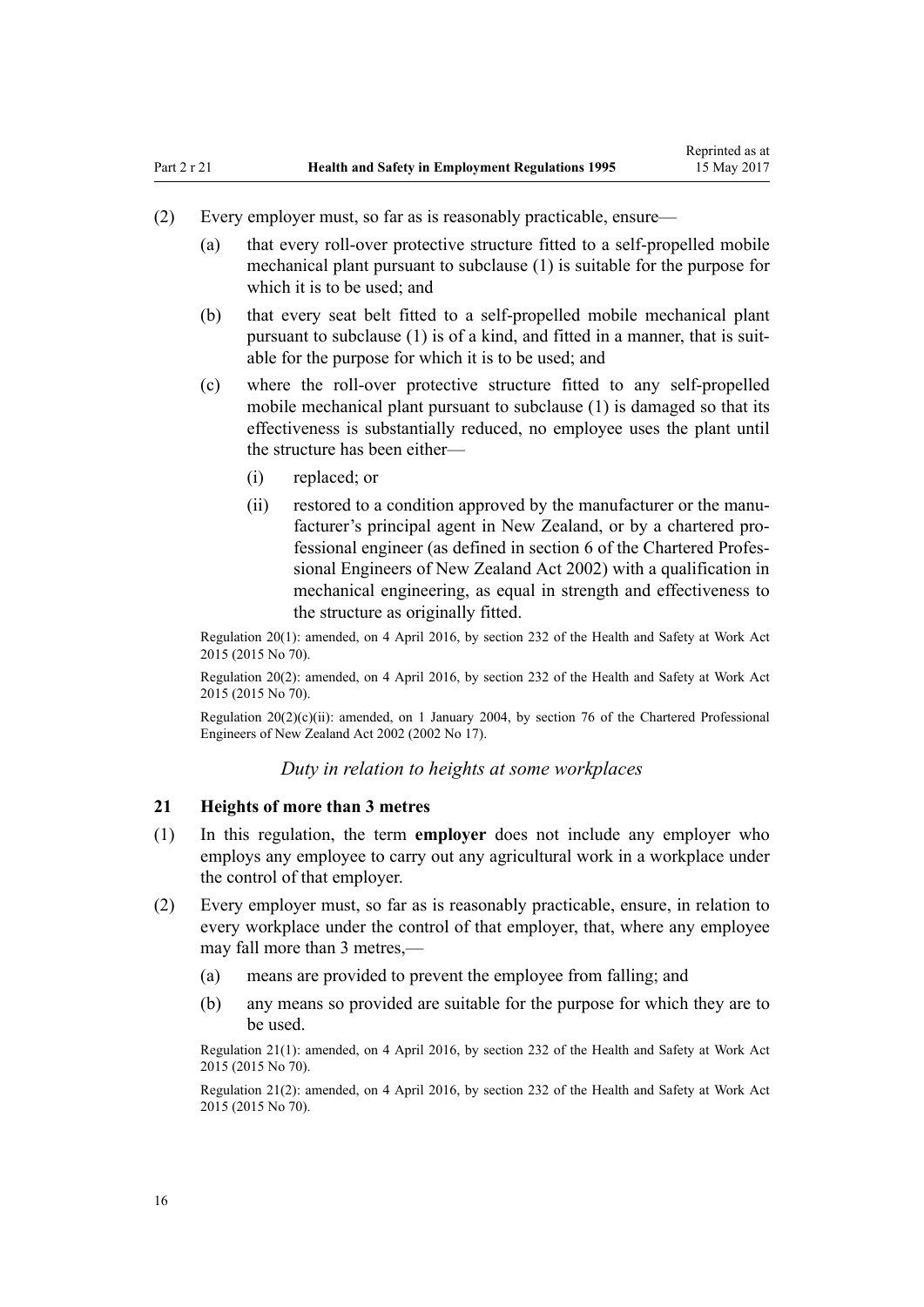*Duty in relation to scaffolding in construction work*

## <span id="page-16-0"></span>**22 Scaffolding**

- (1) In this regulation, the term **employer** means—
	- (a) every employer, in relation to every workplace under the control of that employer in which any construction work is carried out; and
	- (b) every person who controls a workplace in which any construction work is carried out.
- (2) Every employer must, so far as is reasonably practicable, ensure that, where any construction work cannot be carried out safely without the use of scaffolding,—
	- (a) scaffolding is provided; and
	- (b) the scaffolding so provided is—
		- (i) suitable for the purpose for which it is to be used; and
		- (ii) properly constructed of sound material; and
		- (iii) constructed with a sufficient reserve of strength having regard to the loads and stresses to which it may be subjected; and
		- (iv) sufficient in amount for the purpose for which it is to be used.

Regulation 22(1)(a): amended, on 4 April 2016, by [section 232](http://prd-lgnz-nlb.prd.pco.net.nz/pdflink.aspx?id=DLM5977236) of the Health and Safety at Work Act 2015 (2015 No 70).

Regulation 22(1)(b): amended, on 4 April 2016, by [section 232](http://prd-lgnz-nlb.prd.pco.net.nz/pdflink.aspx?id=DLM5977236) of the Health and Safety at Work Act 2015 (2015 No 70).

Regulation 22(2): amended, on 4 April 2016, by [section 232](http://prd-lgnz-nlb.prd.pco.net.nz/pdflink.aspx?id=DLM5977236) of the Health and Safety at Work Act 2015 (2015 No 70).

*Duties in relation to excavations in construction work*

## **23 Application of regulations 24 and 25**

- (1) In [regulations 24](#page-17-0) and [25,](#page-17-0) the term **employer** means—
	- (a) every employer, in relation to every workplace under the control of that employer in which any construction work is carried out; and
	- (b) every person who controls a workplace in which any construction work is carried out.
- (2) In [regulations 24](#page-17-0) and [25,](#page-17-0) the term **employee**,—
	- (a) in relation to an employer of the kind described in subclause  $(1)(a)$ , means an employee of that employer; and
	- (b) in relation to a person of the kind described in subclause (1)(b), means a person working in the workplace.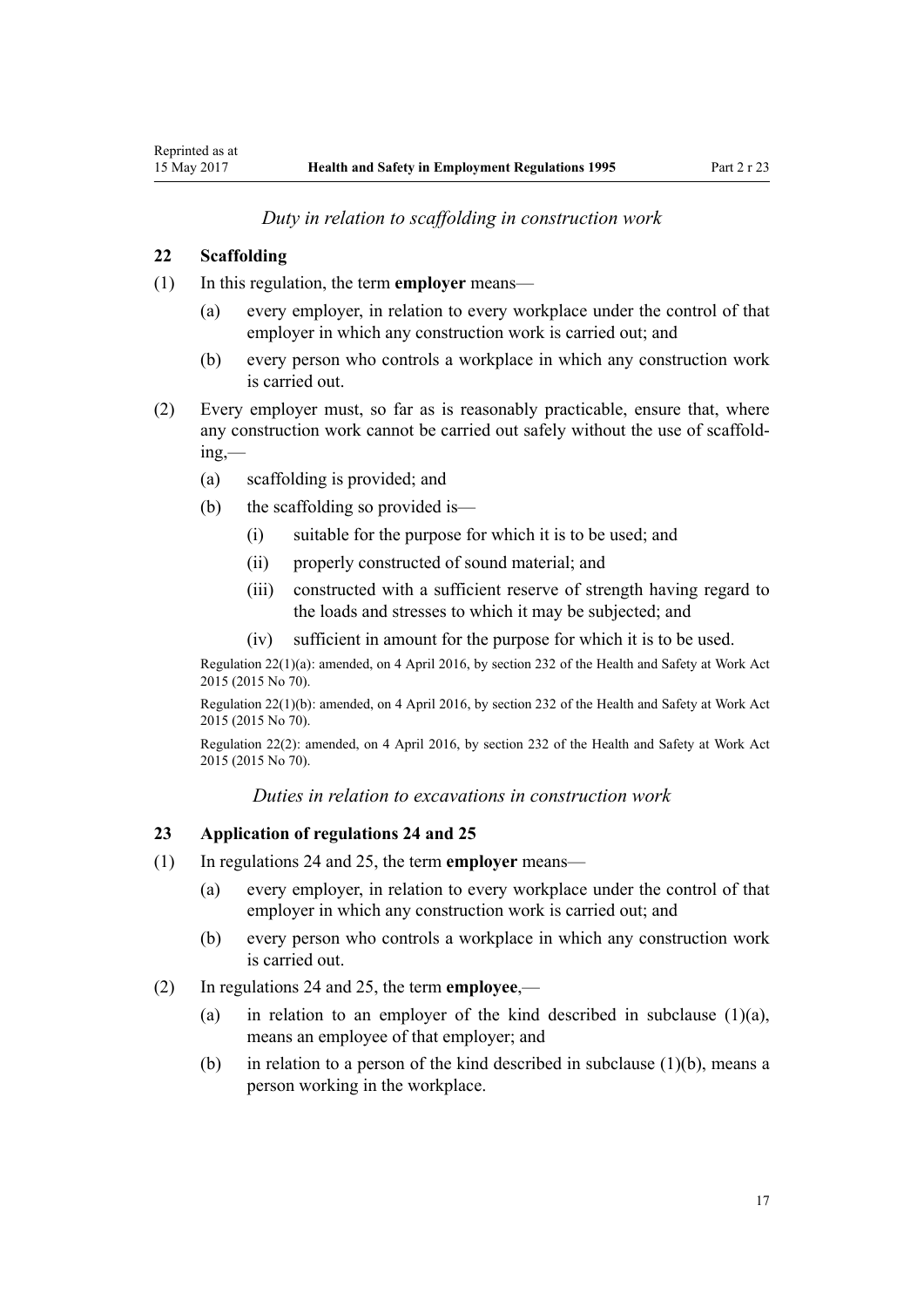<span id="page-17-0"></span>Regulation 23(1)(a): amended, on 4 April 2016, by [section 232](http://prd-lgnz-nlb.prd.pco.net.nz/pdflink.aspx?id=DLM5977236) of the Health and Safety at Work Act 2015 (2015 No 70).

Regulation 23(1)(b): amended, on 4 April 2016, by [section 232](http://prd-lgnz-nlb.prd.pco.net.nz/pdflink.aspx?id=DLM5977236) of the Health and Safety at Work Act 2015 (2015 No 70).

Regulation 23(2)(b): amended, on 4 April 2016, by [section 232](http://prd-lgnz-nlb.prd.pco.net.nz/pdflink.aspx?id=DLM5977236) of the Health and Safety at Work Act 2015 (2015 No 70).

#### **24 Excavations with face more than 1.5 metres high**

- (1) Subject to subclause (2), every employer must, so far as is reasonably practicable, ensure that, where any face of any excavation is more than 1.5 metres high, that face is shored.
- (2) Subclause (1) does not apply where—
	- (a) the face is cut back to a safe slope; or
	- (b) the material in the face is of proven good standing quality under all reasonably foreseeable conditions of work and weather; or
	- (c) by reason of the nature of the work and the position of any employee in the vicinity, there is no danger to any employee; or
	- (d) the provision of shoring is impracticable or unreasonable by reason of the nature of the work and the employer has, so far as is reasonably practicable, taken steps to ensure that other precautions are taken to make the face as safe as possible in the circumstances.
- (3) Every employer must, so far as is reasonably practicable, ensure that any shoring used in any excavation at the workplace—
	- (a) consists of materials that are suitable for the purpose for which they are to be used, of sound quality, and adequate in strength for the particular use; and
	- (b) has bracings, jacks, and struts that are securely held to prevent accidental displacement, and packings and wedges that are held by nails or spikes; and
	- (c) is placed in a proper manner by an experienced person under competent supervision; and
	- (d) is not altered, dismantled, or interfered with except on the instructions of the employer or a representative of the employer.

Regulation 24(1): amended, on 4 April 2016, by [section 232](http://prd-lgnz-nlb.prd.pco.net.nz/pdflink.aspx?id=DLM5977236) of the Health and Safety at Work Act 2015 (2015 No 70).

Regulation 24(2)(d): amended, on 4 April 2016, by [section 232](http://prd-lgnz-nlb.prd.pco.net.nz/pdflink.aspx?id=DLM5977236) of the Health and Safety at Work Act 2015 (2015 No 70).

Regulation 24(3): amended, on 4 April 2016, by [section 232](http://prd-lgnz-nlb.prd.pco.net.nz/pdflink.aspx?id=DLM5977236) of the Health and Safety at Work Act 2015 (2015 No 70).

#### **25 Excavations of hazardous depth**

Every employer must, so far as is reasonably practicable, ensure, where any excavation is—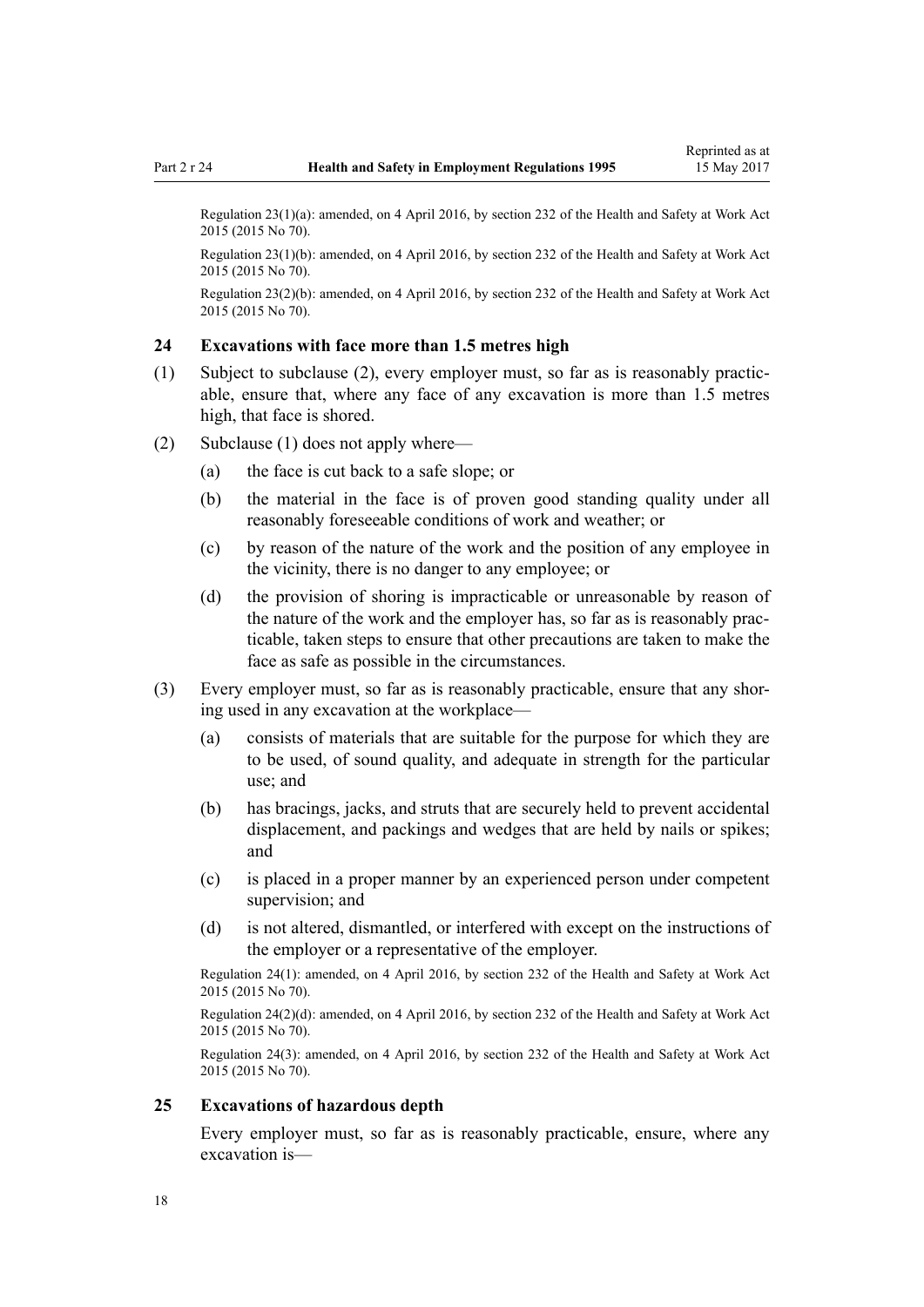- (a) readily accessible to any person; and
- (b) likely to collect or retain water of such a depth as to constitute a danger to any person,—

that—

<span id="page-18-0"></span>Reprinted as at

- (c) any such excavation is covered or fenced, when no employee is in the immediate vicinity to prevent access to it by any person; and
- (d) any such excavation created in the course of the work is covered, fenced, or filled at the completion of the work.

Regulation 25: amended, on 4 April 2016, by [section 232](http://prd-lgnz-nlb.prd.pco.net.nz/pdflink.aspx?id=DLM5977236) of the Health and Safety at Work Act 2015 (2015 No 70).

## *Notification of particular hazardous work*

## **26 Notification**

- (1) In this regulation, the term **employer** includes a person who controls a workplace.
- (2) Subject to subclause (4), every employer who intends to commence any notifiable work or any work that will at any time include any notifiable work must, so far as is reasonably practicable, take steps to lodge notice of that intention in accordance with this regulation.
- (3) A notice required to be lodged under subclause (2) shall—
	- (a) be lodged at an office that deals with occupational safety and health matters, being the nearest such office of the Department to the place where the work is to be carried out; and
	- (b) be in writing; and
	- (c) be given at least 24 hours before the time at which the employer intends to commence the work; and
	- (d) contain the following particulars—
		- (i) the nature and location of the work; and
		- (ii) the name, address, and contact details of the employer; and
		- (iii) the intended date of commencement of the work; and
		- (iv) the estimated duration of the work.
- (4) It shall not be necessary for any employer to comply with subclause (2) before commencing any construction work or tree-felling operation necessary to deal with an emergency arising from—
	- (a) damage caused by any earthquake, explosion, fire, flood, lightning, rain, slip, storm, or washout; or
	- (b) the blockage or breakdown of any drain or sewer; or
	- (c) the blockage or breakdown of any distribution system or network for electricity, gas, telecommunications, or water.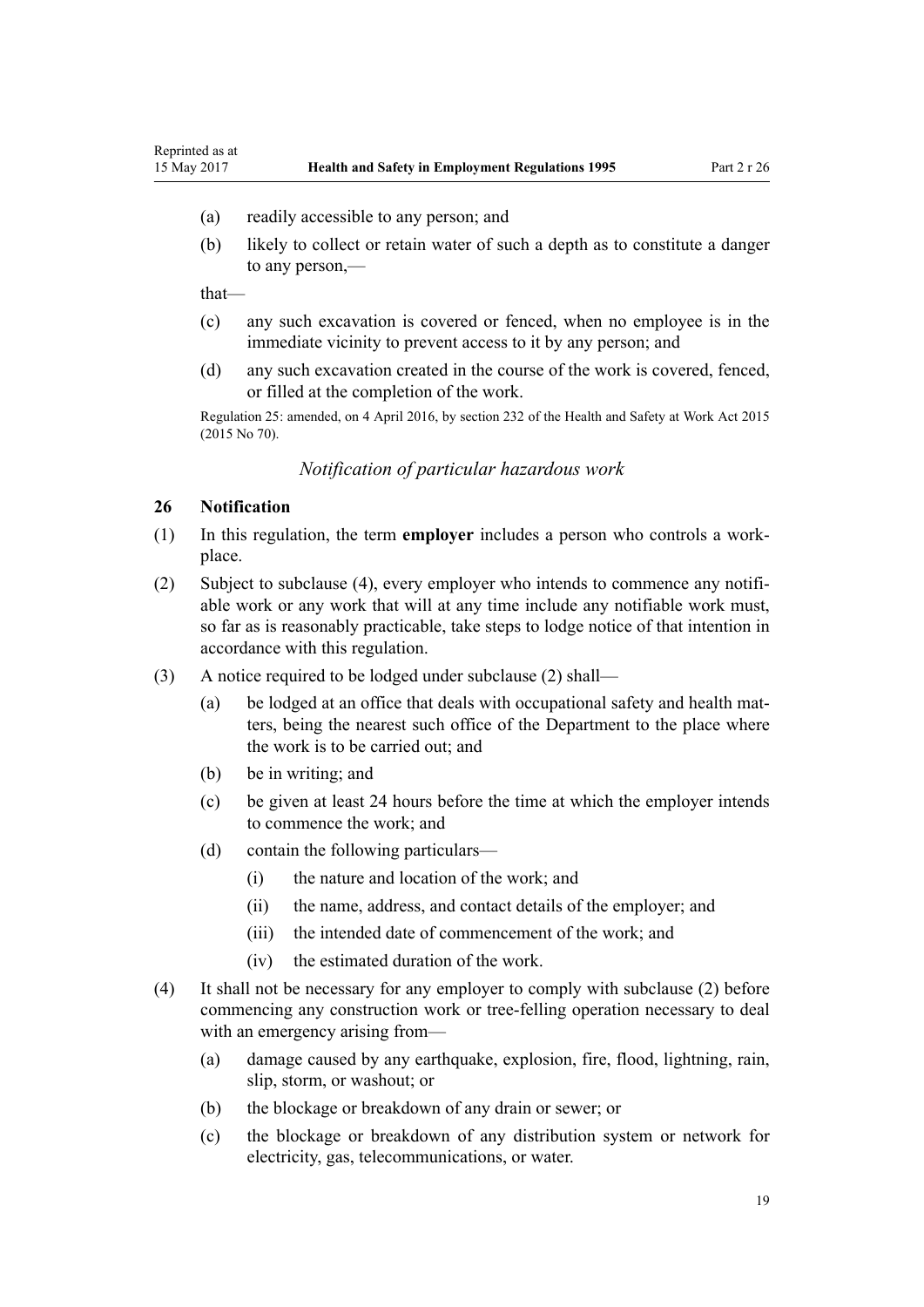<span id="page-19-0"></span>Regulation 26(1): amended, on 4 April 2016, by [section 232](http://prd-lgnz-nlb.prd.pco.net.nz/pdflink.aspx?id=DLM5977236) of the Health and Safety at Work Act 2015 (2015 No 70).

Regulation 26(2): amended, on 4 April 2016, by [section 232](http://prd-lgnz-nlb.prd.pco.net.nz/pdflink.aspx?id=DLM5977236) of the Health and Safety at Work Act 2015 (2015 No 70).

# **Part 3**

## **Certificates of competence**

## **27 Certificates of competence**

- (1) The following kinds of certificates of competence may be issued under [regula](#page-23-0)[tion 38](#page-23-0):
	- (a) a certificate of competence as a diver:
	- (b) *[Revoked]*
	- (c) a certificate of competence as a powder-actuated tool operator:
	- (d) a certificate of competence as a scaffolder.
- (2) A certificate of competence as a diver shall authorise the holder to dive in any category of diving specified in the certificate.
- (3) *[Revoked]*
- (4) A certificate of competence as a powder-actuated tool operator shall authorise the holder to operate any powder-actuated tool—
	- (a) of a kind specified in the certificate; and
	- (b) in any category of construction work specified in the certificate.
- (5) A certificate of competence as a scaffolder shall authorise the holder to erect, maintain, repair, or dismantle 1, some, or all of the following types of scaffolding:
	- (a) basic scaffolding:
	- (b) advanced scaffolding:
	- (c) suspended scaffolding.

Regulation 27(1)(b): revoked, on 16 October 2003, by [regulation 3](http://prd-lgnz-nlb.prd.pco.net.nz/pdflink.aspx?id=DLM212572) of the Health and Safety in Employment Amendment Regulations 2003 (SR 2003/257).

Regulation 27(3): revoked, on 16 October 2003, by [regulation 3](http://prd-lgnz-nlb.prd.pco.net.nz/pdflink.aspx?id=DLM212572) of the Health and Safety in Employment Amendment Regulations 2003 (SR 2003/257).

*Application, issue, renewal, cancellation, and suspension*

## **28 WorkSafe may recognise organisations**

(1) WorkSafe may, on being satisfied that it is appropriate to do so, recognise any organisation as an organisation that may issue certificates of competence of all kinds or of a particular kind.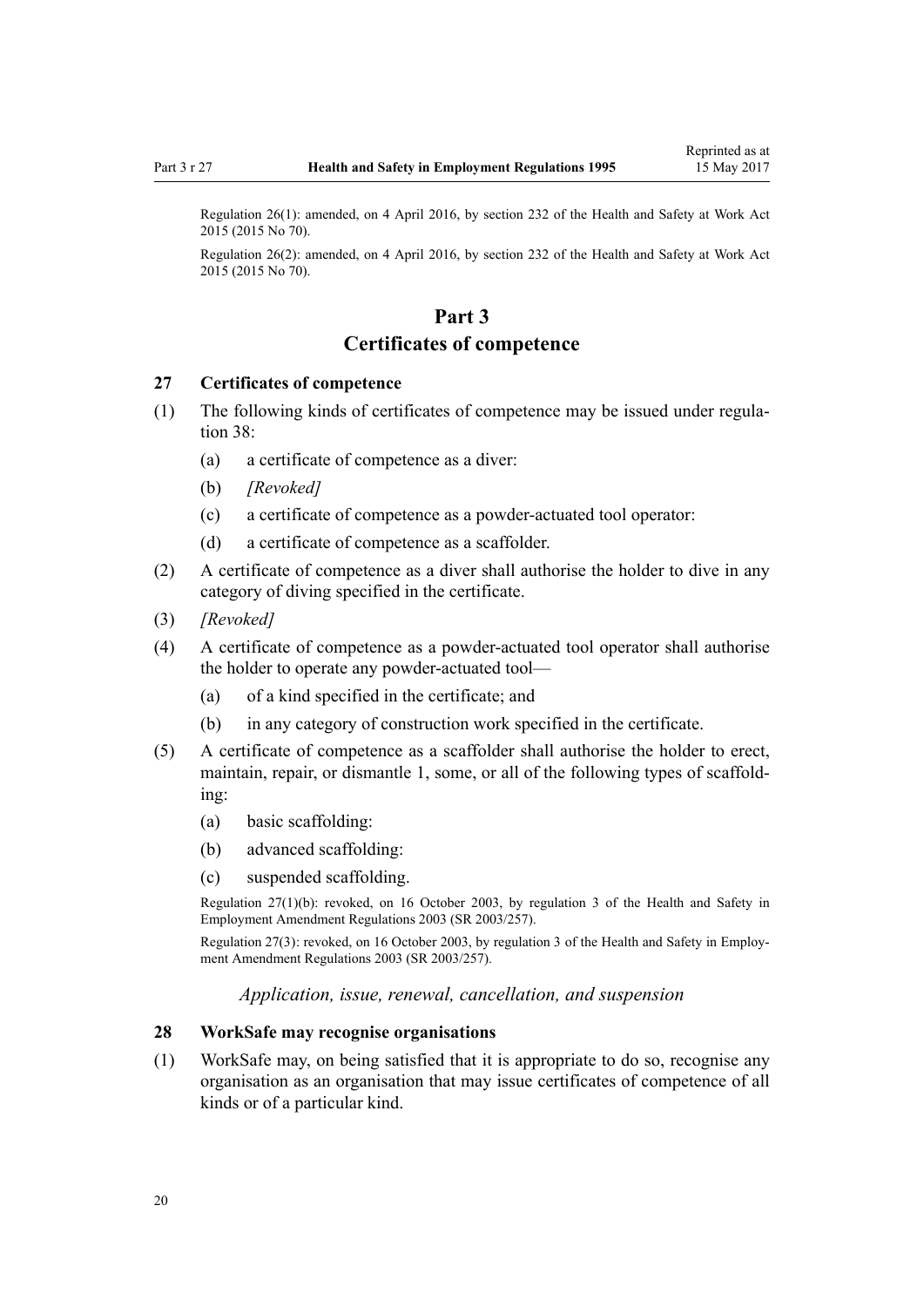- <span id="page-20-0"></span>(2) WorkSafe may, on being satisfied that it is appropriate to do so, withdraw recognition, in relation to certificates of competence of all kinds or of a particular kind, from any organisation recognised under this regulation.
- (3) Where WorkSafe has recognised any organisation, or withdrawn recognition from any organisation, under this regulation, WorkSafe shall publish a notice to that effect in the *Gazette*.

Regulation 28 heading: amended, on 16 December 2013, by [section 22](http://prd-lgnz-nlb.prd.pco.net.nz/pdflink.aspx?id=DLM5302071) of the WorkSafe New Zealand Act 2013 (2013 No 94).

Regulation 28(1): amended, on 16 December 2013, by [section 22](http://prd-lgnz-nlb.prd.pco.net.nz/pdflink.aspx?id=DLM5302071) of the WorkSafe New Zealand Act 2013 (2013 No 94).

Regulation 28(2): amended, on 16 December 2013, by [section 22](http://prd-lgnz-nlb.prd.pco.net.nz/pdflink.aspx?id=DLM5302071) of the WorkSafe New Zealand Act 2013 (2013 No 94).

Regulation 28(3): amended, on 16 December 2013, by [section 22](http://prd-lgnz-nlb.prd.pco.net.nz/pdflink.aspx?id=DLM5302071) of the WorkSafe New Zealand Act 2013 (2013 No 94).

## **29 Application for certificate of competence to be made to chief executive or WorkSafe**

- (1) An application for a certificate of competence shall be made—
	- (a) to the chief executive of an organisation that has been recognised by WorkSafe under [regulation 28](#page-19-0) as an organisation that may issue certificates of the kind to which the application relates, by lodging the application at the head office of the organisation; or
	- (b) if no such organisation has been recognised, to WorkSafe, by lodging the application at any office—
		- (i) that deals with occupational safety and health matters; and
		- (ii) that is an office of the Department.
- (2) Every application made under subclause (1) for which a fee is prescribed in [Schedule 2](#page-36-0) shall be accompanied by the fee so prescribed.

Regulation 29 heading: amended, on 16 December 2013, by [section 22](http://prd-lgnz-nlb.prd.pco.net.nz/pdflink.aspx?id=DLM5302071) of the WorkSafe New Zealand Act 2013 (2013 No 94).

Regulation 29(1)(a): amended, on 16 December 2013, by [section 22](http://prd-lgnz-nlb.prd.pco.net.nz/pdflink.aspx?id=DLM5302071) of the WorkSafe New Zealand Act 2013 (2013 No 94).

Regulation 29(1)(b): amended, on 16 December 2013, by [section 22](http://prd-lgnz-nlb.prd.pco.net.nz/pdflink.aspx?id=DLM5302071) of the WorkSafe New Zealand Act 2013 (2013 No 94).

## **30 Application to contain evidence**

An application for a certificate of competence shall contain evidence of the matters referred to in regulation 31.

## **31 Requirements of applicants**

An applicant for a certificate of competence shall—

(a) fulfil the requirements of regulation  $32(a)$  to (d) or regulation  $34(a)$  to (c) or [regulation 35\(a\) to \(d\),](#page-21-0) as the case may require; and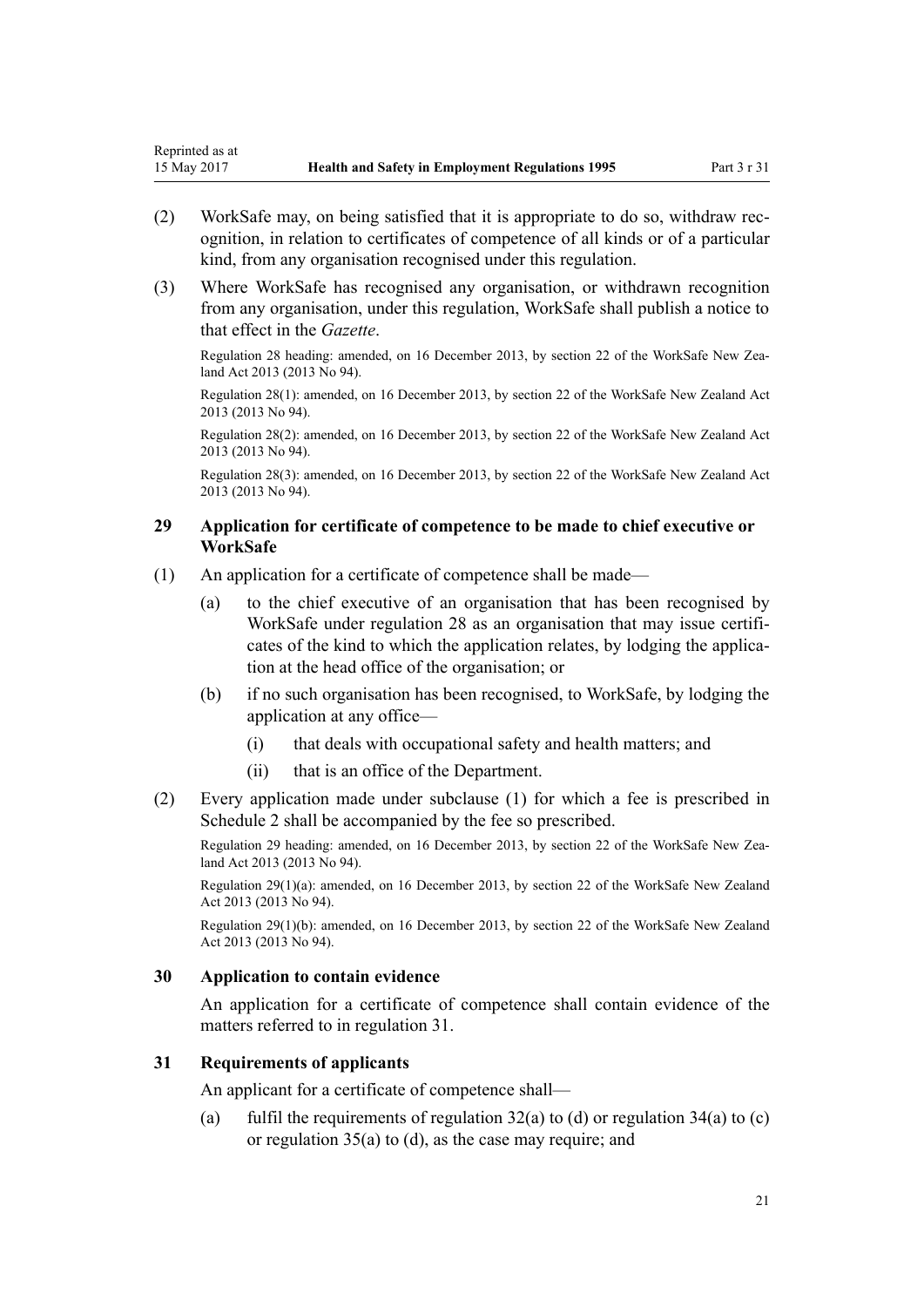- <span id="page-21-0"></span>(b) be physically and mentally able to perform any task that it is reasonable to expect the holder of such a certificate to perform; and
- (c) be of good character and reputation.

Regulation 31(a): amended, on 16 October 2003, by [regulation 4](http://prd-lgnz-nlb.prd.pco.net.nz/pdflink.aspx?id=DLM212573) of the Health and Safety in Employment Amendment Regulations 2003 (SR 2003/257).

## **32 Requirements of diver**

An applicant for a certificate of competence as a diver shall—

- (a) have a thorough knowledge of the principles and practices of diving; and
- (b) have a thorough knowledge of the practices that must be followed to enable diving to take place safely; and
- (c) have had suitable recent training, including suitable recent experience, in diving; and
- (d) be medically fit for diving.

## **33 Requirements of construction blaster**

#### *[Revoked]*

Regulation 33: revoked, on 16 October 2003, by [regulation 5](http://prd-lgnz-nlb.prd.pco.net.nz/pdflink.aspx?id=DLM212574) of the Health and Safety in Employment Amendment Regulations 2003 (SR 2003/257).

## **34 Requirements of powder-actuated tool operator**

An applicant for a certificate of competence as a powder-actuated tool operator shall—

- (a) have a thorough knowledge of the operation of powder-actuated tools; and
- (b) have a thorough knowledge of the practices that must be followed to enable powder-actuated tools to be operated safely; and
- (c) have had suitable recent training, including suitable recent experience, in the operation of powder-actuated tools.

### **35 Requirements of scaffolder**

An applicant for a certificate of competence as a scaffolder shall—

- (a) have a thorough knowledge of the use or uses to which the type or types of scaffolding in respect of which the applicant seeks a certificate may be put; and
- (b) have a thorough knowledge of the erection, maintenance, repair, and dismantling of the type or types of scaffolding in respect of which the applicant seeks a certificate; and
- (c) have a thorough knowledge of the practices that must be followed to enable scaffolding of the type or types in respect of which the applicant seeks a certificate to be used, erected, maintained, repaired, and dismantled safely; and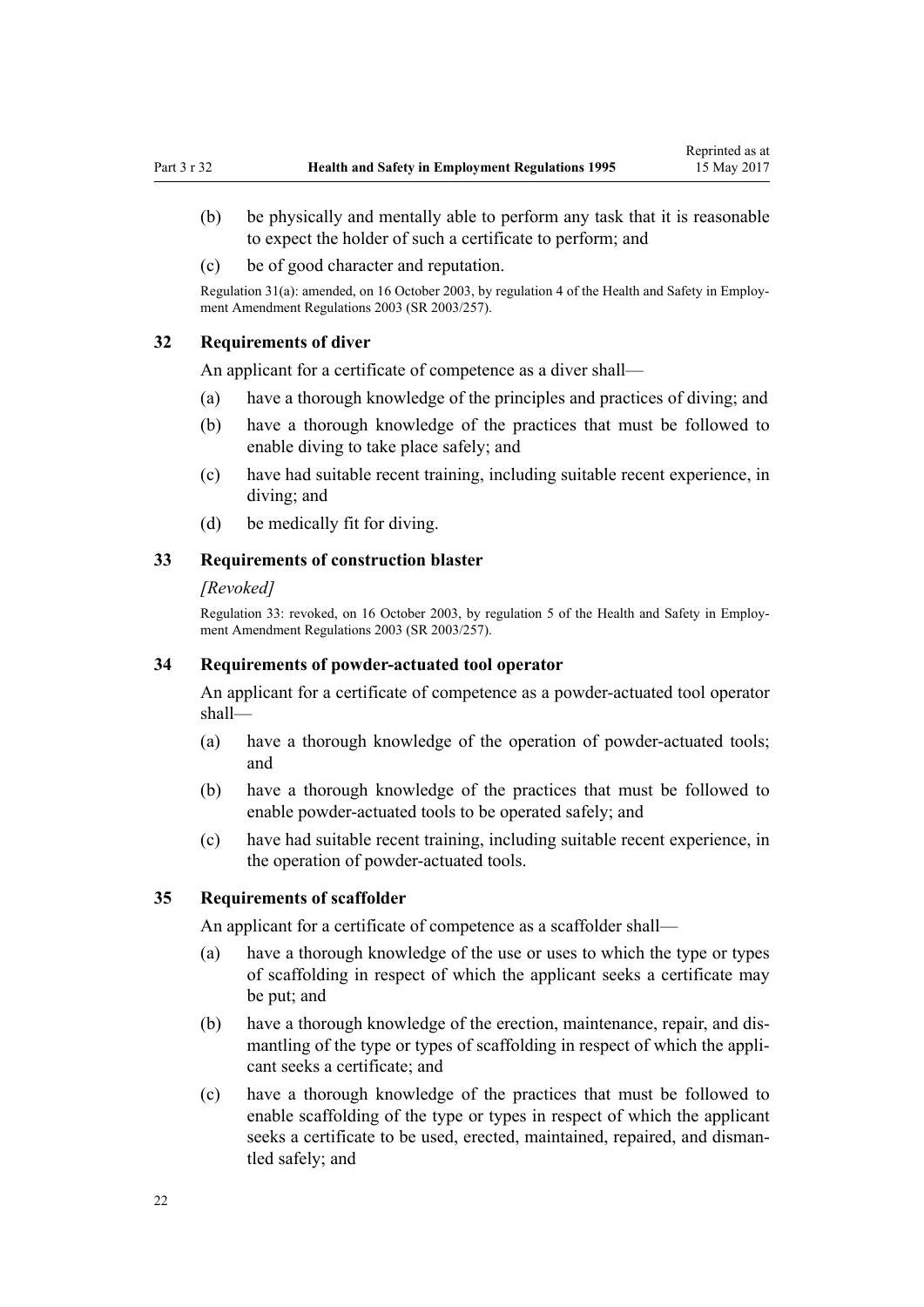<span id="page-22-0"></span>(d) have had suitable recent training, including suitable recent experience, in the use, erection, maintenance, repair, and dismantling of scaffolding of the type or types in respect of which the applicant seeks a certificate.

## **36 Investigations by chief executive or WorkSafe**

- (1) For the purpose of investigating whether an applicant for a certificate of competence is a person to whom [regulation 31](#page-20-0) applies, the chief executive or WorkSafe, as the case may be, may—
	- (a) request the applicant to supply information on relevant matters; and
	- (b) request any person who the chief executive or WorkSafe believes is able to provide relevant information to provide information on relevant matters.
- (2) A request under subclause (1)—
	- (a) shall specify those matters on which the chief executive or WorkSafe, as the case may be, seeks information; and
	- (b) may be made from time to time.
- (3) The applicant shall supply information on such matters as may be specified in a request made under subclause (1)(a).
- (4) Any person to whom a request is made under subclause (1)(b) shall supply information on such matters as may be specified in the request, if the person holds that information or can reasonably be expected to obtain it.
- (5) Every person shall have the same privileges in relation to the giving of information to the chief executive or WorkSafe, as the case may be, as witnesses have in any court.
- (6) No person shall be liable to prosecution for any offence against any enactment by reason of that person's compliance with any requirements of the chief executive or WorkSafe, as the case may be, under this regulation.

Regulation 36 heading: amended, on 16 December 2013, by [section 22](http://prd-lgnz-nlb.prd.pco.net.nz/pdflink.aspx?id=DLM5302071) of the WorkSafe New Zealand Act 2013 (2013 No 94).

Regulation 36(1): amended, on 16 December 2013, by [section 22](http://prd-lgnz-nlb.prd.pco.net.nz/pdflink.aspx?id=DLM5302071) of the WorkSafe New Zealand Act 2013 (2013 No 94).

Regulation 36(1)(b): amended, on 16 December 2013, by [section 22](http://prd-lgnz-nlb.prd.pco.net.nz/pdflink.aspx?id=DLM5302071) of the WorkSafe New Zealand Act 2013 (2013 No 94).

Regulation 36(2)(a): amended, on 16 December 2013, by [section 22](http://prd-lgnz-nlb.prd.pco.net.nz/pdflink.aspx?id=DLM5302071) of the WorkSafe New Zealand Act 2013 (2013 No 94).

Regulation 36(5): amended, on 16 December 2013, by [section 22](http://prd-lgnz-nlb.prd.pco.net.nz/pdflink.aspx?id=DLM5302071) of the WorkSafe New Zealand Act 2013 (2013 No 94).

Regulation 36(6): amended, on 16 December 2013, by [section 22](http://prd-lgnz-nlb.prd.pco.net.nz/pdflink.aspx?id=DLM5302071) of the WorkSafe New Zealand Act 2013 (2013 No 94).

## **37 Use of information**

For the purpose of determining whether an applicant is a person to whom [regu](#page-20-0)[lation 31](#page-20-0) applies, the chief executive or WorkSafe, as the case may be, may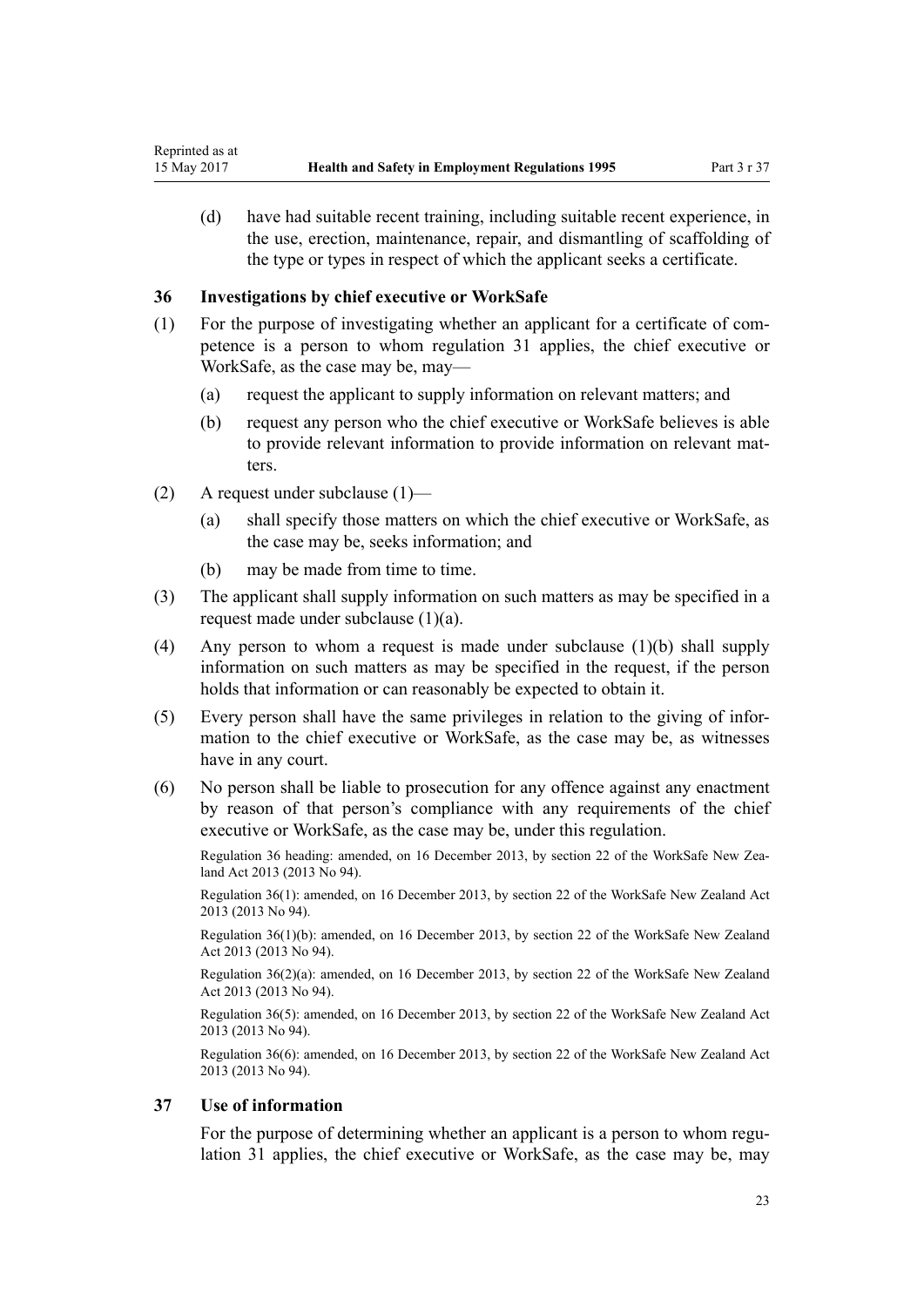<span id="page-23-0"></span>take into account any information received in response to the exercise of the powers conferred by [regulation 36.](#page-22-0)

Regulation 37: amended, on 16 December 2013, by [section 22](http://prd-lgnz-nlb.prd.pco.net.nz/pdflink.aspx?id=DLM5302071) of the WorkSafe New Zealand Act 2013 (2013 No 94).

## **38 Chief executive or WorkSafe to issue certificate of competence**

- (1) A chief executive or WorkSafe, as the case may require, to whom an application for a certificate of competence is made shall issue the certificate of competence sought in the application, if he or she is satisfied—
	- (a) that the application was made in accordance with [regulations 29](#page-20-0) and [30;](#page-20-0) and
	- (b) that the applicant is a person to whom [regulation 31](#page-20-0) applies.
- (2) Where a chief executive or WorkSafe, as the case may require, refuses to issue any certificate of competence, he or she shall supply to the applicant a statement of the reasons for the refusal.

Regulation 38 heading: amended, on 16 December 2013, by [section 22](http://prd-lgnz-nlb.prd.pco.net.nz/pdflink.aspx?id=DLM5302071) of the WorkSafe New Zealand Act 2013 (2013 No 94).

Regulation 38(1): amended, on 16 December 2013, by [section 22](http://prd-lgnz-nlb.prd.pco.net.nz/pdflink.aspx?id=DLM5302071) of the WorkSafe New Zealand Act 2013 (2013 No 94).

Regulation 38(2): amended, on 16 December 2013, by [section 22](http://prd-lgnz-nlb.prd.pco.net.nz/pdflink.aspx?id=DLM5302071) of the WorkSafe New Zealand Act 2013 (2013 No 94).

## **39 WorkSafe to determine duration**

- (1) WorkSafe shall from time to time determine the period for which each kind of certificate of competence, issued after a date to be determined by WorkSafe, shall remain in force.
- (2) WorkSafe may determine different periods for different kinds of certificates of competence.
- (3) A certificate of competence expires at the close of the day that concludes the period that applies to certificates of competence of that kind.
- (4) Every certificate of competence shall show on its face the date on which it expires.

Regulation 39 heading: amended, on 16 December 2013, by [section 22](http://prd-lgnz-nlb.prd.pco.net.nz/pdflink.aspx?id=DLM5302071) of the WorkSafe New Zealand Act 2013 (2013 No 94).

Regulation 39(1): amended, on 16 December 2013, by [section 22](http://prd-lgnz-nlb.prd.pco.net.nz/pdflink.aspx?id=DLM5302071) of the WorkSafe New Zealand Act 2013 (2013 No 94).

Regulation 39(2): amended, on 16 December 2013, by [section 22](http://prd-lgnz-nlb.prd.pco.net.nz/pdflink.aspx?id=DLM5302071) of the WorkSafe New Zealand Act 2013 (2013 No 94).

## **40 Renewal of certificate of competence**

- (1) An application for the renewal of a certificate of competence shall—
	- (a) be made before the day on which the certificate expires; and
	- (b) be accompanied by the fee, if any, prescribed in [Schedule 2](#page-36-0); and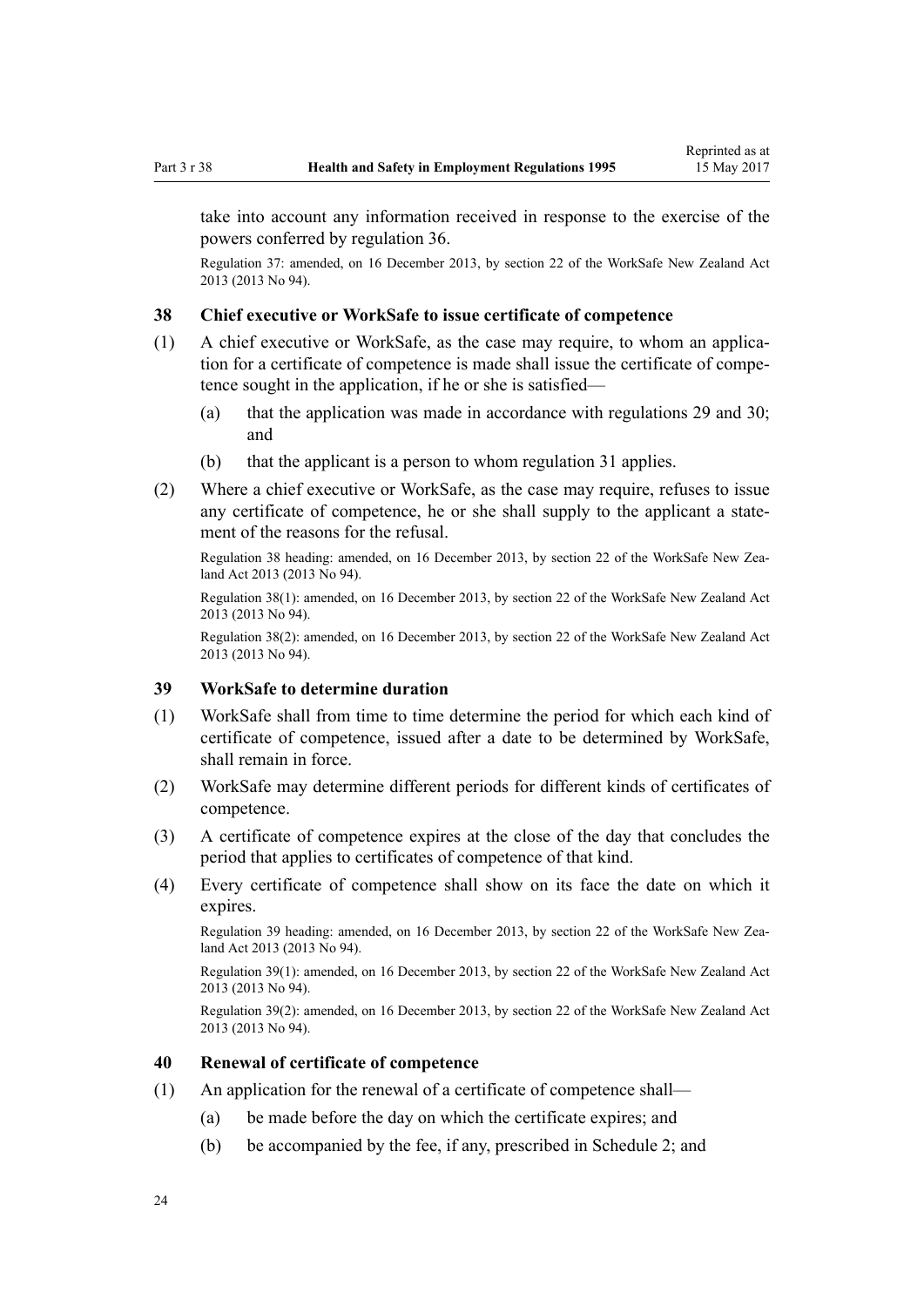(c) be made—

<span id="page-24-0"></span>Reprinted as at

- (i) where the certificate was issued by an organisation recognised under [regulation 28](#page-19-0), to the chief executive of that organisation; or
- (ii) where WorkSafe has withdrawn recognition from the organisation that issued the certificate or where the organisation has ceased to exist, to the chief executive of any organisation recognised under [regulation 28](#page-19-0) whose functions are substantially similar to those of the organisation that issued the certificate or to WorkSafe; or
- (iii) where the certificate was issued by WorkSafe, to WorkSafe.
- (2) Where WorkSafe has, after the date on which a certificate of competence was issued, recognised an organisation under [regulation 28](#page-19-0) as an organisation that may issue certificates of competence, WorkSafe shall transfer to the organisation any application for a renewal of any certificate of competence that that organisation may issue.
- (3) Where an application is made in accordance with this regulation, the certificate of competence to which the application relates shall be renewed, unless the person to whom the application is made or transferred cancels or suspends the certificate under regulation 41.
- (4) A certificate of competence may be renewed before or after the day on which the certificate expires, but in each case the renewed certificate shall be in force from the commencement of the day following that day.
- (5) Subclauses (3) and (4) of [regulation 39](#page-23-0) apply to a certificate of competence renewed under this regulation.

Regulation  $40(1)(c)(ii)$ : amended, on 16 December 2013, by [section 22](http://prd-lgnz-nlb.prd.pco.net.nz/pdflink.aspx?id=DLM5302071) of the WorkSafe New Zealand Act 2013 (2013 No 94).

Regulation  $40(1)(c)(iii)$ : amended, on 16 December 2013, by [section 22](http://prd-lgnz-nlb.prd.pco.net.nz/pdflink.aspx?id=DLM5302071) of the WorkSafe New Zealand Act 2013 (2013 No 94).

Regulation 40(2): amended, on 16 December 2013, by [section 22](http://prd-lgnz-nlb.prd.pco.net.nz/pdflink.aspx?id=DLM5302071) of the WorkSafe New Zealand Act 2013 (2013 No 94).

#### **41 Cancellation or suspension of certificate of competence**

- (1) The person who issued a certificate of competence shall cancel the certificate if he or she is satisfied on reasonable grounds that the holder has died.
- (2) The person who issued a certificate of competence shall cancel the certificate if, after giving the holder an opportunity to be heard, he or she is satisfied on reasonable grounds—
	- (a) that the certificate was issued in error; or
	- (b) that the holder's application for the certificate contained any false information or evidence; or
	- (c) that the holder either never has been or is no longer a person to whom [regulation 31](#page-20-0) applies.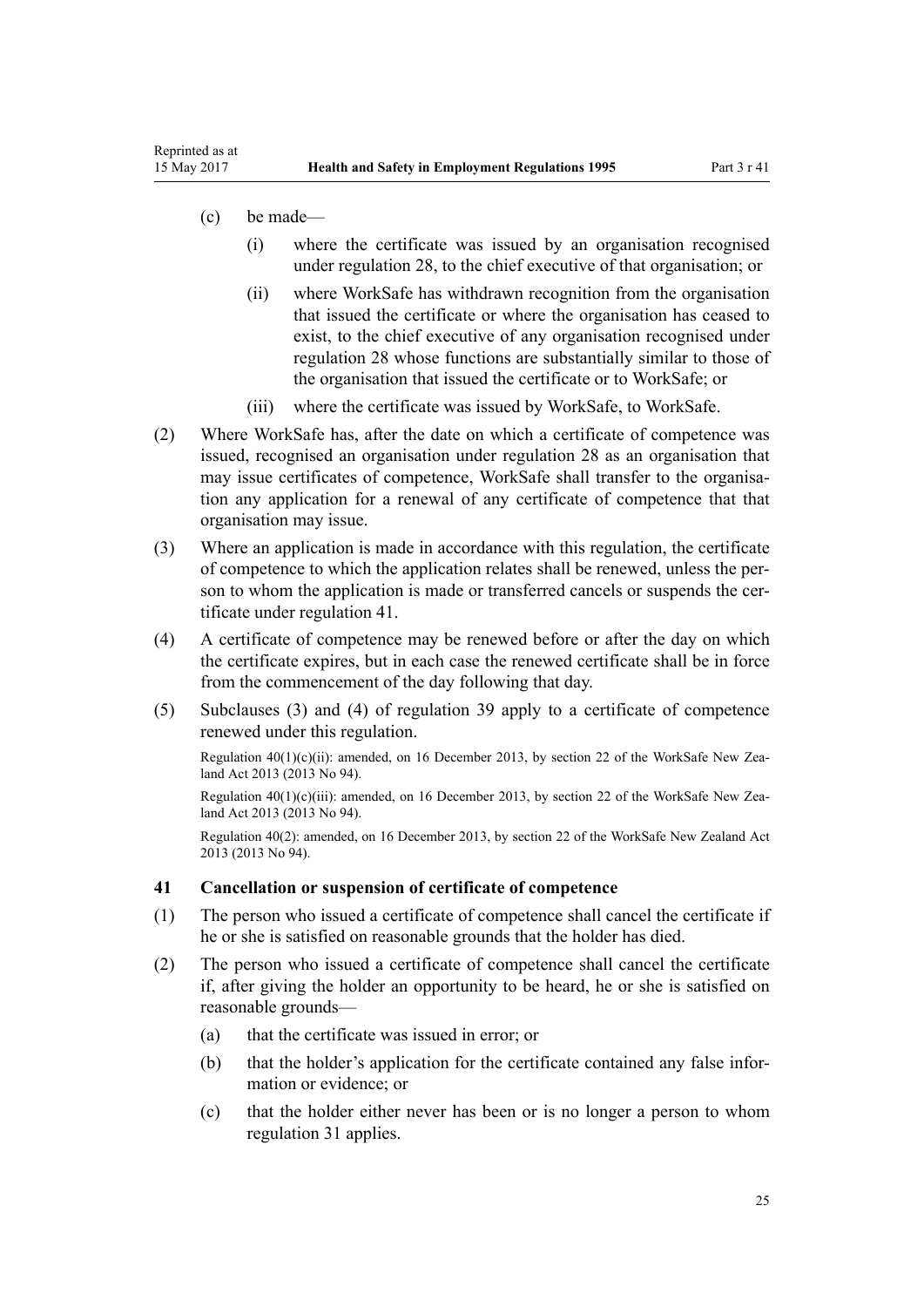- <span id="page-25-0"></span>(3) The person who issued a certificate of competence shall cancel the certificate or suspend the certificate for such period as he or she thinks fit if, after giving the holder an opportunity to be heard, he or she is satisfied on reasonable grounds—
	- (a) that the holder has been so negligent in carrying out any task that the holder of the certificate could reasonably be expected to perform to a reasonable standard that the life of any person has been or could have been endangered; or
	- (b) that the holder has shown himself or herself unfit to be the holder of the certificate by the improper manner in which he or she has carried out any task that the holder of the certificate could reasonably be expected to perform in a proper manner.
- (4) In this regulation, the term **person who issued a certificate of competence** includes a person to whom an application under [regulation 40](#page-23-0) is made or transferred.

## **42 Replacement of certificate of competence**

- (1) An application for a duplicate of a certificate of competence shall—
	- (a) be accompanied by the fee, if any, prescribed in [Schedule 2](#page-36-0); and
	- (b) be made—
		- (i) where the certificate was issued by an organisation recognised under [regulation 28](#page-19-0), to the chief executive of that organisation; or
		- (ii) where WorkSafe has withdrawn recognition from the organisation that issued the certificate or where the organisation has ceased to exist, to the chief executive of any organisation recognised under [regulation 28](#page-19-0) whose functions are substantially similar to those of the organisation that issued the certificate or to WorkSafe; or
		- (iii) where the certificate was issued by WorkSafe, to WorkSafe.
- (2) Where WorkSafe has, after the date on which a certificate of competence was issued, recognised an organisation under [regulation 28](#page-19-0) as an organisation that may issue certificates of competence, WorkSafe shall transfer to the chief executive of that organisation any application for a duplicate of any certificate of competence that that organisation may issue.
- (3) Where the person to whom an application is made or transferred under this regulation is satisfied that a certificate of competence has been lost or destroyed, that person shall issue a duplicate of that certificate.

Regulation 42(1)(b)(ii): amended, on 16 December 2013, by [section 22](http://prd-lgnz-nlb.prd.pco.net.nz/pdflink.aspx?id=DLM5302071) of the WorkSafe New Zealand Act 2013 (2013 No 94).

Regulation 42(1)(b)(iii): amended, on 16 December 2013, by [section 22](http://prd-lgnz-nlb.prd.pco.net.nz/pdflink.aspx?id=DLM5302071) of the WorkSafe New Zealand Act 2013 (2013 No 94).

Regulation 42(2): amended, on 16 December 2013, by [section 22](http://prd-lgnz-nlb.prd.pco.net.nz/pdflink.aspx?id=DLM5302071) of the WorkSafe New Zealand Act 2013 (2013 No 94).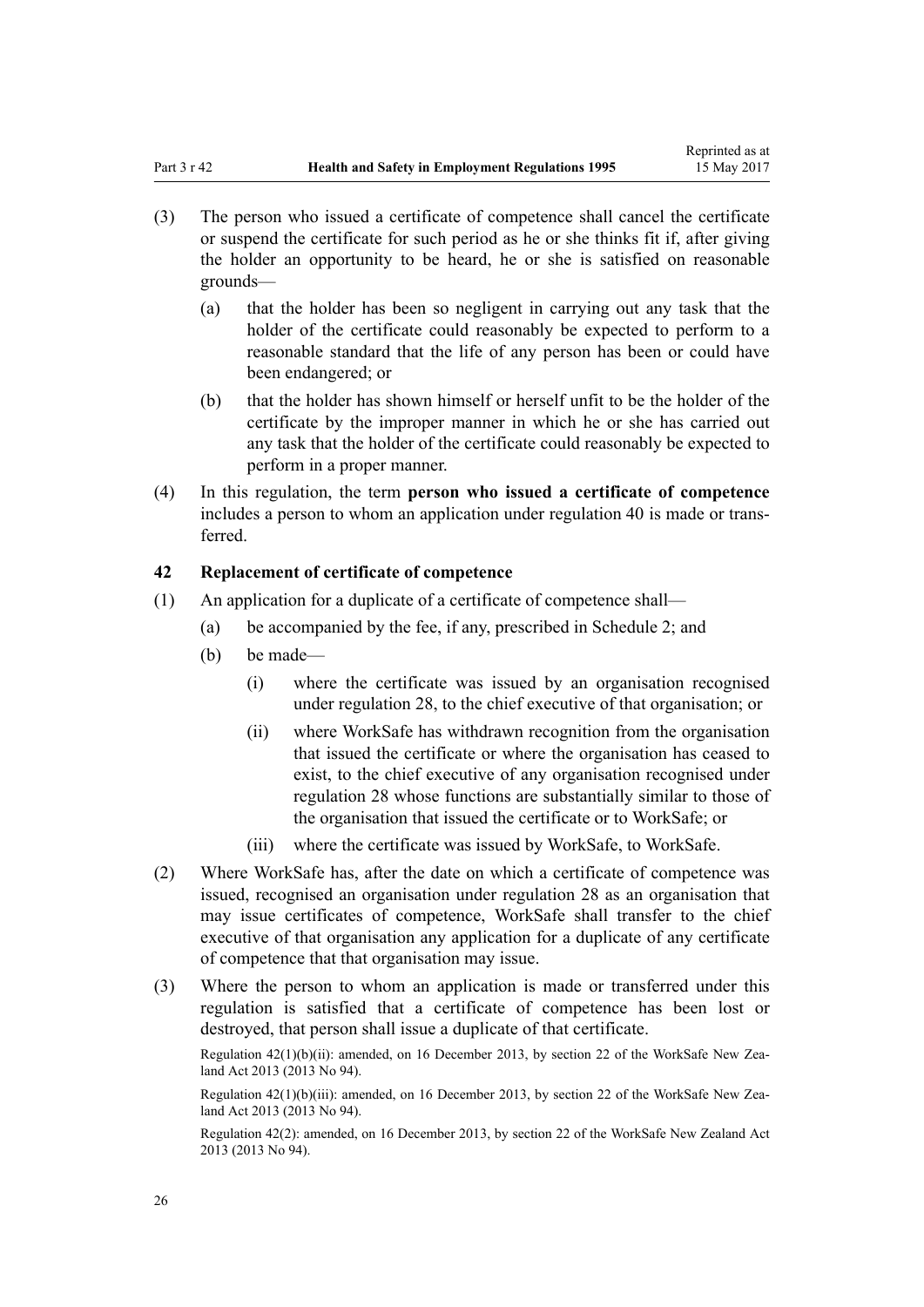## <span id="page-26-0"></span>**43 Register**

- (1) Every organisation recognised under [regulation 28](#page-19-0) and the Department shall keep a register of the individuals to whom the chief executive or WorkSafe, as the case may be, has issued a certificate of competence.
- (2) Every register kept under subclause (1) shall show—
	- (a) the full name of the holder:
	- (b) the kind of certificate the holder holds:
	- (c) the date on which the certificate expires:
	- (d) in relation to a certificate that has been suspended, the date on which the suspension took effect and the date on which the suspension ends:
	- (e) in relation to a certificate that has been cancelled, the date of cancellation.

Regulation 43(1): amended, on 16 December 2013, by [section 22](http://prd-lgnz-nlb.prd.pco.net.nz/pdflink.aspx?id=DLM5302071) of the WorkSafe New Zealand Act 2013 (2013 No 94).

Regulation 43(2)(e): added, on 12 September 1996, by [regulation 33\(2\)](http://prd-lgnz-nlb.prd.pco.net.nz/pdflink.aspx?id=DLM217727) of the Health and Safety in Employment (Mining Administration) Regulations 1996 (SR 1996/220).

## **44 Appeal to District Court**

- (1) An appeal may be made to a District Court by—
	- (a) an applicant who is dissatisfied with a refusal to issue a certificate of competence under [regulation 38](#page-23-0):
	- (b) a holder of a certificate of competence who is dissatisfied with a refusal to renew the certificate of competence under [regulation 40](#page-23-0):
	- (c) a holder of a certificate of competence who is dissatisfied with the cancellation or suspension of the certificate of competence under [regulation](#page-24-0) [41:](#page-24-0)
	- (d) a holder of a certificate of competence who is dissatisfied with a refusal to issue a duplicate of that certificate under [regulation 42](#page-25-0).
- (2) [Part 9](http://prd-lgnz-nlb.prd.pco.net.nz/pdflink.aspx?id=DLM160529) of the District Courts Rules 1992 (SR 1992/109) applies to an appeal brought under subclause (1).
- (3) The decision of the District Court on any appeal brought under subclause (1) shall be final.

## **45 Fees inclusive of goods and services tax**

The fees prescribed by [Schedule 2](#page-36-0) are inclusive of goods and services tax under the [Goods and Services Tax Act 1985.](http://prd-lgnz-nlb.prd.pco.net.nz/pdflink.aspx?id=DLM81034)

## **46 Transitional provisions relating to certificates of competence**

- (1) This regulation applies to—
	- (a) a certificate of competency granted under the Construction Regulations 1961; or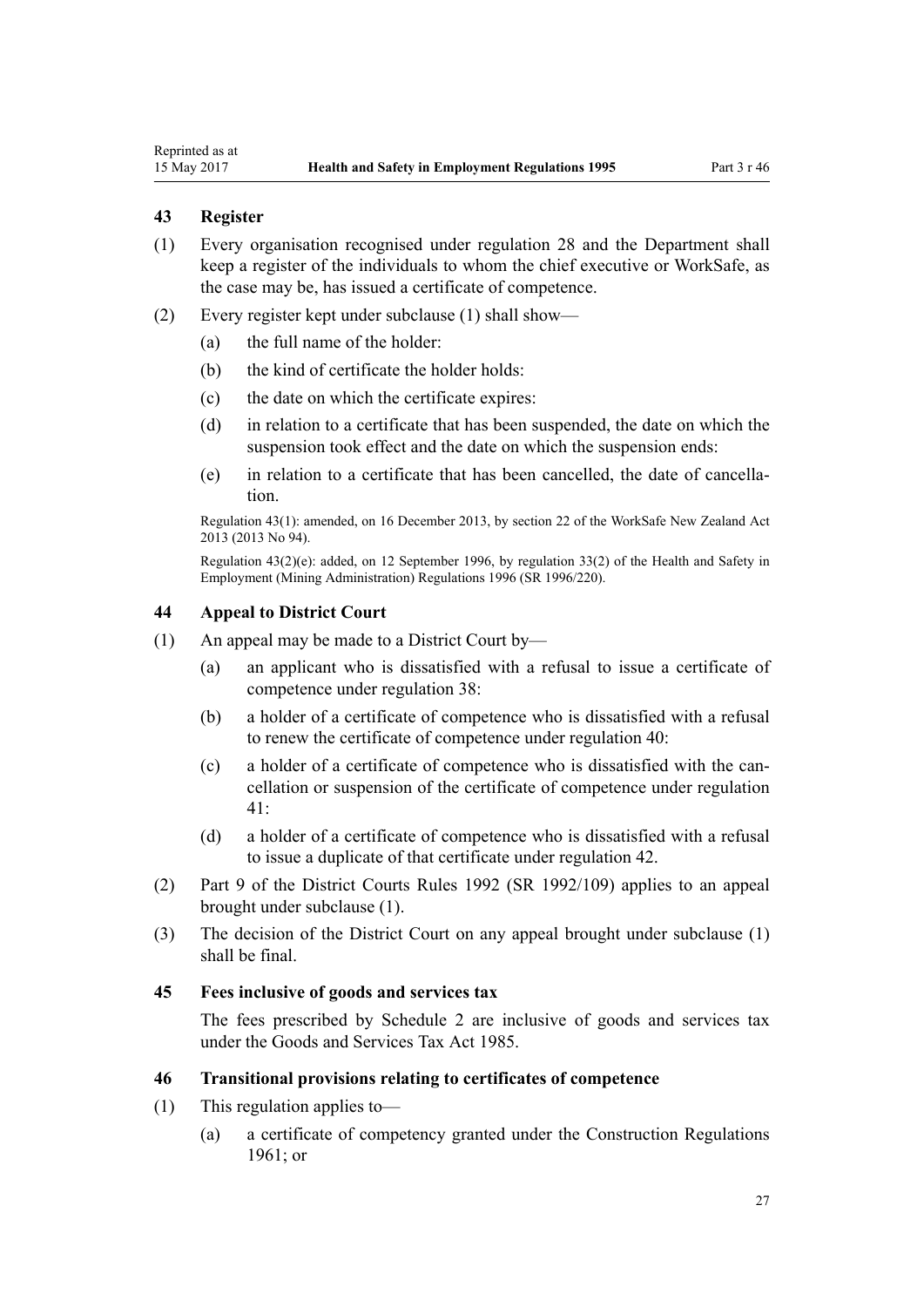- <span id="page-27-0"></span>(b) a certificate as a powder-powered tool operator granted under the Construction Regulations 1961; or
- (c) a certificate of registration as a construction diver issued under the Construction Regulations 1961—

that would have been in force at the commencement of these regulations but for the revocation of the Construction Regulations 1961.

- (2) Where a person holds a certificate to which this regulation applies, that person may, before 2 October 1996, make an application under [regulation 40](#page-23-0) as if that certificate had been in force at the commencement of these regulations and as if—
	- (a) a certificate of competency as a scaffolder were a certificate of competence as a scaffolder issued under these regulations:
	- (b) a certificate of competency as a construction blaster were a certificate of competence as a construction blaster issued under these regulations:
	- (c) a certificate as a powder-powered tool operator were a certificate of competence as a powder-actuated tool operator issued under these regulations:
	- (d) a certificate of registration as a construction diver were a certificate of competence as a diver issued under these regulations;—

and the provisions of these regulations shall apply accordingly.

(3) For the avoidance of doubt, it is hereby declared that, where a person holds a certificate to which this regulation applies and that person does not, before 2 October 1996, make an application under [regulation 40,](#page-23-0) that certificate shall have no force or effect on and from 2 October 1996.

## **Part 4**

# **Duties in relation to certificates of competence**

*Duties of employers in relation to divers*

## **47 Application of regulations 48 and 49**

- (1) In [regulations 48](#page-28-0) and [49,](#page-28-0) the term **employer** includes a person who controls a workplace.
- (2) In [regulations 48](#page-28-0) and [49,](#page-28-0) the term **employee** in relation to a person who controls a workplace, means a person working in the workplace.

Regulation 47(1): amended, on 4 April 2016, by [section 232](http://prd-lgnz-nlb.prd.pco.net.nz/pdflink.aspx?id=DLM5977236) of the Health and Safety at Work Act 2015 (2015 No 70).

Regulation 47(2): amended, on 4 April 2016, by [section 232](http://prd-lgnz-nlb.prd.pco.net.nz/pdflink.aspx?id=DLM5977236) of the Health and Safety at Work Act 2015 (2015 No 70).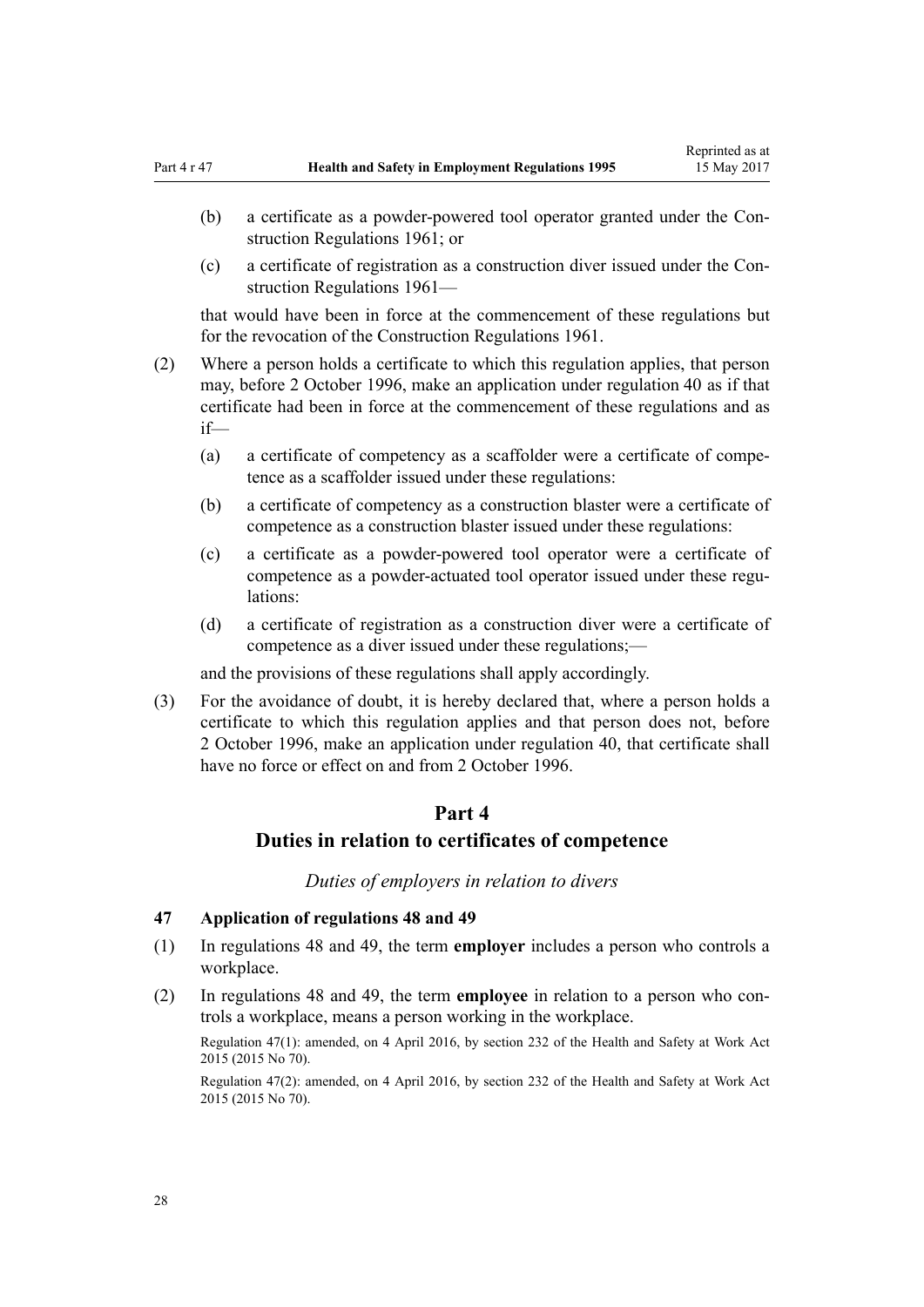## <span id="page-28-0"></span>**48 Diver**

- (1) Every employer must, so far as is reasonably practicable, ensure that every employee who dives in the course of that employee's work is the holder of a current certificate of competence as a diver, being a certificate that authorises the holder to dive in the category of diving in which the employee is diving.
- (2) Nothing in this regulation prevents an employee training to become the holder of a certificate of competence as a diver from diving, in the course of that employee's work, under the direct supervision of the holder of such a certificate, being a current certificate that authorises the holder to dive in the category of diving in which the employee is diving.

Regulation 48(1): amended, on 4 April 2016, by [section 232](http://prd-lgnz-nlb.prd.pco.net.nz/pdflink.aspx?id=DLM5977236) of the Health and Safety at Work Act 2015 (2015 No 70).

## **49 Duty in respect of medical fitness of diver**

Notwithstanding anything in regulation 48, every employer must, so far as is reasonably practicable, ensure that every employee who dives in the course of that employee's work is, at the time of so diving, medically fit for diving.

Regulation 49: amended, on 4 April 2016, by [section 232](http://prd-lgnz-nlb.prd.pco.net.nz/pdflink.aspx?id=DLM5977236) of the Health and Safety at Work Act 2015 (2015 No 70).

*Duties of employers in relation to construction work*

#### **50 Application of regulations 52 and 53**

- (1) In [regulations 52](#page-29-0) and [53,](#page-29-0) the term **employer** means—
	- (a) every employer, in relation to every workplace under the control of that employer in which any construction work is carried out; and
	- (b) every person who controls a workplace in which any construction work is carried out, including, in relation to [regulation 52](#page-29-0), every person who owns any powder-actuated tool operated in any workplace in the course of construction work.
- (2) In [regulations 52](#page-29-0) and [53,](#page-29-0) the term **employee**,—
	- (a) in relation to an employer of the kind described in subclause  $(1)(a)$ , means an employee of that employer; and
	- (b) in relation to a person of the kind described in subclause  $(1)(b)$ , means a person working in the workplace.

Regulation 50 heading: amended, on 16 October 2003, by [regulation 6\(1\)](http://prd-lgnz-nlb.prd.pco.net.nz/pdflink.aspx?id=DLM212575) of the Health and Safety in Employment Amendment Regulations 2003 (SR 2003/257).

Regulation 50(1): amended, on 16 October 2003, by [regulation 6\(2\)](http://prd-lgnz-nlb.prd.pco.net.nz/pdflink.aspx?id=DLM212575) of the Health and Safety in Employment Amendment Regulations 2003 (SR 2003/257).

Regulation 50(1)(a): amended, on 4 April 2016, by [section 232](http://prd-lgnz-nlb.prd.pco.net.nz/pdflink.aspx?id=DLM5977236) of the Health and Safety at Work Act 2015 (2015 No 70).

Regulation 50(1)(b): amended, on 4 April 2016, by [section 232](http://prd-lgnz-nlb.prd.pco.net.nz/pdflink.aspx?id=DLM5977236) of the Health and Safety at Work Act 2015 (2015 No 70).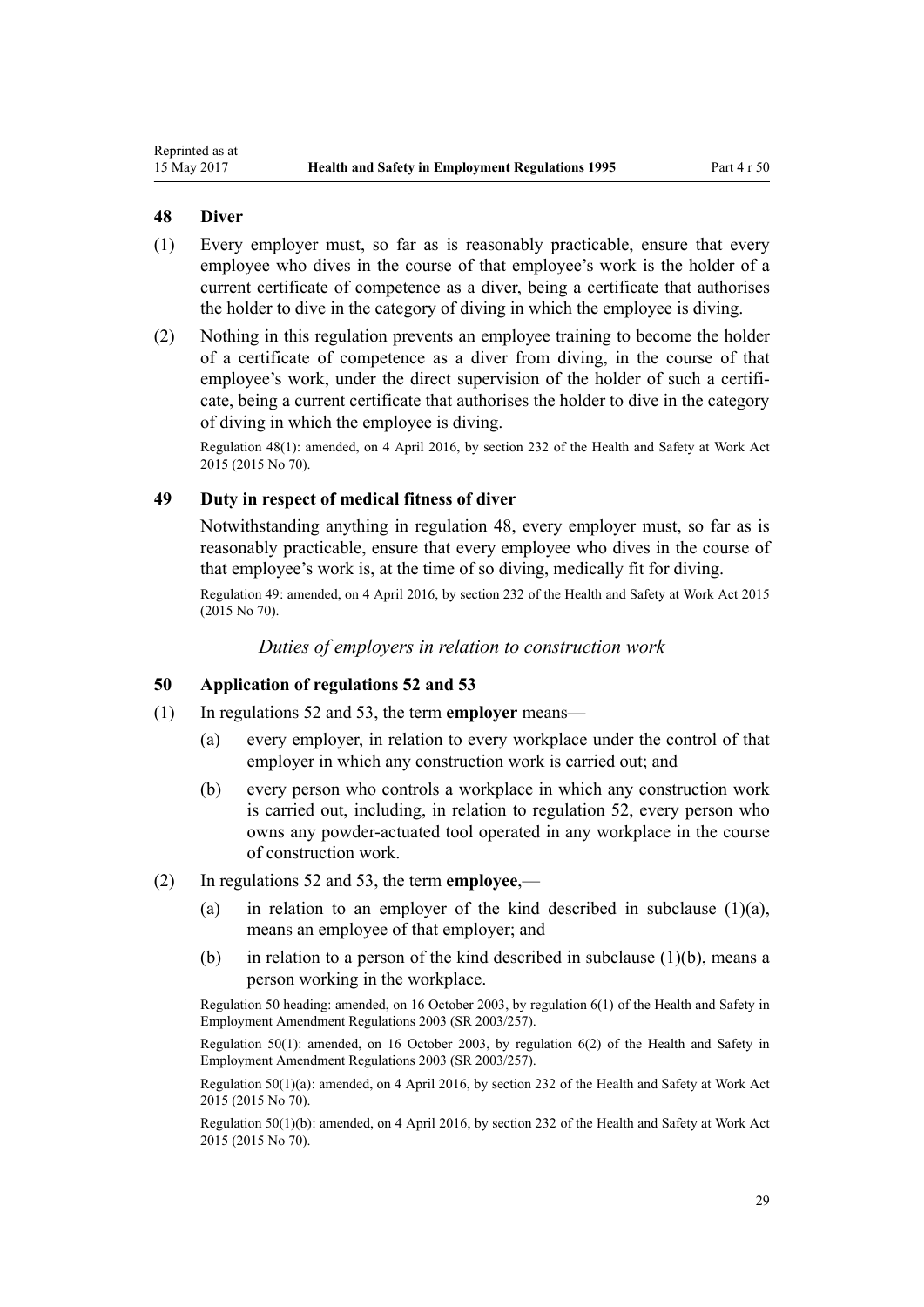Regulation 50(2): amended, on 16 October 2003, by [regulation 6\(2\)](http://prd-lgnz-nlb.prd.pco.net.nz/pdflink.aspx?id=DLM212575) of the Health and Safety in Employment Amendment Regulations 2003 (SR 2003/257).

Regulation 50(2)(b): amended, on 4 April 2016, by [section 232](http://prd-lgnz-nlb.prd.pco.net.nz/pdflink.aspx?id=DLM5977236) of the Health and Safety at Work Act 2015 (2015 No 70).

### **51 Construction blaster**

#### *[Revoked]*

Regulation 51: revoked, on 16 October 2003, by [regulation 7](http://prd-lgnz-nlb.prd.pco.net.nz/pdflink.aspx?id=DLM212576) of the Health and Safety in Employment Amendment Regulations 2003 (SR 2003/257).

#### **52 Powder-actuated tool operator**

- (1) Every employer must, so far as is reasonably practicable, ensure that every employee who, in the course of carrying out construction work, operates a powder-actuated tool is the holder of a current certificate of competence as a powder-actuated tool operator, being a certificate that authorises the employee to operate the kind of tool being operated in the kind of work being carried out.
- (2) Nothing in this regulation prevents an employee training to become the holder of a certificate of competence as a powder-actuated tool operator from operating, in the course of carrying out construction work, a powder-actuated tool under the direct supervision of a holder of such a certificate, being a current certificate that authorises the holder to operate the kind of tool being operated by the employee in the kind of work being carried out by the employee.

Regulation 52(1): amended, on 4 April 2016, by [section 232](http://prd-lgnz-nlb.prd.pco.net.nz/pdflink.aspx?id=DLM5977236) of the Health and Safety at Work Act 2015 (2015 No 70).

## **53 Scaffolder**

- (1) Every employer must, so far as is reasonably practicable, ensure that every employee who, in the course of carrying out construction work, erects, maintains, repairs, or dismantles scaffolding (being scaffolding any part of which is 5 metres or more above the ground) is the holder of a current certificate of competence with respect to—
	- (a) basic scaffolding, where the scaffolding being erected, maintained, repaired, or dismantled is basic scaffolding; or
	- (b) advanced scaffolding, where the scaffolding being erected, maintained, repaired, or dismantled is advanced scaffolding; or
	- (c) suspended scaffolding, where the scaffolding being erected, maintained, repaired, or dismantled is suspended scaffolding.
- (2) Nothing in this regulation prevents an employee training to become the holder of a certificate of competence as a scaffolder from erecting, maintaining, repairing, or dismantling scaffolding (being scaffolding any part of which is 5 metres or more above the ground), in the course of carrying out construction work, under the direct supervision of the holder of such a certificate, being a current certificate that authorises the holder to erect, maintain, repair, or dis-

<span id="page-29-0"></span>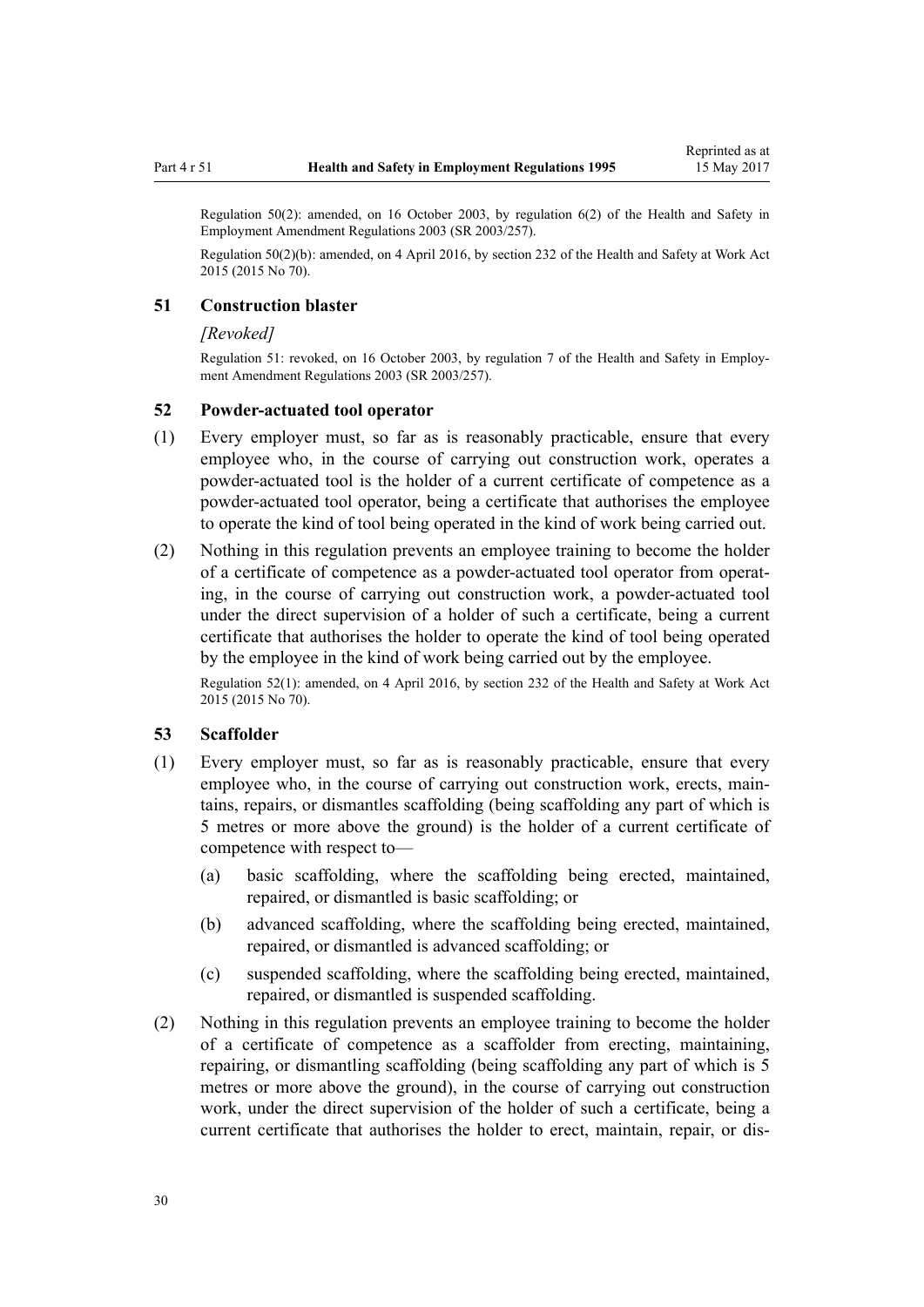<span id="page-30-0"></span>mantle scaffolding of the type that the employee is erecting, maintaining, repairing, or dismantling.

Regulation 53(1): amended, on 4 April 2016, by [section 232](http://prd-lgnz-nlb.prd.pco.net.nz/pdflink.aspx?id=DLM5977236) of the Health and Safety at Work Act 2015 (2015 No 70).

## **Part 5**

## **Duties in relation to young persons**

## *[Revoked]*

Part 5: revoked, on 4 April 2016, by [regulation 56](http://prd-lgnz-nlb.prd.pco.net.nz/pdflink.aspx?id=DLM6727619) of the Health and Safety at Work (General Risk and Workplace Management) Regulations 2016 (LI 2016/13).

## *Duties of employers to young persons*

## *[Revoked]*

Heading: revoked, on 4 April 2016, by [regulation 56](http://prd-lgnz-nlb.prd.pco.net.nz/pdflink.aspx?id=DLM6727619) of the Health and Safety at Work (General Risk and Workplace Management) Regulations 2016 (LI 2016/13).

#### **54 Employment of young persons**

#### *[Revoked]*

Regulation 54: revoked, on 4 April 2016, by [regulation 56](http://prd-lgnz-nlb.prd.pco.net.nz/pdflink.aspx?id=DLM6727619) of the Health and Safety at Work (General Risk and Workplace Management) Regulations 2016 (LI 2016/13).

#### **55 Injurious tasks**

#### *[Revoked]*

Regulation 55: revoked, on 4 April 2016, by [regulation 56](http://prd-lgnz-nlb.prd.pco.net.nz/pdflink.aspx?id=DLM6727619) of the Health and Safety at Work (General Risk and Workplace Management) Regulations 2016 (LI 2016/13).

#### **56 Machinery**

#### *[Revoked]*

Regulation 56: revoked, on 4 April 2016, by [regulation 56](http://prd-lgnz-nlb.prd.pco.net.nz/pdflink.aspx?id=DLM6727619) of the Health and Safety at Work (General Risk and Workplace Management) Regulations 2016 (LI 2016/13).

## **57 Tractors and self-propelled mobile mechanical plant**

#### *[Revoked]*

Regulation 57: revoked, on 4 April 2016, by [regulation 56](http://prd-lgnz-nlb.prd.pco.net.nz/pdflink.aspx?id=DLM6727619) of the Health and Safety at Work (General Risk and Workplace Management) Regulations 2016 (LI 2016/13).

#### **58 Night employment**

#### *[Revoked]*

Regulation 58: revoked, on 4 April 2016, by [regulation 56](http://prd-lgnz-nlb.prd.pco.net.nz/pdflink.aspx?id=DLM6727619) of the Health and Safety at Work (General Risk and Workplace Management) Regulations 2016 (LI 2016/13).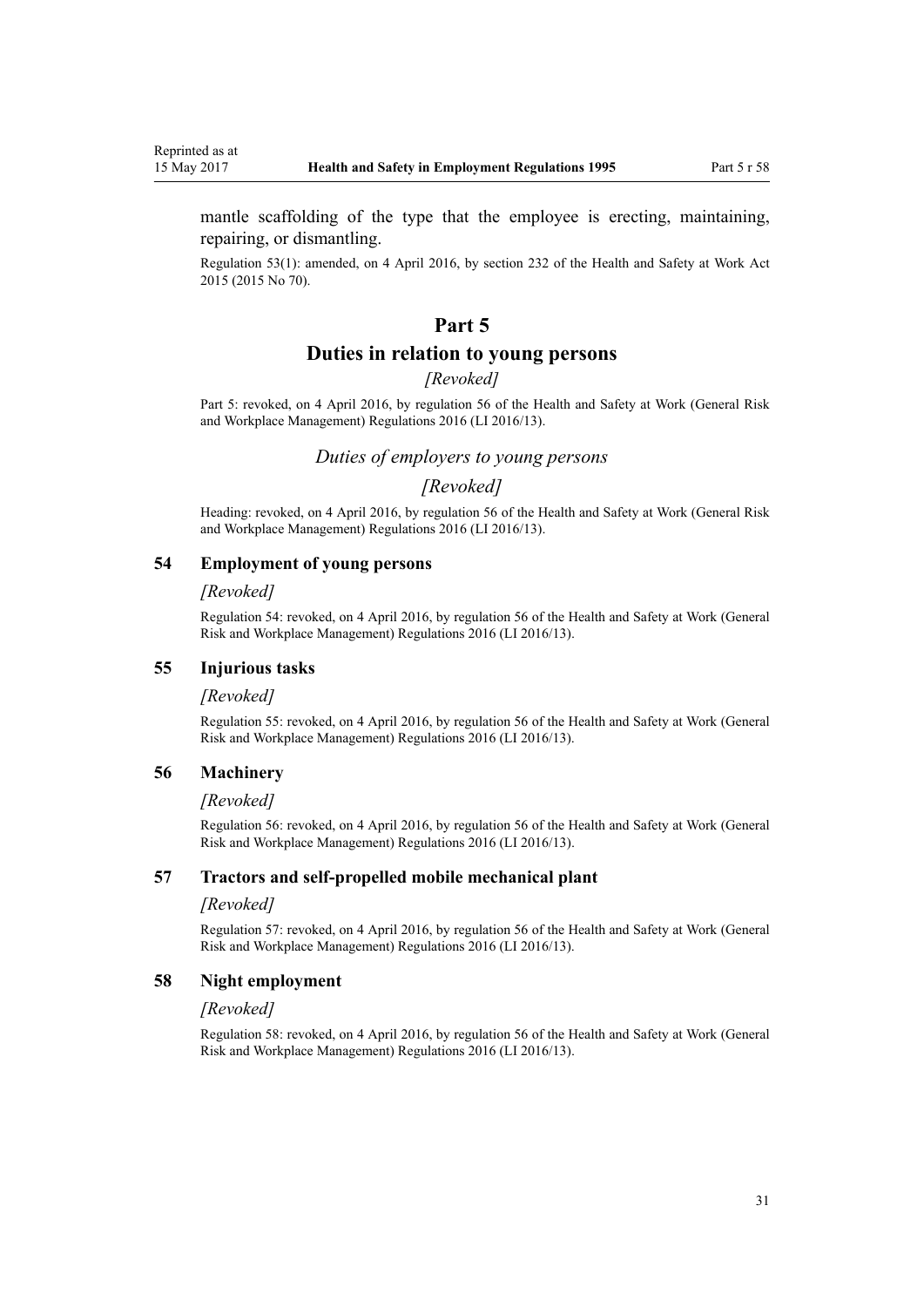#### *Duties of principals to young persons*

*[Revoked]*

<span id="page-31-0"></span>Heading: revoked, on 4 April 2016, by [regulation 56](http://prd-lgnz-nlb.prd.pco.net.nz/pdflink.aspx?id=DLM6727619) of the Health and Safety at Work (General Risk and Workplace Management) Regulations 2016 (LI 2016/13).

#### **58A Application of regulations 58B to 58F**

#### *[Revoked]*

Regulation 58A: revoked, on 4 April 2016, by [regulation 56](http://prd-lgnz-nlb.prd.pco.net.nz/pdflink.aspx?id=DLM6727619) of the Health and Safety at Work (General Risk and Workplace Management) Regulations 2016 (LI 2016/13).

#### **58B Engaging young persons as contractors**

#### *[Revoked]*

Regulation 58B: revoked, on 4 April 2016, by [regulation 56](http://prd-lgnz-nlb.prd.pco.net.nz/pdflink.aspx?id=DLM6727619) of the Health and Safety at Work (General Risk and Workplace Management) Regulations 2016 (LI 2016/13).

#### **58C Injurious tasks**

#### *[Revoked]*

Regulation 58C: revoked, on 4 April 2016, by [regulation 56](http://prd-lgnz-nlb.prd.pco.net.nz/pdflink.aspx?id=DLM6727619) of the Health and Safety at Work (General Risk and Workplace Management) Regulations 2016 (LI 2016/13).

#### **58D Machinery**

#### *[Revoked]*

Regulation 58D: revoked, on 4 April 2016, by [regulation 56](http://prd-lgnz-nlb.prd.pco.net.nz/pdflink.aspx?id=DLM6727619) of the Health and Safety at Work (General Risk and Workplace Management) Regulations 2016 (LI 2016/13).

## **58E Tractors and self-propelled mobile mechanical plant**

#### *[Revoked]*

Regulation 58E: revoked, on 4 April 2016, by [regulation 56](http://prd-lgnz-nlb.prd.pco.net.nz/pdflink.aspx?id=DLM6727619) of the Health and Safety at Work (General Risk and Workplace Management) Regulations 2016 (LI 2016/13).

### **58F Night work**

#### *[Revoked]*

Regulation 58F: revoked, on 4 April 2016, by [regulation 56](http://prd-lgnz-nlb.prd.pco.net.nz/pdflink.aspx?id=DLM6727619) of the Health and Safety at Work (General Risk and Workplace Management) Regulations 2016 (LI 2016/13).

## *Duties of other persons to young persons*

#### *[Revoked]*

Heading: revoked, on 4 April 2016, by [regulation 56](http://prd-lgnz-nlb.prd.pco.net.nz/pdflink.aspx?id=DLM6727619) of the Health and Safety at Work (General Risk and Workplace Management) Regulations 2016 (LI 2016/13).

#### **59 Presence of young persons**

#### *[Revoked]*

Regulation 59: revoked, on 4 April 2016, by [regulation 56](http://prd-lgnz-nlb.prd.pco.net.nz/pdflink.aspx?id=DLM6727619) of the Health and Safety at Work (General Risk and Workplace Management) Regulations 2016 (LI 2016/13).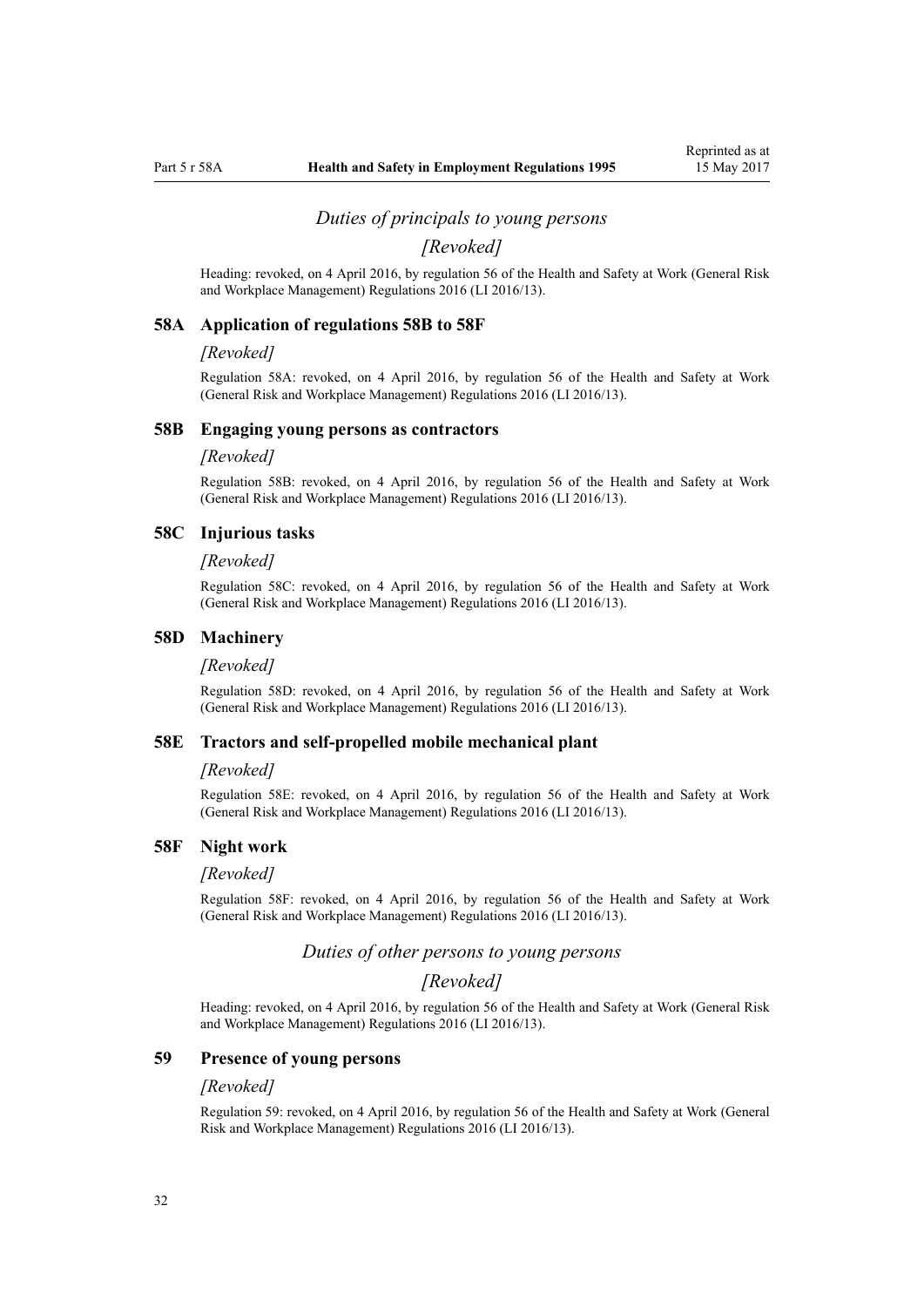## <span id="page-32-0"></span>**60 Tractors and self-propelled mobile mechanical plant**

#### *[Revoked]*

Regulation 60: revoked, on 4 April 2016, by [regulation 56](http://prd-lgnz-nlb.prd.pco.net.nz/pdflink.aspx?id=DLM6727619) of the Health and Safety at Work (General Risk and Workplace Management) Regulations 2016 (LI 2016/13).

## *Exception from certain duties relating to tractors*

## *[Revoked]*

Heading: revoked, on 4 April 2016, by [regulation 56](http://prd-lgnz-nlb.prd.pco.net.nz/pdflink.aspx?id=DLM6727619) of the Health and Safety at Work (General Risk and Workplace Management) Regulations 2016 (LI 2016/13).

## **61 Exception for tractors**

#### *[Revoked]*

Regulation 61: revoked, on 4 April 2016, by [regulation 56](http://prd-lgnz-nlb.prd.pco.net.nz/pdflink.aspx?id=DLM6727619) of the Health and Safety at Work (General Risk and Workplace Management) Regulations 2016 (LI 2016/13).

## **Part 6**

## **Duties in relation to agricultural employees' accommodation**

## *[Revoked]*

Part 6: revoked, on 4 April 2016, by [regulation 56](http://prd-lgnz-nlb.prd.pco.net.nz/pdflink.aspx?id=DLM6727619) of the Health and Safety at Work (General Risk and Workplace Management) Regulations 2016 (LI 2016/13).

## **62 Application of this Part**

#### *[Revoked]*

Regulation 62: revoked, on 4 April 2016, by [regulation 56](http://prd-lgnz-nlb.prd.pco.net.nz/pdflink.aspx?id=DLM6727619) of the Health and Safety at Work (General Risk and Workplace Management) Regulations 2016 (LI 2016/13).

#### **63 Accommodation and general facilities for agricultural employees**

### *[Revoked]*

Regulation 63: revoked, on 4 April 2016, by [regulation 56](http://prd-lgnz-nlb.prd.pco.net.nz/pdflink.aspx?id=DLM6727619) of the Health and Safety at Work (General Risk and Workplace Management) Regulations 2016 (LI 2016/13).

#### **64 Cooking facilities or meals for agricultural employees**

#### *[Revoked]*

Regulation 64: revoked, on 4 April 2016, by [regulation 56](http://prd-lgnz-nlb.prd.pco.net.nz/pdflink.aspx?id=DLM6727619) of the Health and Safety at Work (General Risk and Workplace Management) Regulations 2016 (LI 2016/13).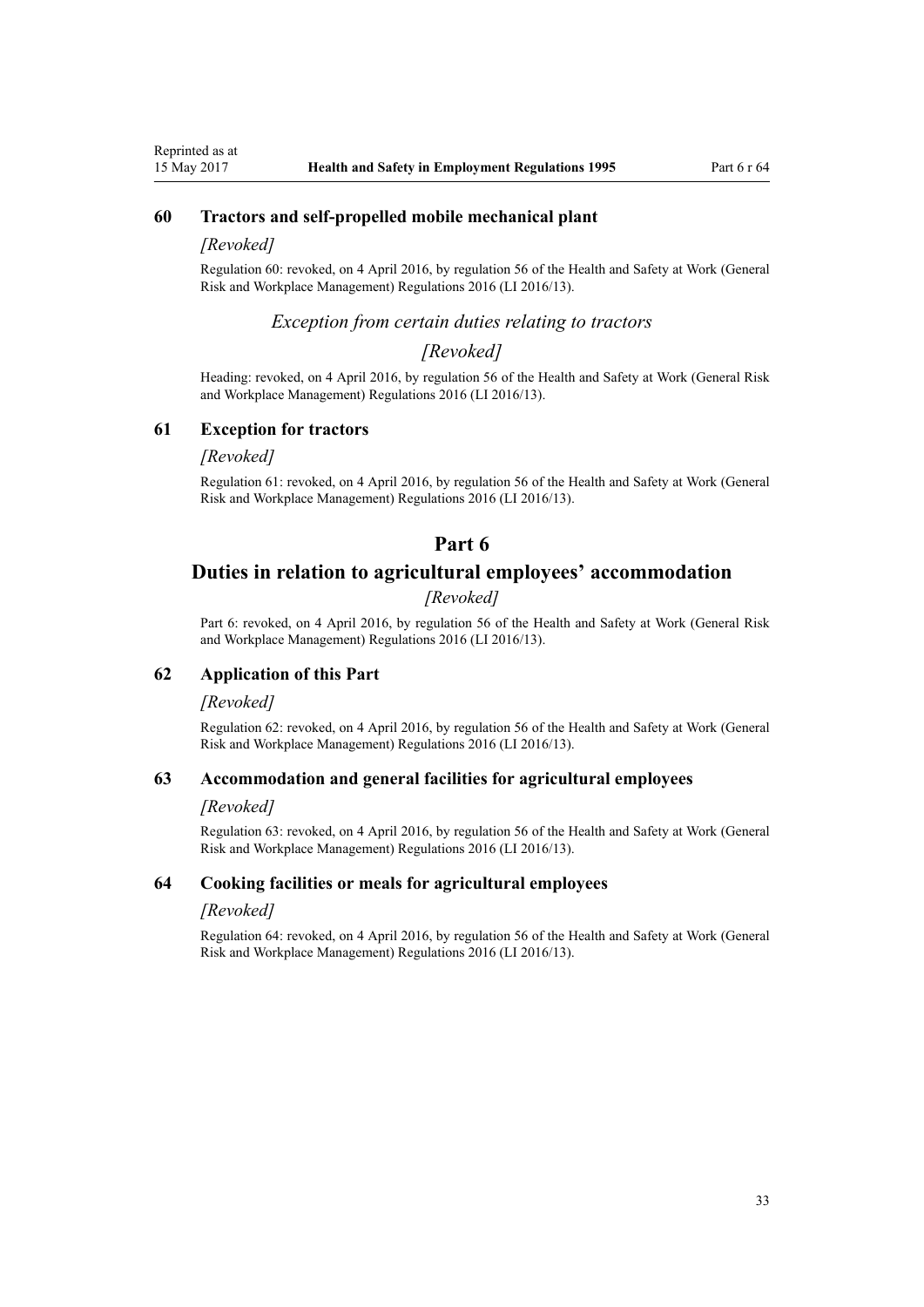## **Part 7**

## <span id="page-33-0"></span>**Duties of designers, manufacturers, and suppliers**

## *[Revoked]*

Part 7: revoked, on 4 April 2016, by [regulation 56](http://prd-lgnz-nlb.prd.pco.net.nz/pdflink.aspx?id=DLM6727619) of the Health and Safety at Work (General Risk and Workplace Management) Regulations 2016 (LI 2016/13).

#### **65 Sufficient compliance with certain duties in this Part**

#### *[Revoked]*

Regulation 65: revoked, on 4 April 2016, by [regulation 56](http://prd-lgnz-nlb.prd.pco.net.nz/pdflink.aspx?id=DLM6727619) of the Health and Safety at Work (General Risk and Workplace Management) Regulations 2016 (LI 2016/13).

## *Plant*

#### *[Revoked]*

Heading: revoked, on 4 April 2016, by [regulation 56](http://prd-lgnz-nlb.prd.pco.net.nz/pdflink.aspx?id=DLM6727619) of the Health and Safety at Work (General Risk and Workplace Management) Regulations 2016 (LI 2016/13).

#### **66 Duties of designers of plant**

#### *[Revoked]*

Regulation 66: revoked, on 4 April 2016, by [regulation 56](http://prd-lgnz-nlb.prd.pco.net.nz/pdflink.aspx?id=DLM6727619) of the Health and Safety at Work (General Risk and Workplace Management) Regulations 2016 (LI 2016/13).

#### **67 Duties of manufacturers and suppliers of plant**

#### *[Revoked]*

Regulation 67: revoked, on 4 April 2016, by [regulation 56](http://prd-lgnz-nlb.prd.pco.net.nz/pdflink.aspx?id=DLM6727619) of the Health and Safety at Work (General Risk and Workplace Management) Regulations 2016 (LI 2016/13).

## *Protective clothing and protective equipment*

## *[Revoked]*

Heading: revoked, on 4 April 2016, by [regulation 56](http://prd-lgnz-nlb.prd.pco.net.nz/pdflink.aspx?id=DLM6727619) of the Health and Safety at Work (General Risk and Workplace Management) Regulations 2016 (LI 2016/13).

#### **68 Duties of designers of protective clothing and protective equipment**

#### *[Revoked]*

Regulation 68: revoked, on 4 April 2016, by [regulation 56](http://prd-lgnz-nlb.prd.pco.net.nz/pdflink.aspx?id=DLM6727619) of the Health and Safety at Work (General Risk and Workplace Management) Regulations 2016 (LI 2016/13).

## **69 Duties of manufacturers and suppliers of protective clothing and protective equipment**

#### *[Revoked]*

Regulation 69: revoked, on 4 April 2016, by [regulation 56](http://prd-lgnz-nlb.prd.pco.net.nz/pdflink.aspx?id=DLM6727619) of the Health and Safety at Work (General Risk and Workplace Management) Regulations 2016 (LI 2016/13).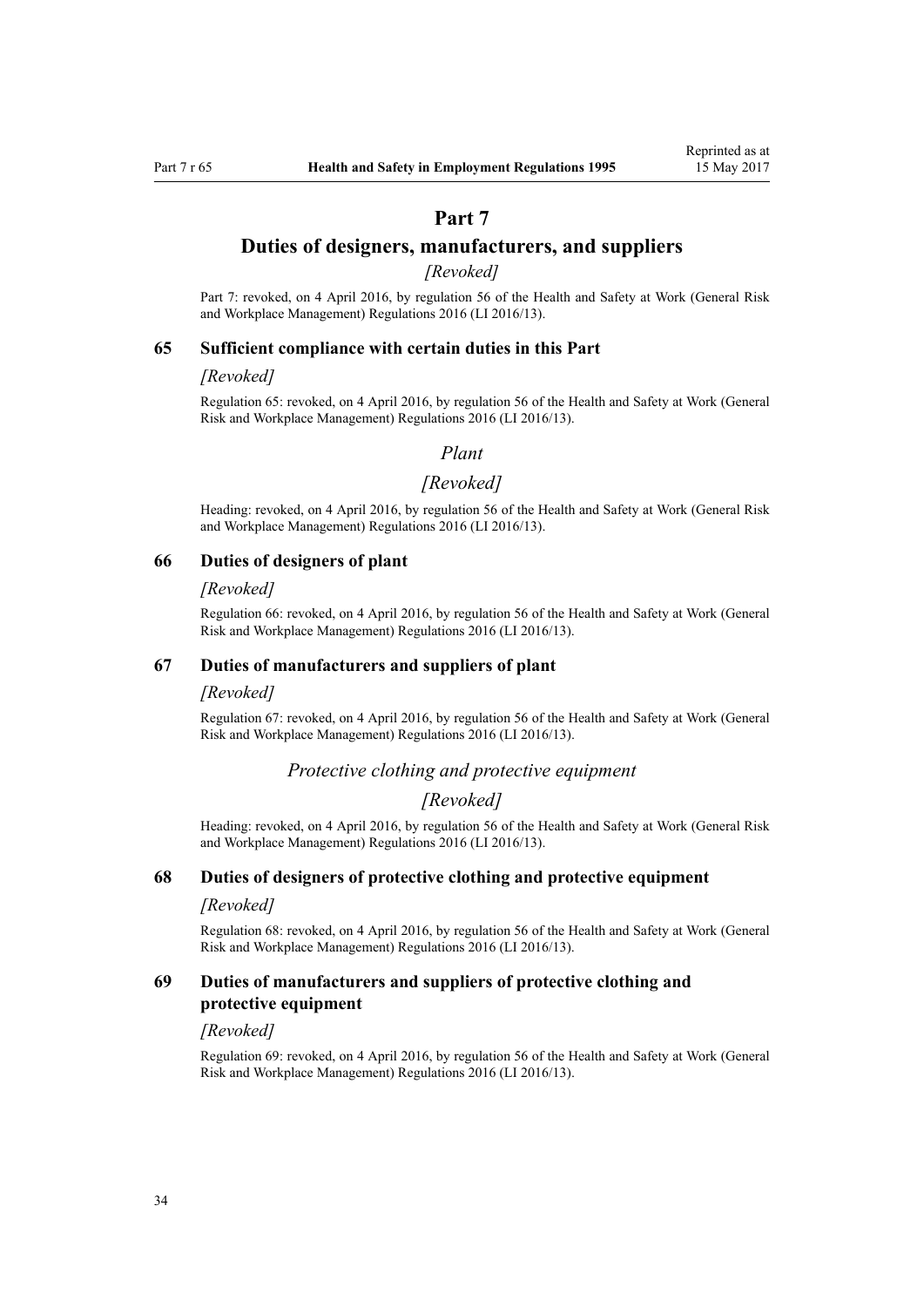# **Part 8**

# **Offences**

## *[Revoked]*

<span id="page-34-0"></span>Part 8: revoked, on 4 April 2016, by [section 232](http://prd-lgnz-nlb.prd.pco.net.nz/pdflink.aspx?id=DLM5977236) of the Health and Safety at Work Act 2015 (2015 No 70).

## **70 Offences**

## *[Revoked]*

Regulation 70: revoked, on 4 April 2016, by [section 232](http://prd-lgnz-nlb.prd.pco.net.nz/pdflink.aspx?id=DLM5977236) of the Health and Safety at Work Act 2015 (2015 No 70).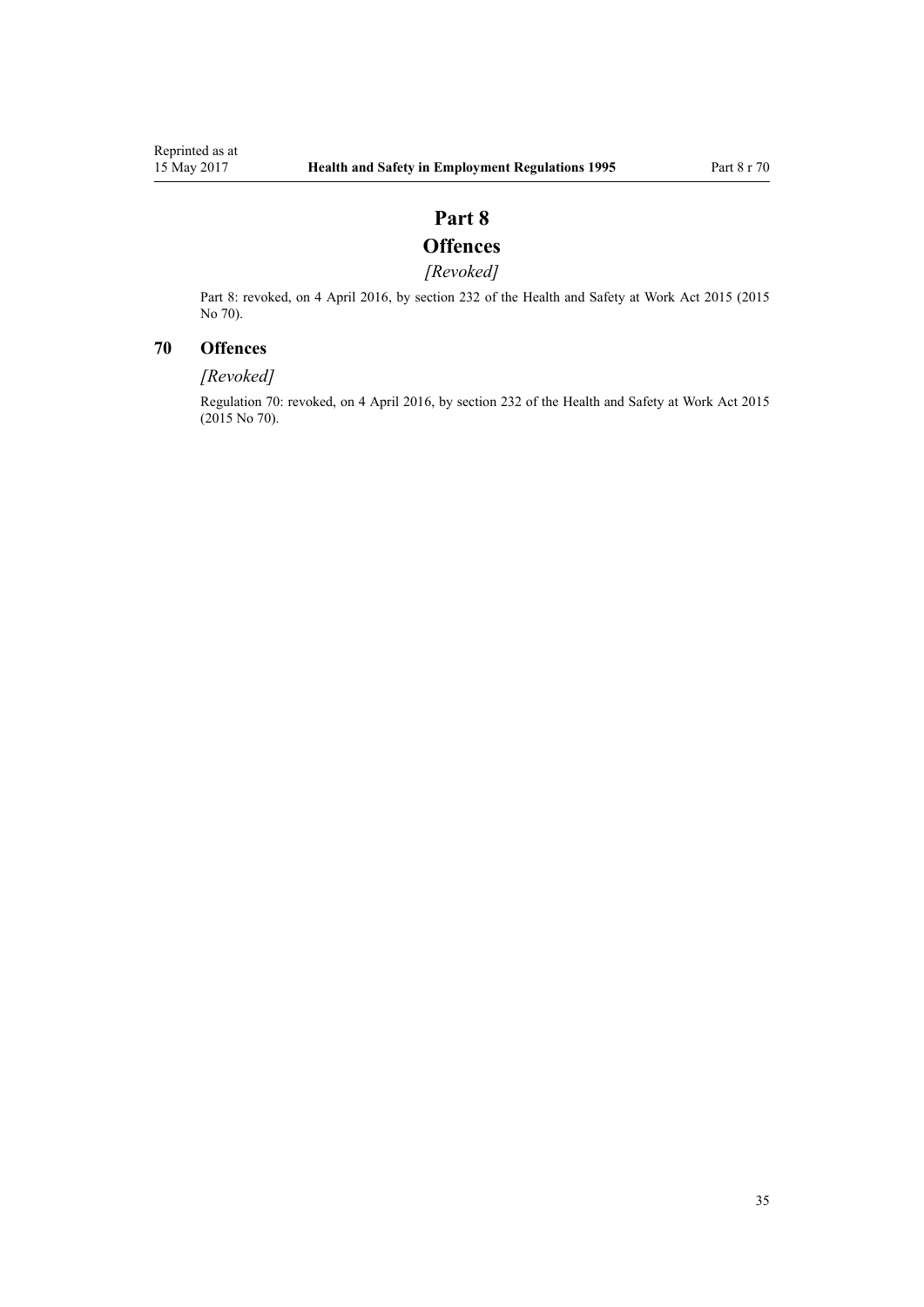# <span id="page-35-0"></span>**Schedule 1 Protective devices or apparatus for woodworking or abrasive grinding machinery**

[r 18](#page-13-0)

| Type of machinery                   | Protective device or apparatus                                                                                                                                                                      |  |  |
|-------------------------------------|-----------------------------------------------------------------------------------------------------------------------------------------------------------------------------------------------------|--|--|
| <b>Breast</b> bench                 | Correctly fitted riving knife                                                                                                                                                                       |  |  |
|                                     | Stick for removing waste from the bench top<br>Push stick                                                                                                                                           |  |  |
| Circular saw bench                  |                                                                                                                                                                                                     |  |  |
| Circular saw used for ripping       | Correctly fitted riving knife                                                                                                                                                                       |  |  |
| Crosscut circular saw               | A limiting device to prevent the saw moving beyond<br>the edge of the bench nearest the operator                                                                                                    |  |  |
|                                     | An adequate device to prevent the saw from rebound-<br>1ng                                                                                                                                          |  |  |
|                                     | Where operated by hand, adequate handholds                                                                                                                                                          |  |  |
| Edger                               | Either-                                                                                                                                                                                             |  |  |
|                                     | anti-kickback fingers; or<br>(a)                                                                                                                                                                    |  |  |
|                                     | any other device to prevent kickback—<br>(b)                                                                                                                                                        |  |  |
|                                     | fitted on the operator's side of the feed roller                                                                                                                                                    |  |  |
| Hand-held abrasive grinding machine | A control switch that requires constant pressure by<br>the operator                                                                                                                                 |  |  |
| Overhead planing machine            | Cylindrical cutter block                                                                                                                                                                            |  |  |
|                                     | A strong, efficient, and easily adjusted cover for the<br>part of the cutter block that is behind the fence                                                                                         |  |  |
| Power hand tool circular saw        | A control switch that requires constant pressure by<br>the operator                                                                                                                                 |  |  |
| Routing machine                     | Jig or routing board equipped with safe handholds,<br>$unless$ —                                                                                                                                    |  |  |
|                                     | the material is secured to the working table<br>(a)<br>and moved by mechanical means; or                                                                                                            |  |  |
|                                     | the material is sufficiently large to provide<br>(b)<br>safe handholds                                                                                                                              |  |  |
| Thicknessing machine                | Anti-kickback device                                                                                                                                                                                |  |  |
| Vertical spindle moulding machine   | Spike or push stick                                                                                                                                                                                 |  |  |
|                                     | Where the nature of the work being done is such that<br>it is impracticable to provide a guard for the spindle<br>and cutter, either-                                                               |  |  |
|                                     | a jig so designed and constructed as to hold<br>(a)<br>the material being moulded and having<br>suitable handholds to afford the operator a<br>firm grip; or                                        |  |  |
|                                     | an automatic feeding device<br>(b)                                                                                                                                                                  |  |  |
|                                     | Where the machine is not constructed in such a way<br>as to render safe the spindle and cutter at the rear of<br>the fence, a suitable cover for the spindle and cutter at<br>the rear of the fence |  |  |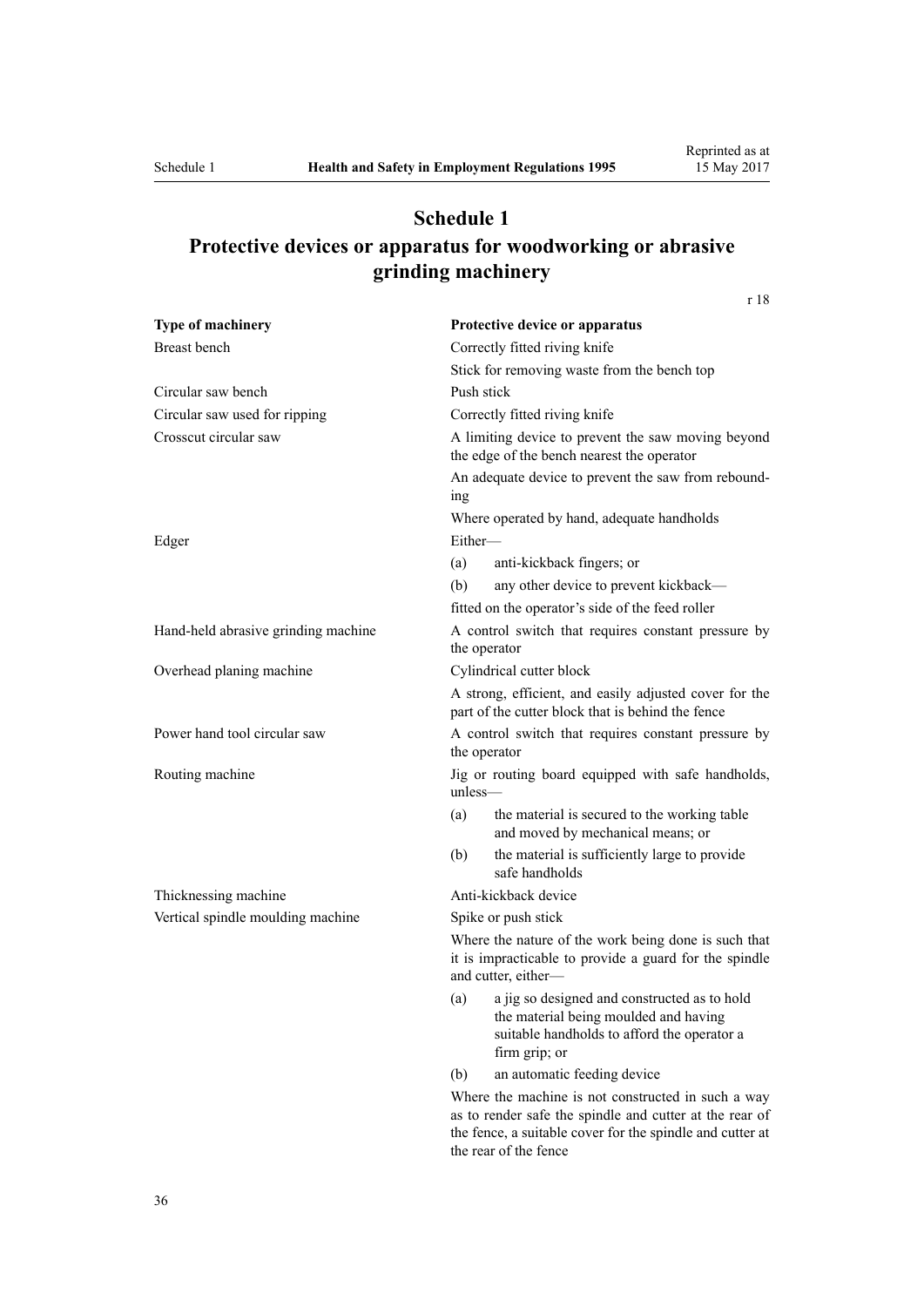Any machine operated by a foot control pedal Either-

<span id="page-36-0"></span>Reprinted as at

- (a) an effective cover having sufficient clearance for the operator's foot; or
- (b) an effective locking device

## **Schedule 2**

# **Fees for issue, renewal, and replacement of certificates of competence**

|                     |                            | $\pi$ 29(2), 40(1), 42(1), 45 |  |
|---------------------|----------------------------|-------------------------------|--|
| Kind of certificate | <i><u><b>Issue</b></u></i> | <b>Renewal or replacement</b> |  |
| Diver               | \$90.00                    | \$56.25                       |  |
| Scaffolder          | \$90.00                    | \$56.25                       |  |

Schedule 2: amended, on 16 October 2003, by [regulation 9](http://prd-lgnz-nlb.prd.pco.net.nz/pdflink.aspx?id=DLM212578) of the Health and Safety in Employment Amendment Regulations 2003 (SR 2003/257).

> Bob MacFarlane, Acting for Clerk of the Executive Council.

Issued under the authority of the [Legislation Act 2012](http://prd-lgnz-nlb.prd.pco.net.nz/pdflink.aspx?id=DLM2997643). Date of notification in *Gazette*: 24 August 1995.